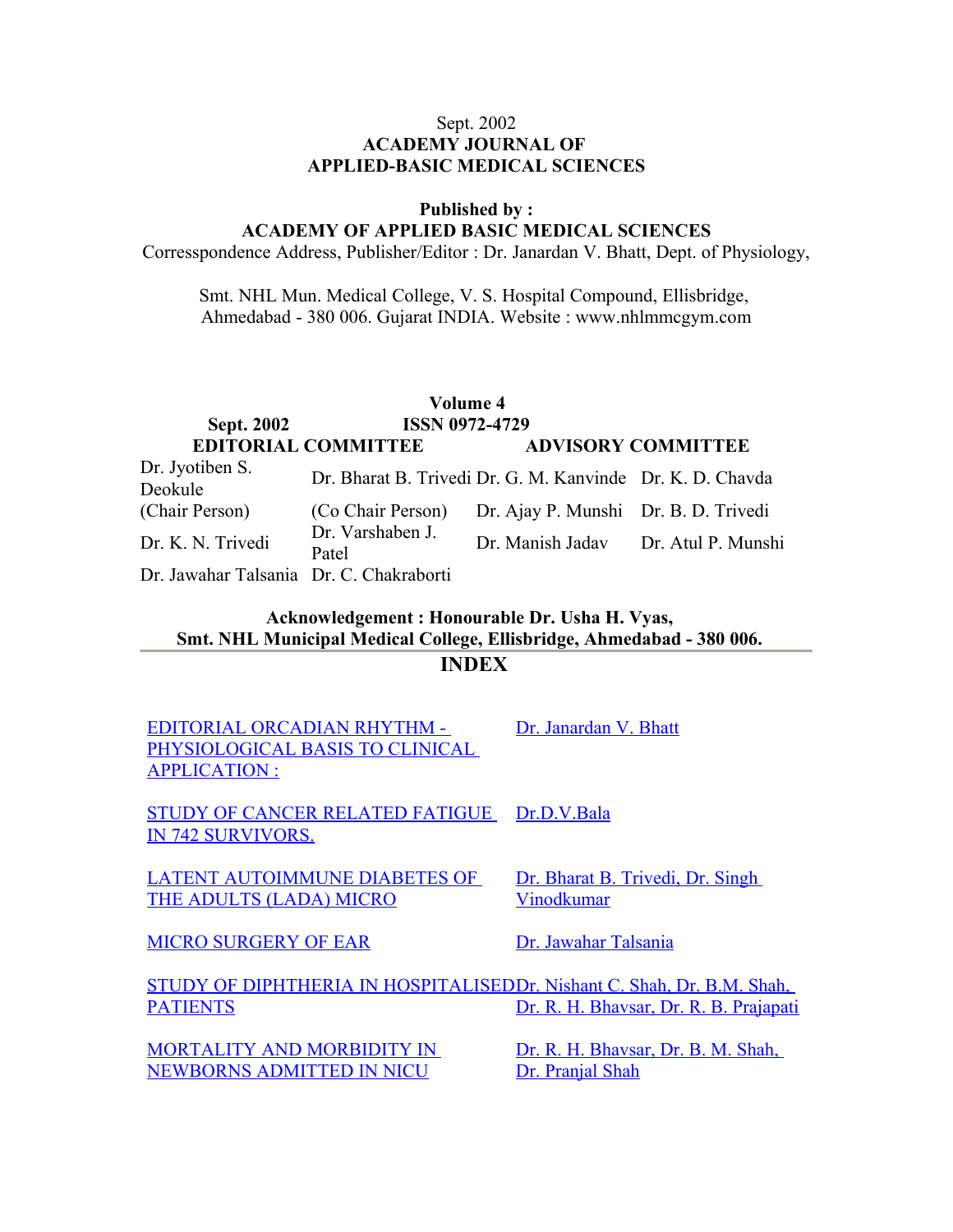[POST EXPOSURE PROPHYLAXIS FOR](http://www.nhlmmc.edu.in/post-exposure.htm) [HIV/AIDS](http://www.nhlmmc.edu.in/post-exposure.htm)

[CASH REPORTS -](http://www.nhlmmc.edu.in/cash-report.htm) **HYDRANENCEPHALY** [FECAL FISTULA CAUSED BY ASCARIS](http://www.nhlmmc.edu.in/cash-report.htm) LUMBRICOIDES IN OPERATED CASE ON ENTRIC [PERFORATION](http://www.nhlmmc.edu.in/cash-report.htm)

[PATHOPHYSIOLOGY OF BREAST LESION:](http://www.nhlmmc.edu.in/pathophysiology.htm) [Dr. Jayshree M. Shah, Dr. Falguni S.](http://www.nhlmmc.edu.in/pathophysiology.htm) [VISION BEYOND THE CLINICAL EYE](http://www.nhlmmc.edu.in/pathophysiology.htm) [Shah,](http://www.nhlmmc.edu.in/pathophysiology.htm)

[MOVE FOR HEALTH WORLD HEALTH](http://www.nhlmmc.edu.in/moveforhealth.htm) [ORGANIZATION - 2002](http://www.nhlmmc.edu.in/moveforhealth.htm)

[SELECTIVE ESTROGEN RECEPTOR](http://www.nhlmmc.edu.in/selective-estrogen.htm) [MODULATORS \(SERMs\)](http://www.nhlmmc.edu.in/selective-estrogen.htm)

[SCHOOL TEACHER'S KNOWLEDGE](http://www.nhlmmc.edu.in/school-teacher-knowledge.htm) [ATTITUDE TOWARDS AIDS EDUCATION](http://www.nhlmmc.edu.in/school-teacher-knowledge.htm)

[Dr. Naresh Patel](http://www.nhlmmc.edu.in/hiv-infection.htm)

[Dr. Janardan Bhatt](http://www.nhlmmc.edu.in/school-teacher-knowledge.htm)

[Patel](http://www.nhlmmc.edu.in/selective-estrogen.htm)

[Dr. Jay K. Sheth](http://www.nhlmmc.edu.in/moveforhealth.htm)

[HIV INFECTION AND TUBERCULOSIS](http://www.nhlmmc.edu.in/hiv-infection.htm) [MEDICAL SCIENTIST QUEST](http://www.nhlmmc.edu.in/hiv-infection.htm)

[MEDICAL SCIENTIST QUEST](http://www.nhlmmc.edu.in/medical-scientist.htm) 

## **CIRCADIAN RHYTHM - PHYSIOLOGICAL BASIS TO CLINICAL APPLICATION:**

## **Dr. Janardan V. Bhatt, M.D.,M.D.,Ph.D., Editor.**

Earth rotates on its axis in twenty four hours. This creats two different types of environment on earth, i.e. day time and night time environment. Day time environment produce diurnal rhythms and night time environment produce nocturnal rhythms. These rhythms are known as circadian rhythms. In man  $\&$  animal in general the alternate phases of light and darkness creats two alternate phases of time. i.e. day time leading to active engagement in work and night time leading to withdrawal of work and rest. Such diurnal acid nocturnal rhythms, i.e. Circadian rhythms are generated internally and imposed by external sunlight. The seat of rhythm is Supra-Chiasmatic nucleus (SCN) of Hypothalamus. This nucleus is also known as pacemaker of Circadian rhythms. The

[Dr. J. S. Deokule](http://www.nhlmmc.edu.in/post-exposure.htm)

[ARNOLD CHIARI II MALFORMAITON](http://www.nhlmmc.edu.in/arnol-chiari.htm) [Dr. Dipti A. Shah](http://www.nhlmmc.edu.in/arnol-chiari.htm)

[Dr. R. H. Bhavsar, Dr. Dipti A. Shah](http://www.nhlmmc.edu.in/cash-report.htm)  [Dr. Hemant Leuva, Dr. Kirit Solanki](http://www.nhlmmc.edu.in/cash-report.htm)

[Dr. Janardan Bhatt](http://www.nhlmmc.edu.in/pathophysiology.htm)

[Dr. Kamlesh P. Patel, Dr. Varsha J.](http://www.nhlmmc.edu.in/selective-estrogen.htm)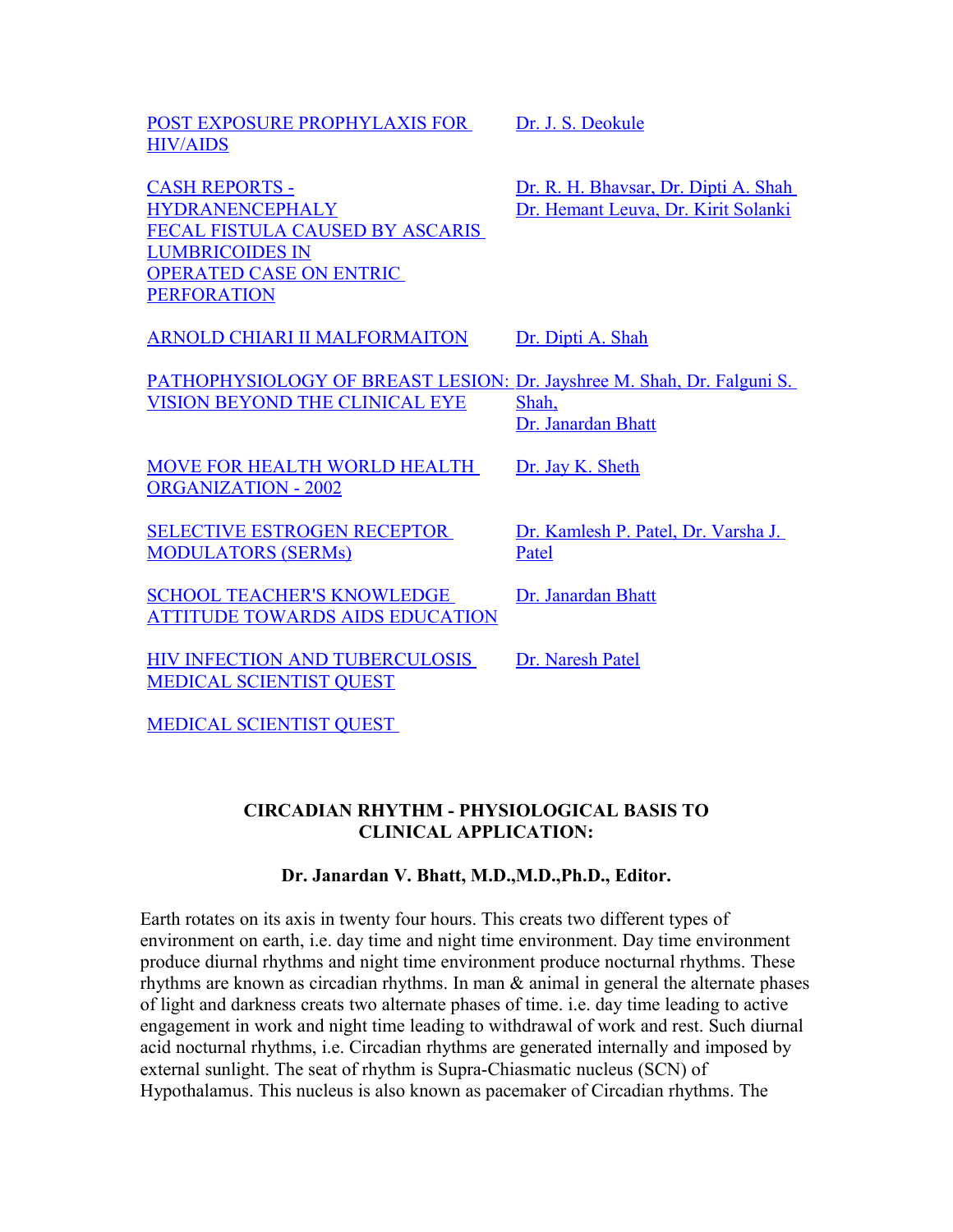supra-chiasmatic nucleus receive information of, light via visual pathway from retina. SCN send in turn signal to pineal gland (situated in the brain) and secreat hormone called Melatonin. Melatonin in synthesized from 5-Hydroxy tryptamine (serotonin) in the presence of enzyme. N- Acetyl Transferase. In the presence of Sunlight, there is decreased secretion while in the night, in the absence of light, Pineal Gland secret melatonin in physiological need. In the night time, as the person sleeps, the plasma concentration of melatonin progressively increase usually up to 4 A.M. Then plasma concentration of melatonin starts falling and reaching basal level at 6.8 A.M. This basal level of plasma melatonin will maintain throughout the day and again in the night time/sleep around 10 P.M., plasma concentration of melatonin again progressively rises. This is called phasic secretion of melatonin. This phasis secretion of melatonin is dependa upon the photoperiod i.e. duration of exposure of sunlight throughout the day. There is also a seasonal variation of melatonin secretion. In summer, as the photoperiod is increased, the melatonin secretion is decreased. This leads to increase secretion of Pituitary gland and Hypothalamic hormones, and increase the physical activity / performance, mood - level etc. This is typically observed in birds. With the onset of summer and prolongation of photoperiod various behaviours i.e. nesting, laying eggs, parenting etc. are observed.

During wJnter, the photoperiod is decreased. This is associated with increase melatonin secretion. This decrease the Pituitary and Hypothalamic hormone leading to decrease physical and mental activity / performance. This again is typically observed in Hybernating animals i.e. frogs, reptiles  $\&$  polar bears etc. In human being also, physical and mental performance is-also influenced by not only particular time of the day, i.e. day time, night time but also affected by seasons. This also affects the mood and affection also. Certain psychiatric disorders i.e. depression, manic depressive disorders, seasonal affective disorders, the manifestation symptoms are also affected by seasonal variation i.e. during winter, there is excessive phase of depression, while during summer there is excessive phase of well-being. This alteration appears to be related to alteration in secretion of melatonin, and are known as seasonal affective disorders. Surprisingly, it is found that physical exercise transiently increase followed by prolonged fall in melatonin secretion. The overall effect of regular physical exercise is to reduce the seasonal fluctuation of secretion of melatonin.Thus physical exercise act as a buffer against this seasonal variation of melatonin secretion and there by the mood also. In this way, physical exercise is beneficial for certain types of affective and mood disorder. Clinical symptoms of depression i.e. Psycho-motor, retardation is favourably modified by regular physical exercise and sports activity.

Most typical example of problem related to Orcadian rhythm is problem related to Jet-Lag. There is disorganisation of body's internal clock and local external clock. This is observed in people travelling from on end of earth to other end of earth by aeroplane. In such journey, there is no adequate time for adaptation to time-Lag. Certain methods are recommended for adjustment of body clock to new time zone clock, i.e. frequent naps and rest; progressive exposure to new zone, in the evening oral medication of capsule melatonin (available for this purpose). Such Jet-Lag is real problem for trie international players of chess, cricket etc. (Playing in foreign countries) , for optimum physical and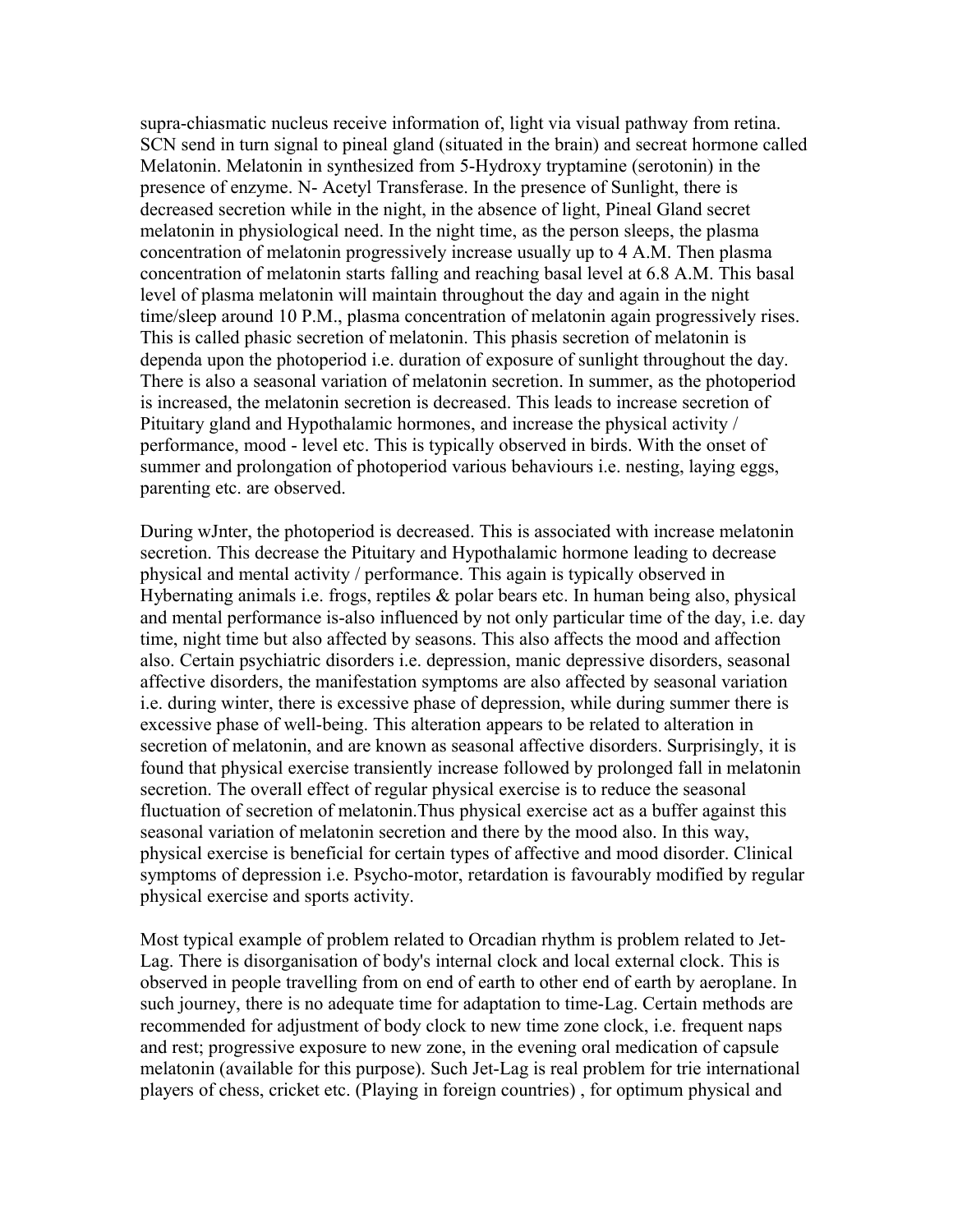mental performance in the sports, adequate time period must be given to adjust the circadian rhythms . Recently, chrono biological therapy is established in the form of prolonged periodic exposure to bright light for various days and various periods. This is especially for the travellers who travel from east to west.

Chronobiological therapy is indicated to alleviate the symptoms of JET-LAG, improvement of quality of sleep. Faster adjustment to circadian rhythm. Mild to moderate exercise also help resynchronize the circadian rhythms.The most common problem / symptoms of JET-LAG and mismatch circadian rhythms are

- (1) Lack of Motivation (2) Poor Concentration
- (3) Poor quality and quantity of sleep and
- (4) Decrease physical & mental performance.

The mismatch circadian rhythms is also a great problem and challenge for shift duty workers. These people are affected by desynchronization of circadian rhythms leading to decrease physical and mental performance, lack of concentration, sleep problems, fatigue, headache, reproductive problems i.e. (amenorrhoea) including infertility also. Basically man i.e. Homo Sapiens is diurnal creature, habituated to work between 8.00 A.M. to 18.00 P.M. (day time). Implication of chronobiology can also be useful for alleviating the problem of shift duty workers. It is found that morning type of persons / patients having sleep problems, physically unfit person and person age of more than 50 years are not the candidate for shift duly. It is also found that rapidly shifting i.e. 2-3 days/per shift is better than weekly shift.

Shift should be in forward fashion i.e. morning afternoon - night-morning. The bright light exposure should be adequate irrespective of day or night duty.

Depending upon the individual variability of circadian rhythm, the human population can be classified into three groups.

- (a) Day-time / Lark type people
- (b) Intermediate type
- (c) Night time / owl typ

It is also found that younger people, athletes, physically fit people have better tolerance for mismatch biorhythms.

For the shift duty workers, the ergonomic design should be prepared in such a way that full day-night off is received before shift change. More research is required to understand and improve the physical and mental performance and health of shift duty workers.

Melatonin is also closely related with sleep. With the availability of melatonin as a drug, melatonin is considered as drug for early morning type of insomnia as it appears to be more physiological, non-addicating and adjust the Euchronobiology by therapeutic mean. It is available as 3 mg tablet and to be taken 2 hours before sleep. It has very few side effects i.e. increase prolactin level, decrease LH level, drowsiness, etc. The melatonin as a drug is contra-indicated in people taking steroid drugs, severe mental disorders, auto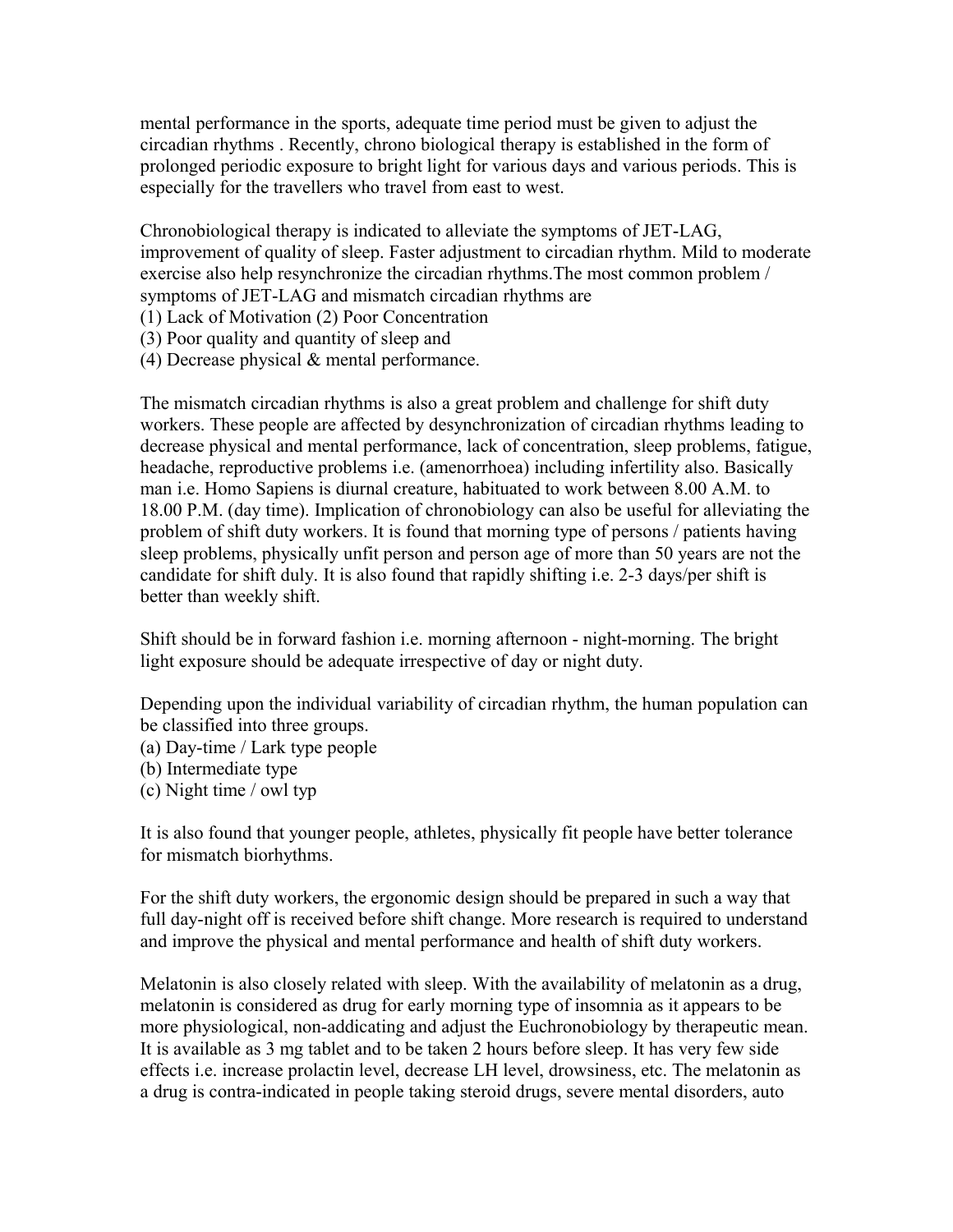immune disorders, in children, in leukaemia, lymphomas. Melatonin carries a great future as an anti stress hormone in newer Millennium.

Again to reconsider physiological basis of Chronobiology, in the early morning at 4 A.M. - 6 A.M. the plasma level of melatonin starts falling, at the same time Hypothalamic hormones i.e. Corticotrophin releasing factor (CRF), Thyrotropin Releasing factor (TRF) etc. start rising at the same time. Adrenal medullary hormones i.e. Adrenaline & Nor Adrenaline like hormones also start raising. During this phase there is progressive increase in Autonomic sympathetic nervous system activity. This period is found to be associated with certain clinical events like morning shooting of Blood pressure increase, incidence of cardiovascular events i.e. acute Myocardial infarction, serious cardiac events i.e. sudden Cardiac arrest and sudden death in the morning hours. In this context, heavy exercise in the morning hours to be avoided to prevent serious cardiac events in patients suffering from CVS disorders. This also lead to development of concept of chronopharmacology. The well-known typical example of chronopharmacology is Barbiturates which when taken in the morning doesn't induce sleep but when taken in the late evening hours, it induces sleep. Newer formulation of long acting and sustained release (SR) type of drugs may help to prevent such events in the early morning. Body temperature also undergo circadian variation depending upon the endocrine status of the individual. Soon after sleep, around 10 P.M. the body temperature start falling and remain the lowest between 2 A.M. to 4 A.M.. After 4 A.M, again the body temp, start rising. This is responsible for morning stiffness in Rheumatoid Arthritis, precipitation of Noctunal Bronchial Asthma etc. Here also principle of chronopharmacology (Long acting & SR. type of drugs which also act in the night hours.) can be applied to aliviate the Noctunal symptoms of Rheumatoid Arthritis and Bronchial Asthma.

Statistically majority of death occur during early morning and further research is required to this interesting statistical observation. Statistically all natural child birth occur at 00:00 / 24 hours at midnight when the melatonin level is at peak level. At present, child birth time is manipulated by medical & human interference. Further research is required in this field also. Thus the physiological basis of Biorhythms and its modulation by various interventions Will remain challenge in newer millennium.

#### **STUDY OF CANCER RELATED FATIGUE IN 742 SURVIVORS.**

#### **Dr.D.V.Bala, Associate Professor, Community Medicine, Smt. NHL Muni.Medical College, Ahmedabd- 380006.**

## **Definition :**

Fatigue is a subjective state of overwhelming, sustained exhaustion and decreased capacity for physical and mental work that is not relieved by rest.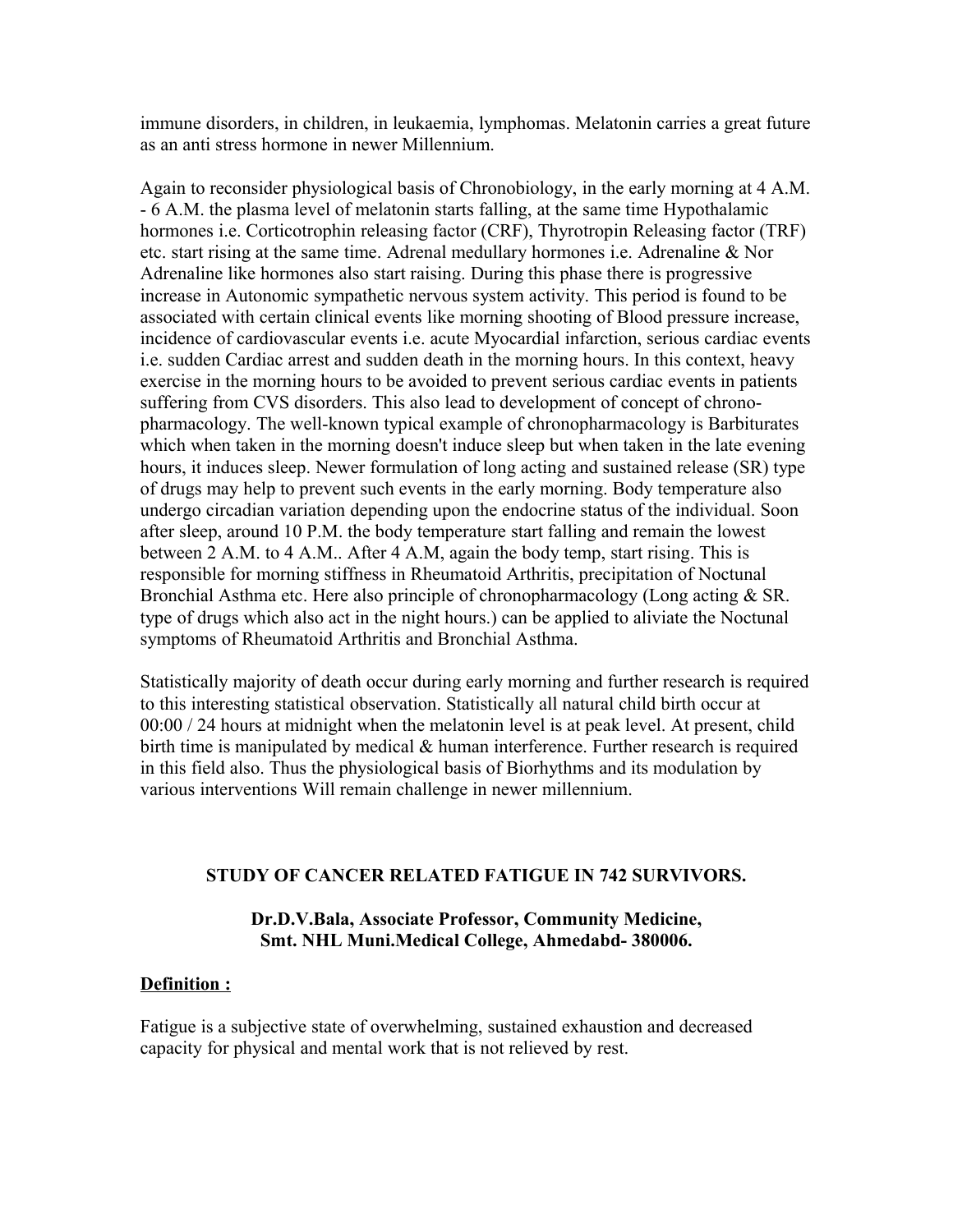Cancer fatigue has now become the chief complaint of many cancer patients. As cancer patients survive longer, this problem has become even more dominant, since often cancer fatigue does not subside over time. Most cancer patients to some degree experience Cancer fatigue where it affects the patient's ability to work, enjoy life, and interact with family and friends. There is a growing need to attend to the-physical and emotional effects of cancer and its treatment "as experienced by the survivors.

One of the major long-term goals of cancer medicine has always been to maintain the patient's overall quality of life during and after treatment. In the future, this is likely to become an even more important priority as more and better tools are developed for symptom management and patients justifiable expect to live as fully and productively as possible.

## **Cancer Related Fatigue has many causes:**

Ø metabolic (e.g. electrolyte imbalance, hypothyroidism),

- Ø cognitive (opioid usage or sleep deprivation),
	- psychological (e.g. depression), or

Ø physiologic (e.g. anemia). In each case, a careful history and physical examination, coupled with selected screening tests, can identify the cause of fatigue, which can be improved by treatment.

Ø Drug Usage (sedatives, corticosteroids),

Ø Organ / system Failure (cardiac or respiratory failure)

As the problems like nausea, vomiting and pain have been mitigated more efficiently, neutropenia, infections and anemia are managed better than ever, fatigue symptoms have risen to dominance. Palliation would mean more than hospice care and pain management. First, use of the symptom management tools currently available in the most effective ways. Second, conduct research needed to develop new palliative care approaches

## **The Evolving Face of Palliative Care In Cancer Medicine:**

Agitation may stem from anxiety alone, or could be the result of an acute confusional state. Confusion in cancer is not inevitable and can often be treated or made tolerable. It may present as disorientatioff, misinterpretation, short term memory loss, hallucinations or paranoia. Common causes includes drugs (sedatives, opioids, corticosteriods), infection, metabolic disturbance, cardiac or respiratory failure etc.

## **AIMS AND OBJECTIVES:**

1. To study the distribution of the Cancer Related Fatigue in the cancer survivors diagnosed in the last six years (1995- 2000) according to age and sex, type of cancer, etc.

2. To study the factors associated with the fatigue and factors attributable to it.

- 3. To know the alterations in the other biological activities
- 4. To know the measures adopted to alleviate fatigue and its related symptoms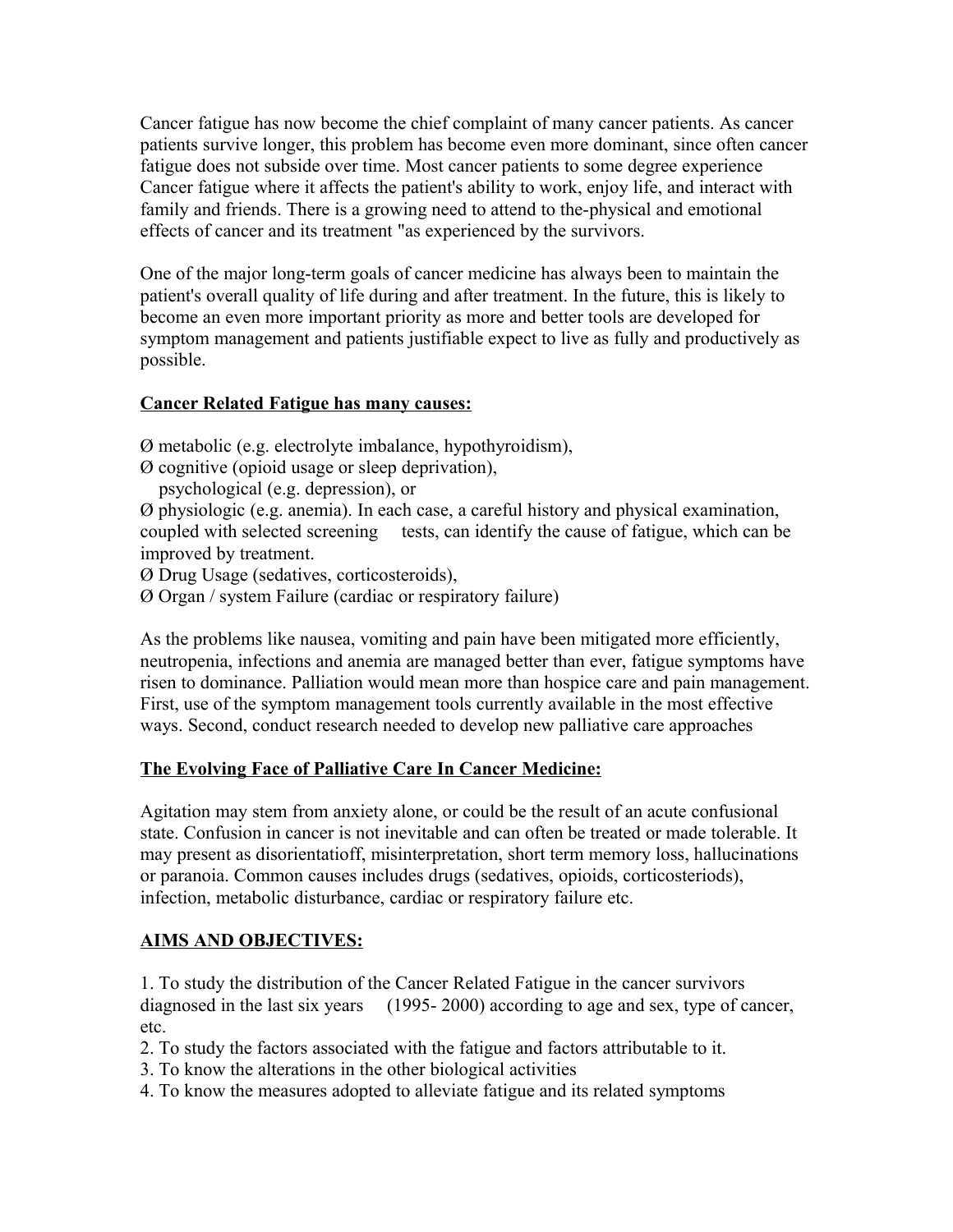| Table: 1                                                                      |      | Male                 |      | Female        |      | Total         |
|-------------------------------------------------------------------------------|------|----------------------|------|---------------|------|---------------|
| <b>WHO-Performance status of</b>                                              | Nr.  | $\frac{0}{0}$        | Nr.  | $\frac{0}{0}$ | Nr.  | $\frac{0}{0}$ |
| cancer patients.                                                              |      |                      |      |               |      |               |
| Able to carry out all normal                                                  | 165  | 41.77                | 120  | 34.58         | 285  | 38.41         |
| activity without restriction.                                                 |      |                      |      |               |      |               |
| Restricted in physically                                                      | 170  | 43.04                | 163  | 46.97         | 333  | 44.88         |
| strenuous activity but able to<br>carry out any work                          |      |                      |      |               |      |               |
| Ambulatory and capable of all                                                 | 36   | 9.11                 | 37   | 10.66         | 73   | 9.84          |
| self-care but unable to carry                                                 |      |                      |      |               |      |               |
| out all work- up and $>50$ % of                                               |      |                      |      |               |      |               |
| waking hrs.                                                                   |      |                      |      |               |      |               |
| Capable of only limited self                                                  | 8    | 2.03                 | 13   | 3.75          | 21   | 2.83          |
| care; confined to bed or chair >                                              |      |                      |      |               |      |               |
| 50% waking hrs.                                                               |      |                      |      |               |      |               |
| Completely disabled, cannot                                                   | 16   | 4.05                 | 14   | 4.03          | 30   | 4.04          |
| carry on any self-care totally                                                |      |                      |      |               |      |               |
| confined to bed.                                                              |      |                      |      |               |      |               |
| <b>TOTAL</b>                                                                  | 395  | 100.00               | 347  | 100.00        | 742  | 100.00        |
|                                                                               |      |                      |      |               |      |               |
|                                                                               |      | Male                 |      | Female        |      | Total         |
| <b>Factors Associated with</b>                                                |      |                      |      |               |      |               |
| Cancer                                                                        | Nr.  | $\frac{0}{0}$        | Nr.  | $\frac{0}{0}$ | Nr.  | $\frac{0}{0}$ |
|                                                                               |      |                      |      |               |      |               |
| Table 2:<br><b>Related Fatigue</b><br>1. Fatigue per se                       | 361  | 91.4                 | 300  | 86.5          | 661  | 89.1          |
| 2. Persistence fatigue after any                                              | 370  | 93.7                 | 308  | 88.8          | 678  | 91.4          |
| physical<br>work                                                              |      |                      |      |               |      |               |
| 3. Difficulty in Activities 318 of                                            | 80.5 | 277                  | 79.8 | 595           | 80.2 |               |
| Daily Living                                                                  |      |                      |      |               |      |               |
|                                                                               | 350  | 88.6                 | 295  | 85.0          | 645  | 86.9          |
| 5. Depression                                                                 | 339  | 85.8                 | 284  | 81.8          | 623  | 84.0          |
|                                                                               | 284  | 71.9                 | 236  | 68.0          | 520  | 70.1          |
| 7. Lack of Concentration                                                      | 196  | 49.6                 | 165  | 47.6          | 361  | 48.7          |
| 4. Physical Weakness<br>6. Lack of interest in any work<br>8. Loss of Memory  | 173  | 43.8                 | 151  | 43.5          | 324  | 43.7          |
| (Percentages computed for an affirmative answer and from total number of male |      | and female patients) |      |               |      |               |

| and ivinally patients? |      |     |        |     |       |  |
|------------------------|------|-----|--------|-----|-------|--|
|                        | Male |     | Female |     | Total |  |
|                        |      |     |        |     |       |  |
| Nr                     | $\%$ | Nr. | $\%$   | Nr. | $\%$  |  |
|                        |      |     |        |     |       |  |
| 384                    | 97 2 | 330 | 95 1   | 714 | 96.2  |  |
| 363                    | 919  | 307 | 88.5   | 670 | 90.3  |  |
| 341                    | 863  | 286 | 82.4   | 627 | 84 5  |  |
|                        |      |     |        |     |       |  |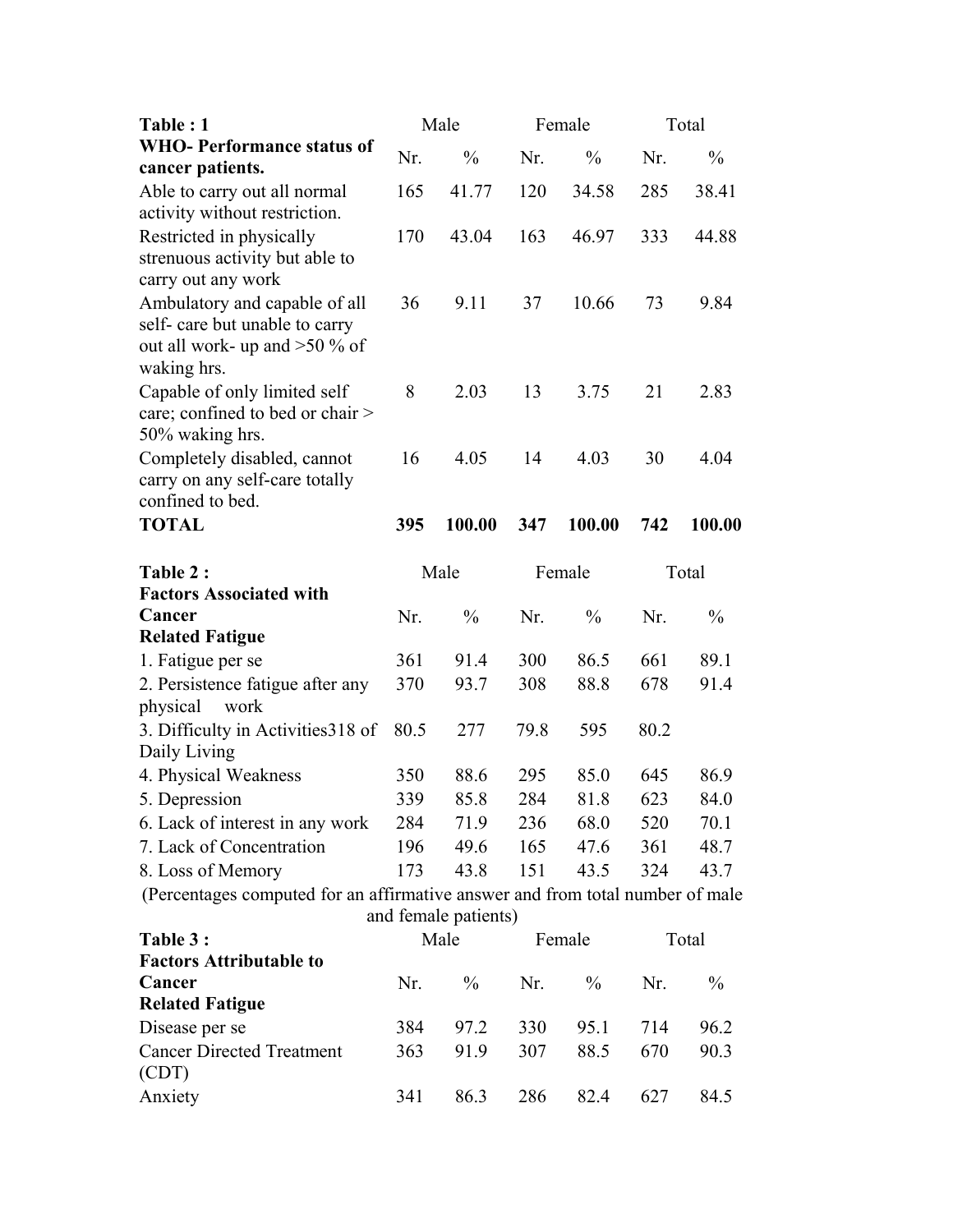| Chronic Pain         | 335             | 848 |       | 274 790          | -609 | 82.1 |
|----------------------|-----------------|-----|-------|------------------|------|------|
| Narcotic Analgesics  | 62.             |     |       | 15.7 59 17.0 121 |      | 163  |
| Coincidental Disease | $\overline{15}$ |     | 38 14 | 40               | - 29 | 3.9  |
| (DM, TB)             |                 |     |       |                  |      |      |

# **METHODOLOGY:**

Data was collected on a pre tested questionnaire in two months (January & February 200t) from different out patient departments and wards of the Gujarat Cancer and Research Institute. One medico-social worker from the institute was trained for collection of information. In the present study a total of 742 adult cancer patients (diagnosed between 1995 and 2000) were interviewed in person by a trained medico-social worker. Exact diagnosis, type of treatment taken, treatment undertaken for adverse reactions to treatment, etc. were noted from the patients' case files. Their performance status, various symptoms related to cancer related fatigue, their subjective feelings, measures undertaken for comfort etc. were noted on a pre-tested proforma. Standardization with regards to interview of the patient and the interpretation of the answers given by them was closely monitored by the first author. Paediatric patients have been excluded.

# **OBSERVATIONS AND RESULTS**

There were 395 men (53.2%) and-347 women (46.8%). Various factors are associated with this condition and some of them are contributory and these are presented in the form of tables below. Age, gender, type of treatment received and performance status (Kernofkov's scale) of the persons is given in tables 1,2 and 3 respectively. (Table 1)

# **Factors Associated With Cancer Related Fatigue:**

There are various manifestation of cancer related fatigue. About 90% of these subjects had fatigue as chief symptom. Any physical work was difficult for them and they had aggravation of fatigue which was persistent after work in almost every one. Other symptoms associated are physical weakness which is present in 87% of persons. Among them 80% had difficulty in activity of daily living. Depression was another factor closely associated with cancer related fatigue in 84% of all persons. About 70% of these persons lost interest in any work. Lack and/or loss of memory was present in 50% and 44% of the subjects respectively. (Table 2)

## **Factors Attributable To Fatigue:**

Disease per se was attributable to fatigue in almost all. Over 90% of the persons felt that Cancer Directed Treatment (CDT) was the source of their fatigue. Anxiety related to the outcome of their disease and their quality of future life was seen in 85% of these patients. Chronic pain associated with the disease was the cause in 82% of subjects. Use of analgesics including narcotic drugs was responsible for fatigue in 16% of them. About 4% of these people experience fatigue as a result of coincidental disease like Diabetes Mellilus or Tuberculosis. (Table 3)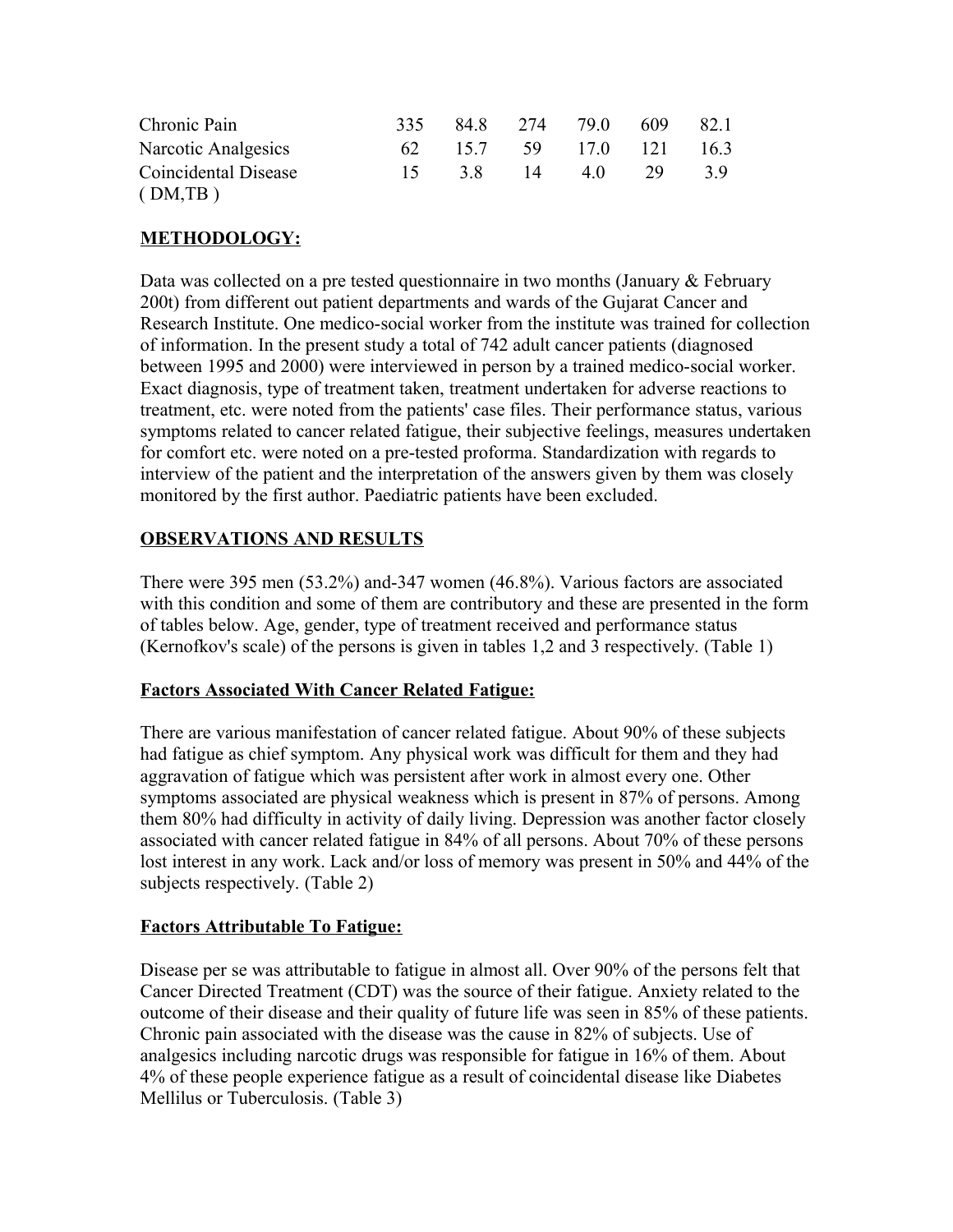## **Biological Activities:**

Appetite, sleep and sexual disturbances were presented by majority of patients. About 1/3rd of patients had decreased appetite. Sleep disturbances were universally present. Nearly 2/3rds had disturbed sleep and 15% had insomnia. Nearly 40% had unsatisfactory sexual life and 13.5% did not respond to discussion on sex.

## **Measures Undertaken To improve Fatigue:**

There was no single adequate measure which could be undertaken that could help the patient to reduce fatigue either subjectively or objectively. All measures like nutritious diet, anxiety alleviating drugs, physical rest, etc were tried with limited success. About 25%patients were helped by limited Yogasanas, small walks, mild physical exercises, as an adjuvant treatment have helped to attenuate the fatigue and thereby contributed to rehabilitation of patients.

## **PRESENT QUALITY OF LIFE :**

In this study, only 8% of them were enjoying their life as they were doing before the diagnosis of cancer. The rest had compromised to the condition. Nearly 25% of the patients had anxiety related symptoms for most of the time.

(Percentages computed for an affirmative answer and from total number of male and female patients Special Thanks to Dr.D.D. Pate! - Director, Ms. Sudha Gohil Medical Social Worker G.C.R.I. A'bad -16.

**[Top](http://www.nhlmmc.edu.in/study-of-cancer.htm)**

# **LATENT AUTOIMMUNE DIABETES MELLITUS**

## **Dr. Trivedi Bharat B. Professor & Head, Department of Endocrinology, Dr. Singh Vinodkumar M. M.D. Medicine, Senior Resident, Dr. S. Momin, Jr. Lecturer (Physiology) N.H.L. Medical College, Ahmedabad.380006.**

### **DEFINITION AND PATHOGENESIS:**

Diabetes is the leading cause of morbidity in the western world and fast catching up in the develping countries also. The recent classification of diabetes takes into consideration the aetiology of diabetes as follows :

1. Type 1 : destruction of insulin secreting beta cells, production of little or no insulin and immune destruction (develops in children, requires insulin treatment generally). 2. Type 2 : insufficient insulin secretion with or without resistance (develops in adults, doesn't require insulin generally).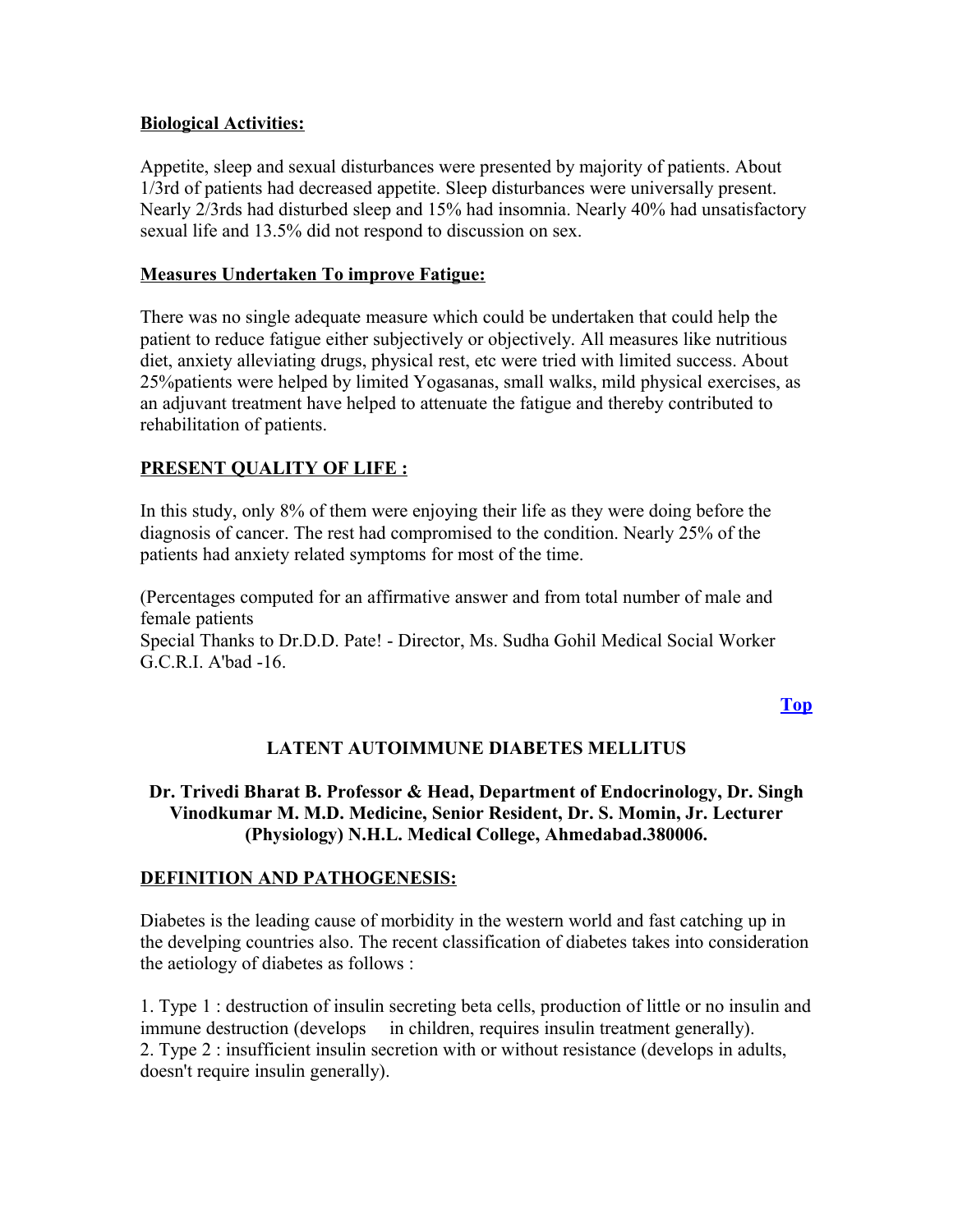The presence of islet cell antibody is one way of distinguishing type 1 from type 2 diabetes mellitus (DM). Based on this criterion, a minority of patients not requiring insulin therapy are antibody positive. The term latent autoimmune diabetes of the adults (LADA) was introduced for such patients who had autoimmune type of diabetes but didn't require insulin initially. It is now clear that diabetes in these patient is not necessarily latent and not limited to adults. Some call this slow progressing type 1 diabetes or 1.5 diabetes.

The similarities between type 1 DM and LADA include-the autoimmune nature of disease, T cell insulitis, and association with other endocrinopathies like thyroiditis or adrenalopathies.

## **Pathogenesis (& differences from type 1 DM):**

- 1. Genetic predisposition (less marked compared to type 1 DM).
- 2. Protective genes contributing in prevention of beta cell destruction.
- 3. Partial regeneration of b cells.
- 4. Induction of immune tolerance to destruction.
- 5. Reduced exposure to environmental factors (as compared to type 1 DM)

# **CHARACTERISATION OF LADA**

Similarities between type 1 diabetes and LADA are:

- 1. Islet cell autoantibody (ICA) positivity.
- 2. Insulitis.
- 3. Autoimmune endocrinopathy association.
- 4. Presence of HLA-DR3 and HLA-DR4.

NIDDM patients positive for GAD (Glutamic acid decarboxylase) autoantibody and/or ICA autoantibody require insulin significantly earlier than ICA negative patients. In patients of autoimmune diabetes mellitus, GAD positivity or ICA positivuy signifies slow progression (LADA), while IA-2 positivity signifies fast progression (Type 1 diabetes mellitus).

Immune markers:

- 1. C-peptide levels differentiate between type 1 and type 2 DM.
- 2. ICA antibody levels predict possibility of LADA.
- 3. GAD antibody levels predict possibility of LADA (more sensitive than ICA levels)

It was also shown that other criteria like BMI and ethnicity were also important in characterization of type 1 diabetes and LADA.

# **Genetic markers:**

The protective genotypes have been defined as : HAL-DR2, and HLA-DQBI\*0602. The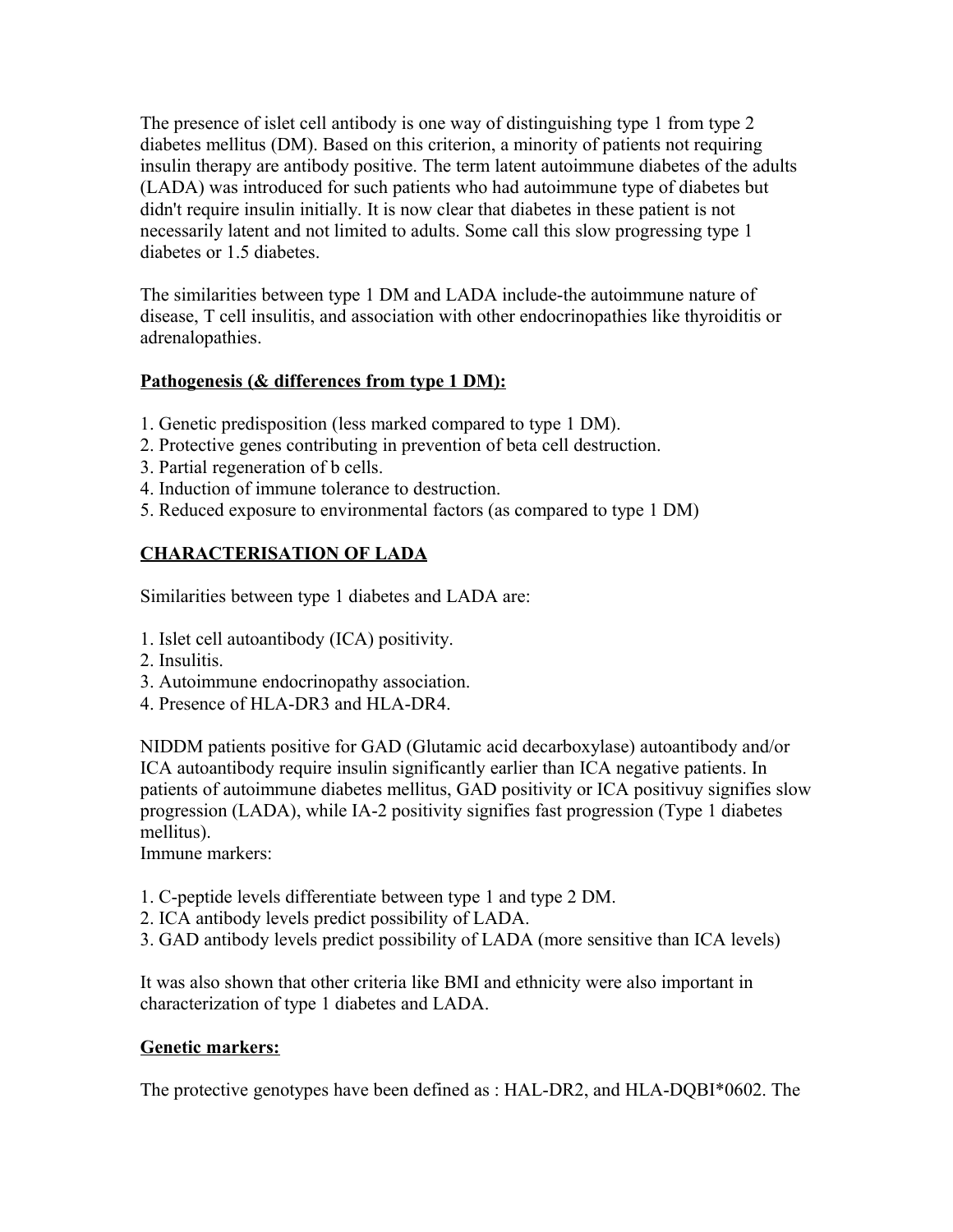susceptibility genotypes have been defined as: HLA-DR4, and HLA-DQBI\*0302. It is the interaction between all these loci which decides primarily which type of diabetes will develop in the individual.

# **SCREENING FOR LADA**

Non insulin requiring diabetic patients at diagnosis, especially if, a. Age 35-60 years. b. Family history of Type 1 DM or autoimmune DM c. Lean BMI Measurement of GAD antibodies (if positive)=diagnosis of LADA Evaluation of Cpeptide (baseline + stimulated) + HLA-DR/DQ typing

+

Measure of other antibodies: ICA, Thyroid etc.

Definition of risk of progression towards insulin dependency in LADA

The following results were derived from the various studies:

1. If both GAD and ICA positive, then rapid progression to insulin dependency.

2. HLA typing helps in characterization of LADA.

3. C-peptide levels stage the b cell function and help in identifying time to introduce insulin therapy.

4. If patients are GAD positive, other endocrinopathies must be ruled out by appropriate tests.'

5. Lean BMI suggests a rapid progression to insulin dependency.

# **MANAGEMENT OF LADA**

The principles of management are similar to other diabetics, i.e. good control of blood sugar and complication prevention. There is no clinical data to indicate which option is better.

**1. Sulphonylureas :** They stimulate insulin secretion by closure of ATP dependent K+ channels on b cells.

They are good first choice in type 2 diabetes and also LADA, but they might cause early exhaustion of b cells by excitatory impulses and cause weight gain by insulinogogic actions. Also, the increase in endogenous insulin may flare up the autoimmune response and cause early and fulminant insulitis and hence the insulin dependency.

**2. Metformin :** They suppress gluconeogenesis and stimulates peripheral glucose uptake.

There is no insulin stimulation, no hypoglycaemia and no weight gain. The only major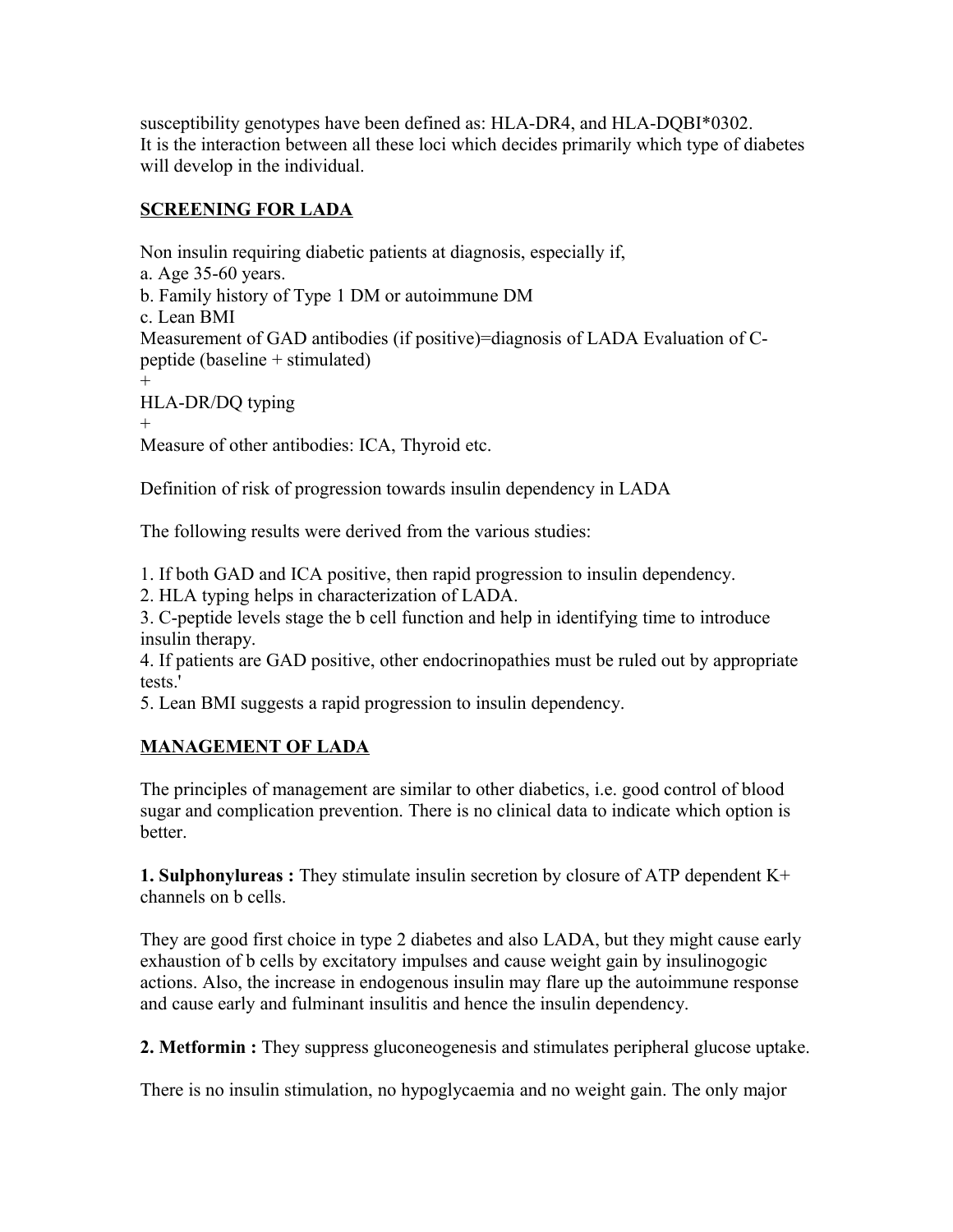side effect is the development of lactic acidosis in occasional patients which may be fatal. It also doesn't interfere with the process of insulitis. It controls hyperglycaemia and protects b cells from continuous hyperstimulation of insulin secretion. It is a good option if the diabetes is not controlled by diet alone.

## **Potential strategies for preventing beta ceil destruction in LADA:**

LADA is similar to type 1 DM and can serve as experimental model for type 1 DM Studies suggest that nicotinamide can maintain C-peptide levels in recent onset type 1 DM for up to one year after diagnoses. Patients with preserved C-peptide levels have lower levels of HbA1 c and less microvascular complications. Complete loss of b cell function can lead to early retinopathy and it has been suggested that even the probands should be treated if necessary to prevent these complications.

If the patient has a loss of b cell function, aim should be to restore b cell mass or function, where sulfonylureas or insulin are useful. Insulin may be valuable to maintain b cell function but its role in preventing its further use is difficult to define. Sulfonylureas have been used extensively in NIDDM and don't seem to prevent the insulin dependency. Metformin also has been used extensively in NIDDM patients without knowing the GAD status of the patient and seems to be beneficial in reducing the further use of insulin in the patients.

**3. Glitazones :** They increse the action of insulin in the periphery and increase the glucose utilization. They preserve the insulin secreting reserve and decrease the circulation insulin levels. They also increase the insulin synthesis, insulin content of islet cells and increase the secretory response of the islets.

Troglitazone has additional anti-inflammatory properties (decreases TNF- a and g interferon levels). Other glitazones also have a similar action and they seem to be the most appropriate treatement options in patients of LADA

**4. Insulin :** Early use of insulin may protect the b cells by decreasing the insulin production and autoimmune exposure. The insulin treated patients maintain a better b cell function than the sulfonylurea treated patients. The problem of insulin treatment is that the insulin acceptance is very low in patient who have only mild to moderate hyperglycaemia. Newer methods of insulin delivery like inhaled insulin are being developed for a better acceptance amongst the patients.

**Future:** Newer therapies like vaccine-based therapy are being tried in type 1 DM, which may turn out to be beneficial in LADA patients also.

Other therapies being suggested are: (a) Antigen based therapy, (b) Monoclonal antibodies, (c) Cytokines.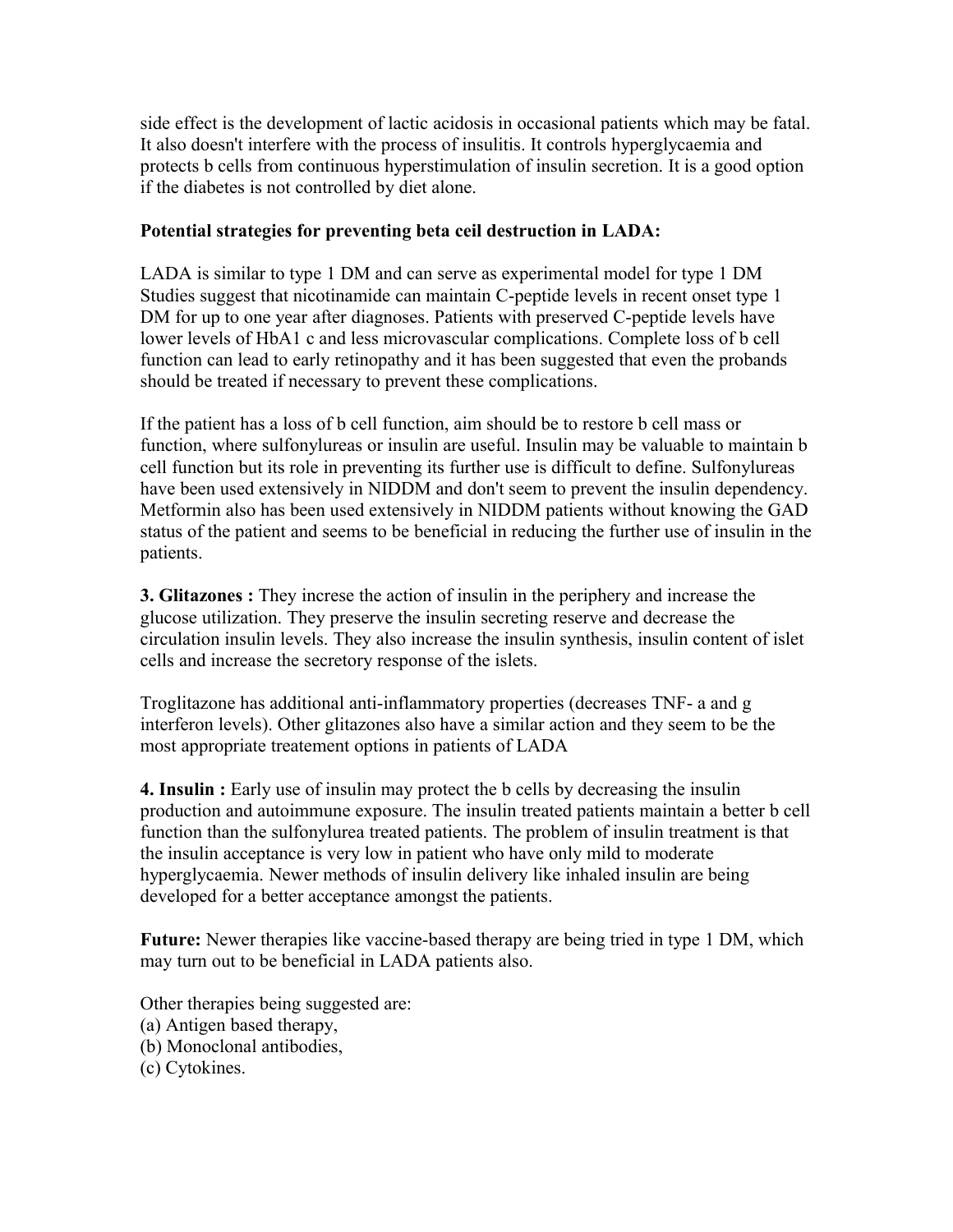### **MICROSURGERY OF EAR**

## **DR. JAWAHAR TALSANIA M.S. (ENT); D.L.O. Associate Professor of E.N.T. Smt. N.H.L Mun. Medical College, Ahmedabad 380006**

The microsurgery has evolved into a very rapidly developing speciality. The operating microscope, first applied to TYMPANOPLASTY by Willstein and Zoflner in 1953. Rosen and others originally used 2X loupe for stapes mobilization. They began to employ the Zeiss operating microscope in stapes mobilization in 1954 using 6X and 10X magnification.

There are large numbers of deaf in India, who have perforation of ear drum, fluid in the middle ear or defect in the ossicles. These defects can be corrected by microsurgery of ear.

Hearing impairment is an unseen misery. Unlike other disabilities such as blindness or orthopaedics disability, this remains buried in the individuals. Hearing deprivation has its greatest effect on linguistic development. It is pity that the deaf person do not get as much as sympathy as the blind. Usually people laugh at their disability and ridicule them.

CHRONIC SUPPURATIVE OTITIS MEDIA (CSOM) A PREVENTABLE DISEASE ISTHE MAJOR CAUSE OF THIS DISABILITY. Apart from discharge of pus from ear, it is also endangers life of the person due to risk of developing central nervous system complications. It is a booh for the patients to get rid of the discharge from ears and be able to hear again.

According to ICMR study (1980), the prevalence of impairment was found to be 10.7 % in the rural and 6.8 % in the urban population. Major aefiologica! factors in rural areas were CSOM (42.4%), Presbyacusis-hearing impairment due to ageing process (34.4%) and conductive hearing loss with intact Typanic membrance (15.6%). Whereas in the urban areas, the major factors were presbyacusis (48.5%), CSOM (23.1%) and conductive hearing loss with intact Tympanic membrane (14.5%). Up to 35 years of age, the hearing impairment was more of conductive type. Those exposed for over 10 years to high noise levels as in certain noisy industries showed higher prevalence of hearing impairment, (noise induced).

Looking at above facts one can say that, India is at the threshold of Microsurgical revolution. Microsurgery is a sunrise business, it's going to get brighter and brighter.

#### **CSOM la Inferred from two main symptoms':**

Persistent otorrhoeas and conductive deafness. Otoscopic finding in CSOM may be perforation, polyp, Tympanosclerosis or cholesteatoma. Perforation may small or big, anterior or posterior depending on its side. TYMPANOPLASTY is carried out for such pathology. Usually hearing loss increases in proporation to the posterior extent of the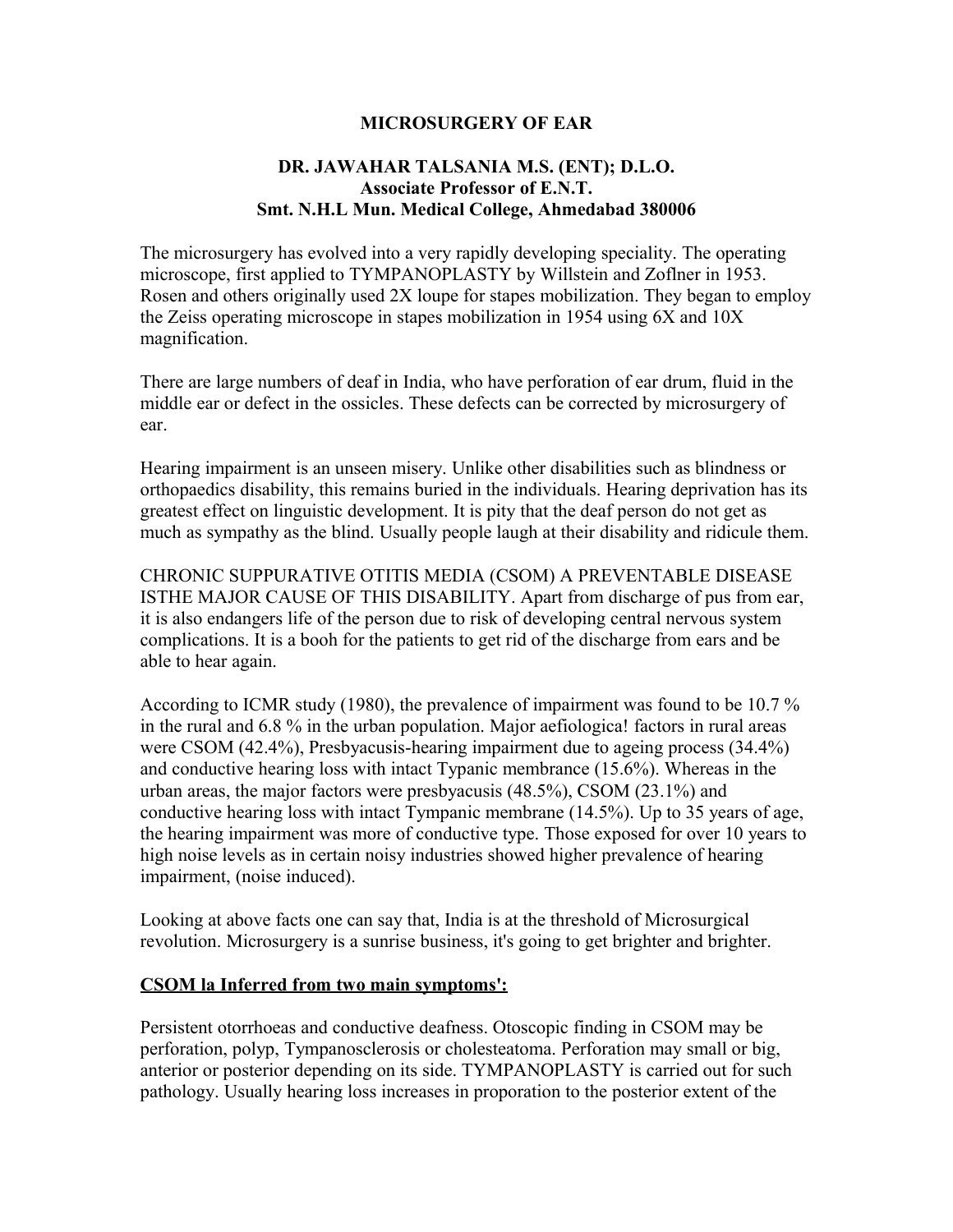perforation. Surgical correction of these defects in ear drum and ossicles are carried out by microsurgery of ear.

Today chronic ear disease still causes two-third of the intracranial complications, although the overall frequency is greatly reduced. By far, the most common of extension of middle-ear disease is by Osteitis or CHOLESTEATOMA erosion. RADICAL MASTOIDECTOMY OPERATION is carried out for clearance of disease process.

Lastly about OTOSCEEROSIS and STAPEDECTOMY.

Stapedectomy is an unique operation which has outwitted all miccrosurgical procedure. Probably, one person in every 200 suffers from otosclerosis. It is common in female and there is marked hereditary tendency. The chief symptoms are gradually increasing deafness and tinnitus. STAPEDECTOMY is performed for relief of stapedial ankylosis (otosclerosis) and success rate is 98% in this magic operation and patients suddenly starts hearing on the table (as operation is performed under local anaesthesia with operating microscope).  $\wedge$ 

The demand for microsurgery, no doubt, is closely tied to literacy and income levels. Better hearing is possible by microsurgery of ear. I would say possibility has turned into reality. Thanks to MICROSURGERY OF EAR.

## **STUDY OF DIPHTHERIA IN HOSPITALISED PATIENTS**

### **Dr Nishant C Shah (resident), Dr B.M.Shah(Prof), Dr R.H.Bhavsar(Asso.Prof.), Dr R.B.Prajapati(Asst.Prof.) Dep of Ped. Smt NHL Mun medical college Ahmedabad 380006**

**AIM OF STUDY:** The study has been conduct mainly to find out the incidence of diphtheria in relation to age, geographical distribution and seasonal variation vaccination status of children, value of investigations, morbidity and mortality in diphtheria.

**METERIAL AND METHOD :** The data is collected from January 2000 to August 2001. During this period total 4915 patients were admitted in the pediatric ward of our hospital. Out of that, 226 cases were of VPDs and amongst VPDs 42 patients suffered from diphtheria. We could collect details of 25 patients from those 42 cases, so this study is conducted with data of 25 patients.

### **OBSERVATIONS:**

(1) Among the incidence of different VPDs, besides tuberculosis, diphtheria and tetanus comprises major group causing morbidity and mortality. Another point that I want to highlight is incidence of AFP is reduced, of course due to aggressive efforts through pulse polio immunization.

(2) Diphtheira has affected mainly preschool children means majority of patients were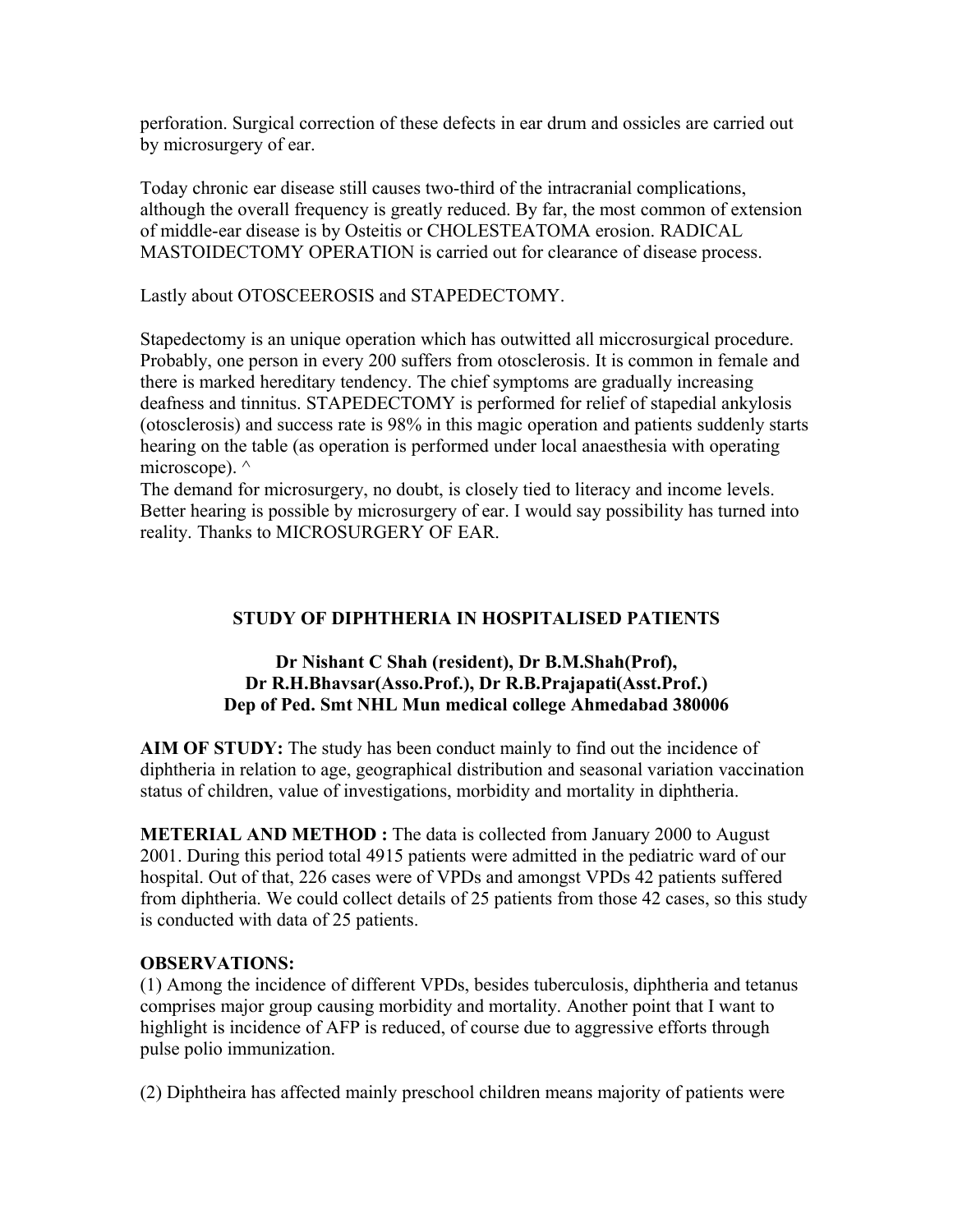under five. Obviously it is due to lack of immunization, as we know that in area where widespread immunization is practiced incidence will be more in school age children rather than the preschool age children.

(3) Most of the patients were from rural areas, urban slum areas and peak incidence of admissions was found in later half of the year. Another attention seeking finding was that from village Kava, district Idar, 5 patients were admitted during three consecutive months and all of them died.

(4) None of patients were fully immunized. 19 out of 25 pt were unvaccinated while 6 were partially vaccinated for diphtheria. Interestingly 10 patients had taken multiple doses of polio in pulse polio immunization.

(5) Most of the patients presented as respiratory tract diphtheria. Typical membrane, low grade fever, dysphasia dysphasia and respiratory distress were main presenting features. Almost 24% patients developed carditis suggesting delay in treatments with ADS and severity of the diseases.

(6) Laboratory investigations shows. 2 patients had positive throat swab smear and 1 had positive throat swab culture for c. diphtheria. While some patients showed bacteria other than C. diphtheria.

**QUESTIONS AND QUERIES :** (A) Up to what extent can bacteriological investigations help in diagnosis of diphtheria ? (B) Has our concerntrations diverted more to PPIs program at the cost of other routine vaccinations ?

..... Possible suggestions for queries will be development of newer technique for rapid detection of c. diphtheria that should be cost effective, and simultaneous motivation for other conventional vaccines during PPIs. We showed our efficacy in reducing incidence of polio by PPIs so some aggressive actions must be required for other VPDs also.

## **TABLES:**

### **Table No 1**

1 st January 2000 to 31 st August 2001

| Total No. of admission            | 4915 |
|-----------------------------------|------|
| Total No. of OPD cases            | 226  |
| Total No. of Diphtheria cases     | 42   |
| Total cases of Diphtheria studied | 25   |

## **Table No 2**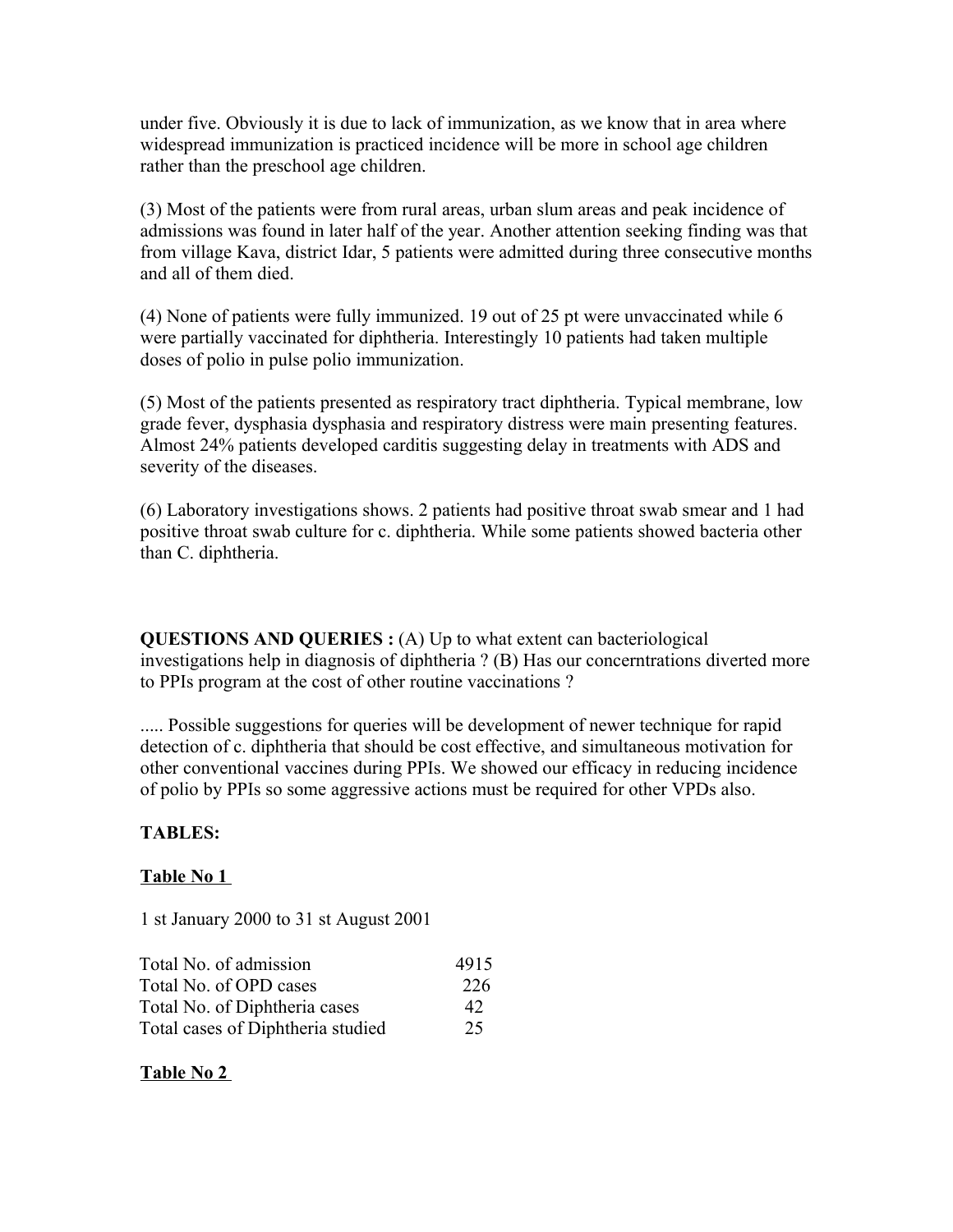Distribution of Area:

Rural  $20 +$  Urban  $5 =$  Total 25

### **Table No 3**

Status of vaccination :

| Unvaccinated         | 18 |
|----------------------|----|
| Partially vaccinated | h  |
| (c pulse polio)      |    |
| status not known     |    |
| <b>Total</b>         | 25 |

#### **Table No 4**

Discharged  $8 +$  Expired  $17 =$  Total 25

**FINAL OUTCOME :** Out of 25 cases 18 expired and only 8 patients could be discharged. This comes to a mortality of 72% in diphtheria. Overall mortality due to VPDs in hospitalized patients was 27.4% and diphtheria accounts for 46% of deaths amongst VPDs indicating diphtheria is a major killer disease.

**SUMMARY OF THE STUDY:** a) out of 4915 admissions in study period, 226 cases were of VPDs, of which 42 pts had diphtheria, b) study was conducted with 25 cases from those 42 pts. C) 21 pts were under five years of age. d) most of them were from rural area, e) majority of admissions had occurred in later half of year, f) all them were unvaccinated, while 10 pts had taken multiple doses of polio, g) 21 out of 25 had a typical membrane in throat while 6 had carditis. h) only 2 pts showed +ve throat swab smear and one had +ve throat swab culture for c diphtheria, i) 18 out of 25 pts died.

**CONCLUSION :** A) The incidence of VPDs like diphtheria and tetanus is of increasing concern. B) Diphtheria is a clinical diagnosis, although lab. Investigations may help in confirming the diagnosis. C) Amongst VPDs, diphtheria is one of the major killer disease. D) Lack of vaccination, delay in availability of proper treatment and limitations asso. With rural life like illiteracy, lack of awareness and nonavailibility of medical services are major contributing factors causing morbidity and mortality in diphtheria.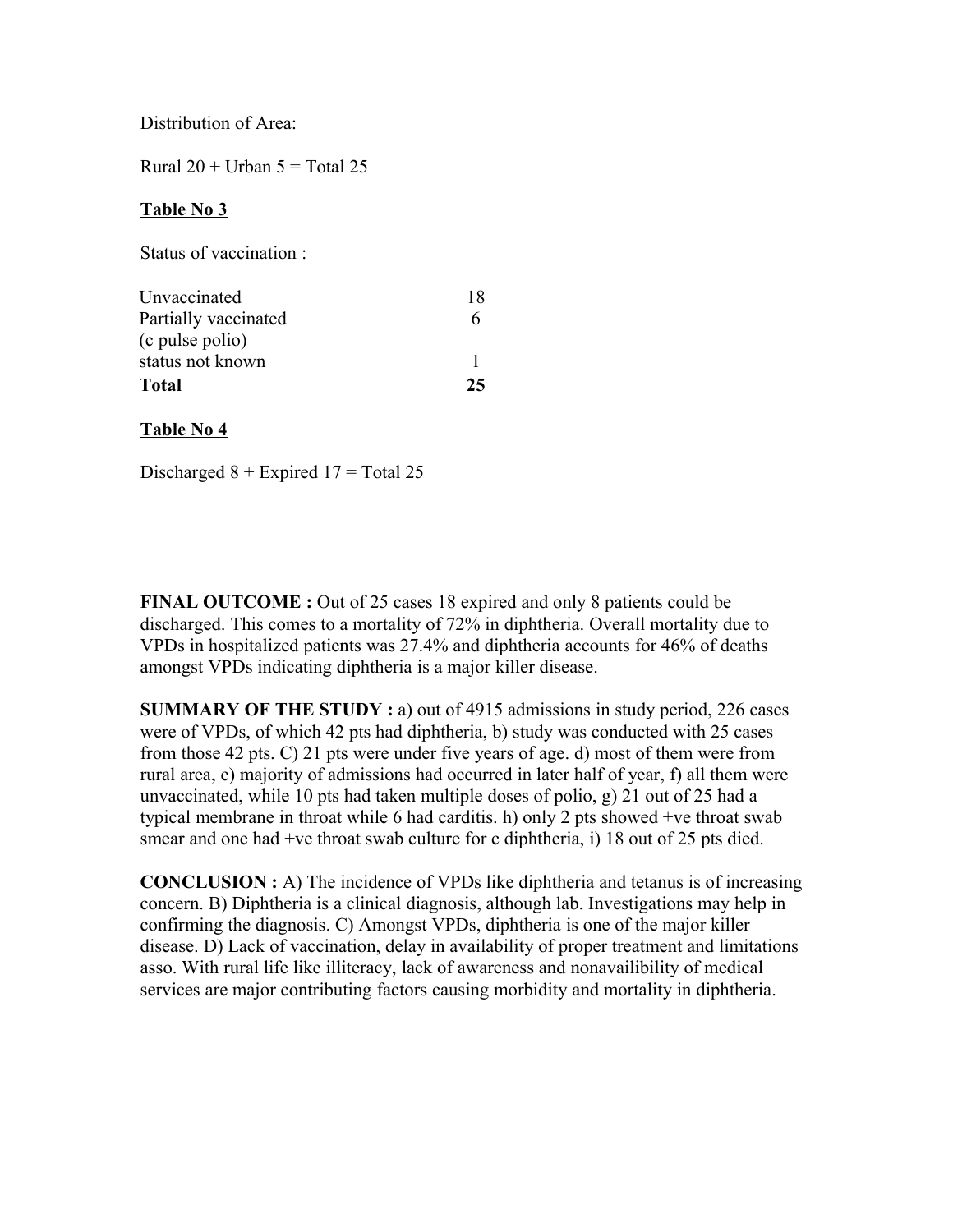## **MORTALITY AND MORBIDITY IN NEWBORNS ADMITTED IN NICU (HOSPITAL BASED STUDY)**

## **Dr. R. H. Bhavsar(ASso Prof.), Dr B.M.Shah (prof.), Dr Pranjal Shah(Resident) Dep of Ped Smt NHL Mun medical college Ahmedabad 380006**

### **TITLE-Key Words**

NBW : Normal Birth weight ELBW : Extremely low birth weight VLBW : Very low birth weight LBW : Low Birth weight Morb Mort Morbidity Mortality HMD : Hyaline Membrane disease. BA : Birth asphyxia MAS : Meconium Aspiration Syndrume TTNB : Transient Tachypnoea of New born CHD : Congenital heart disease Cong.Syph. : Congenital Syphilis

### **OBJECTIVES:**

1) To know the incidence of admission of New born in NICU from the total live births in the hospital during the study period.

2) To know the birth weight and gestational age of these admitted new borns and problems related to mortality and morbidity in these patients.

### **METHOD:**

The study was conducted by department of pediatrics NHL Medical college, K. M. School of PG Medicine & Research, Ahmedabad. The study included all the consecutive livebirths from September 2000 to August 2001. During this study, data was collected from the record maintained in the case sheets according to the proforma. The study included only hospitalized delivered live born babies and they were observed during their hospital stay only. The data was analysed and results obtained.

All the deliveries were attended by a senior Pediatric resident.

The recent sustained and significant decline in the infant mortality rate and a perceptible feeling that this decline may not continue at the same rate in the coming years has brought into focus the contribution of neonatal deaths to infant mortality. The fear that infant survival may not improve in the expected manner appears to be real as neonatal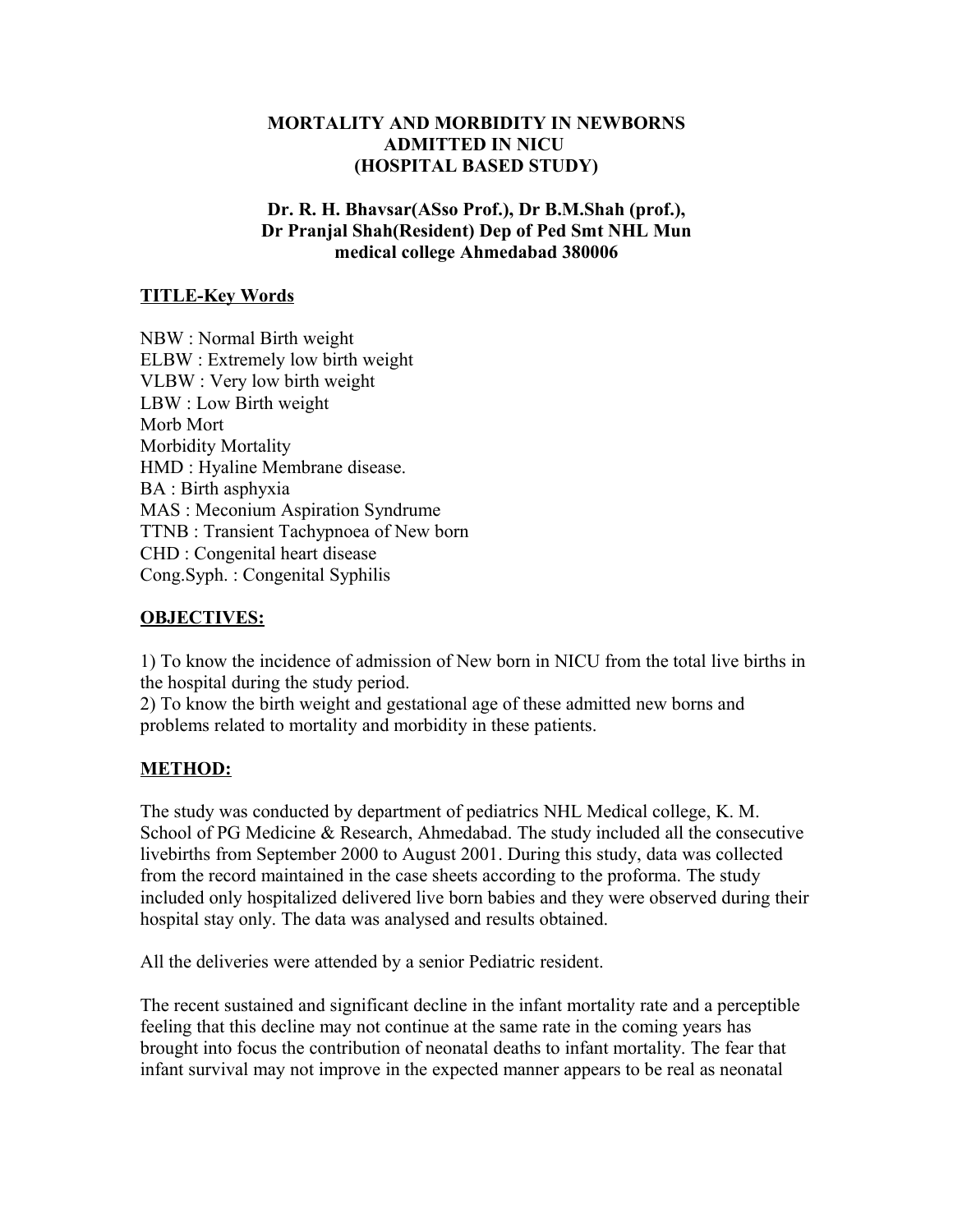mortality (0-28 days) has not recorded a change similar to post neonatal mortality rate (28 days to first year).

An analysis of the causes of neonatal mortality and morbidity reveals that a large proportion of these are contributed by infants born to mothers with' at risk prenancies' and/or infants born with low birth weight.

The term low birth weight denote infants with birth weight less than 2500 gms irrespective of the period of gestation. The low birth weight NB are further subdivided in two groups VLBW(BW less than 1500 gms), &ELBW (Less than 1000 gms.)

The prevelance of LBW varies from 20-40%. Majorityare term LBW.

The perinatal mortality is around 50 fold higher in LBW than in NBW. 75% of neontal deaths occur in LBW NB.

Thus birth weight is known to significantly influence the survival and later outcome of live born infant. Maturity of NB also significantly affects morbidity and mortality. Preterm NB's (Born before 37 completed weeks of gestation) are at high risk of complication in the perinatal period as opposed to full term NB (37 to 42 weeks of gestation).

To evaluate the mortality  $\&$  morbidity pattern in hospitalised new borns, this study was undertaken. The services provided in the hospital are of level II care.

# **AIMS & OBJECTIVES:**

1. To know the incidence of admission of new born in NICU from totallive births in the hospital during the study period.

2. To know the birth weight and gestational ageJ5t these admitted new borns.

3. To know the mortality and morbidity of the admitted new borns in relation W Birth weight and gestational age.

# **MATERIAL & METHOD:**

The study period was 1 st September 2000 to 31 st August 2001. During this tenure total 2361 live NBS were delivered of which 300 (12.7%) were admitted in NICU. After admission the data were collected according to proforma. Weight was recorded with electronic weighting scale. The gestational age calculated by modified bellard's score. Detailed history, examination and necessary investigations were carried out and diagnosis made accordingly. All the data were recorded and analysed and results obtained.

**TABLE NO. 1** THE MORBIDITY AND MORTALITY PATTERN ACCORDING TO BIRTH WEIGHT  $(n=300)$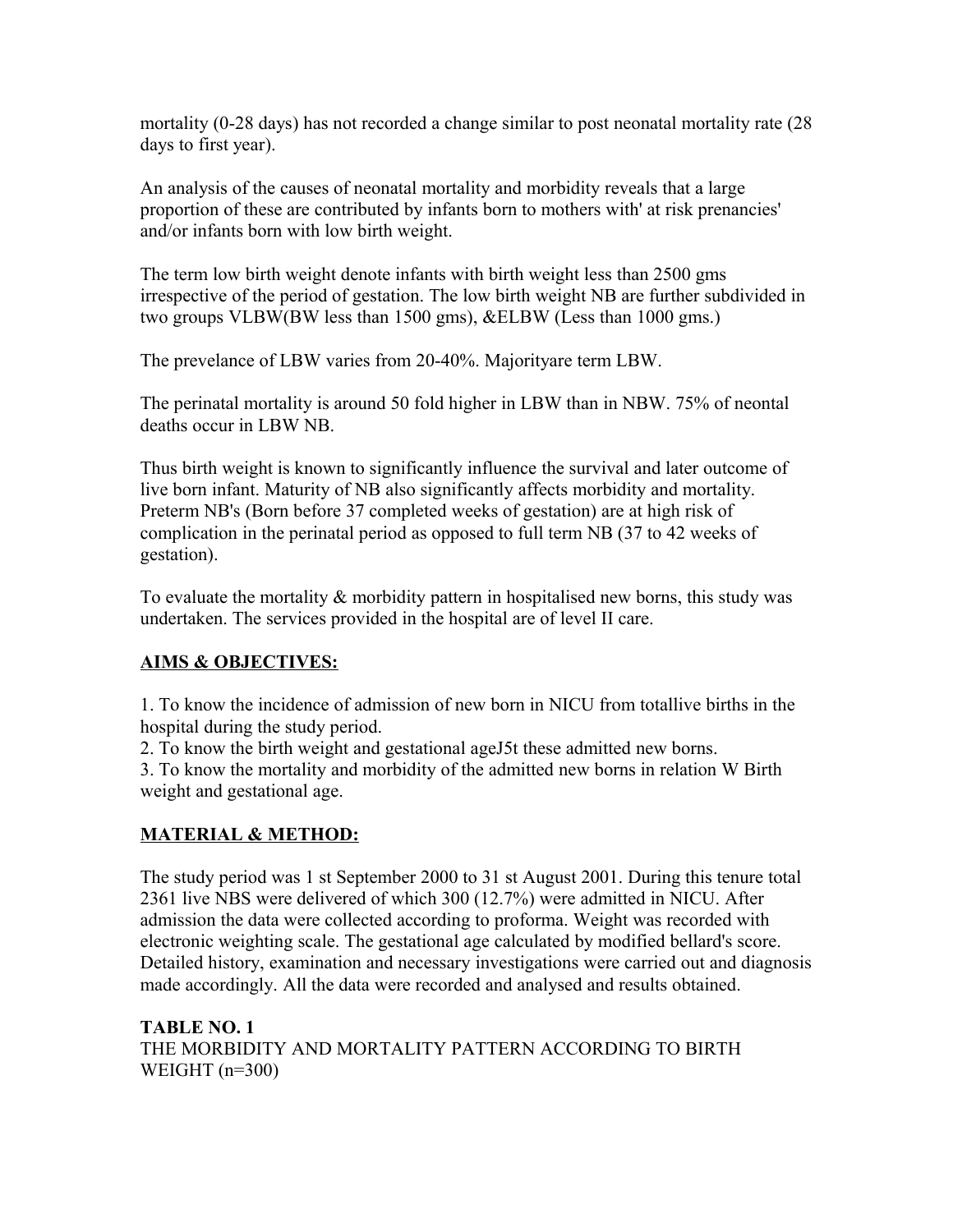|                 | n <sub>1</sub> | n2      | n <sub>3</sub> | n <sub>4</sub> | $\mathbf n$ |
|-----------------|----------------|---------|----------------|----------------|-------------|
| Problems        | NBW/8          | ELBW/11 | <b>VLBW/15</b> | LBW/16         | Total n/50  |
| Apnea           | 0              |         |                |                | 4           |
| <b>HMD</b>      |                |         |                |                | 13          |
| <b>BA</b>       |                |         |                |                | 17          |
| <b>MAS</b>      |                |         |                |                | 6           |
| <b>TTNB</b>     |                |         |                |                |             |
| Pneumonia       |                |         |                |                |             |
| Septicemia      |                |         |                |                |             |
| Jaundice        |                |         |                |                |             |
| Anaemia         |                |         |                |                |             |
| Birth Injury    |                |         |                |                |             |
| Cong. Mal.      |                |         |                |                |             |
| <b>CHD</b>      |                |         |                |                |             |
| Metabolic Prob. |                |         |                |                |             |
| Misc.           |                |         |                |                |             |
| Cong. Syph.     |                |         |                |                | 0           |
| Sub Total       |                | 17      | 15             | 16             | 50          |
| <b>Total</b>    | $n1 = 81$      | $n2=11$ | $n3=73$        | $n4=129$       | 300         |

This table shows the morbidity and mortality in relation to birth weight.

In total 81 new born with normal birth weight following morbidity were noted. "BA (21) Jaundice (12), Congenital malformation (11), MAS (11), Miscellaneous (11), TTNB (6), Septicaemia (2), Metabolic problem (4), CHD (2) and no case had HMD orapnoea. Congenital malformation noted were: Hydrocephalus (3), Cleft lip cleft palate (2), Diaphragmatic hernia (2), Down's syndrome (2), Renal agenesis (1), Pierre Robin syndromic (1), while the cause of Jaundice in these groups were 3 ABO incompatibility. 1 Rh incompatibility, 1 Cephalhematoma, 1 Breast milk jaundice and 6 had exaggerated physiological jaundice. In CHD 1 had VSD and 1 had congenital arrhythmia. All four new borns with metabolic problems had Hypoglycemia only. Miscellaneous group (level) had minor problems e.g. not taking feeOs, vomiting, not passed urine, abdominal distension, etc. In these new borns no definite etiology was established.

In low birth weight new born, the morbidity pattern was as follows : Apnoea (6), HMD (17), BA (35), MAS (6), TTNB (2), Pneumonia (2) Septicaemia (46), Jaundice (14), Anaemia (3), Birth injury (3), Congenital malformation (5), CRD (3), Metabolic disorders(8), 79 new borns had miscellaneous problems.

Apnoea and HMD were more prominent in ELBW & VLBW in new born. MAS & BA were reported in low birth weight new born>1500 gms. The causes of jaundice in this group were 1 ABO incompatibility  $& 13$  had exaggerated physiological hyperbillirubinaemia. Among metabolic problems, 7 had Hypoglycaemic and one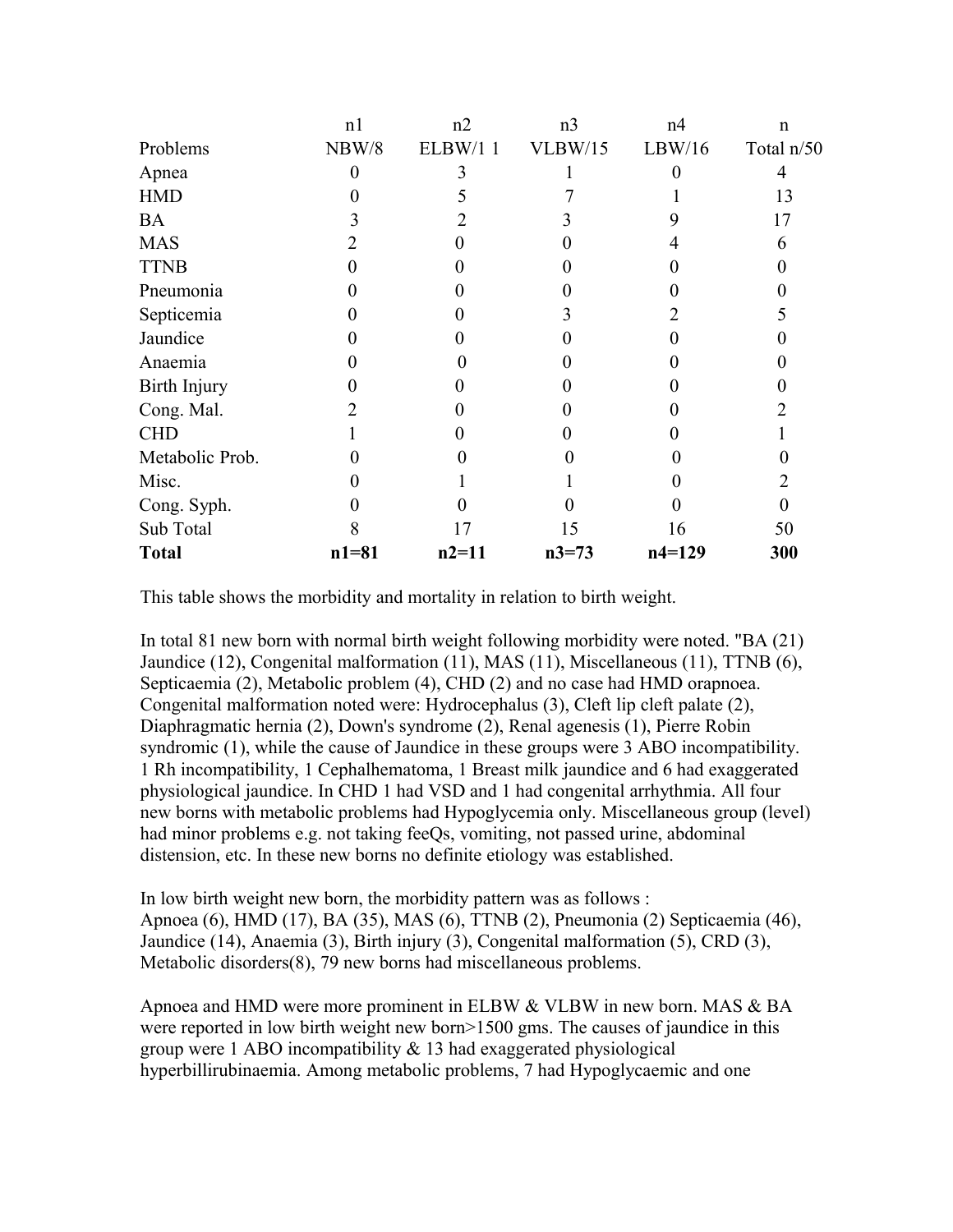hadhypocalcaemia. The congenital malformation consisted of one neural tube defect, one cleft clip, one down's syndrome, one hydrocephalus in CHD group 3 had CSD.

There was a big group of new born with miscellaneous problems. Mostly they were comprising high risk group and admitted in NICU. During their hospital stay they had no major problem.

Septicaemia was noted in 36 new borns. 3 new borns with birth injury had breech presentation and delivered vaginally.

THE MORBIDITY AND MORTALITY PATTERN ACCORDING TO GA (n=300)

|                 | $32=69$  |           | $32<37=78$ >=37=153 Total 300 |                |
|-----------------|----------|-----------|-------------------------------|----------------|
| Problems        |          |           |                               |                |
| Apnea           | 4        | 0         | 0                             | 4              |
| <b>HMD</b>      | 12       |           | 0                             | 13             |
| <b>BA</b>       | 5        | 3         | 9                             | 17             |
| <b>MAS</b>      | 0        | 3         | 3                             | 6              |
| <b>TTNB</b>     | 0        | 0         | 0                             | 0              |
| Pneumonia       | 0        | 0         | 0                             | 0              |
| Septicemia      | 3        | 1         | 1                             | 5              |
| Jaundice        | 0        | 0         | $\theta$                      | 0              |
| Anaemia         | $\Omega$ | 0         | 0                             | $\overline{0}$ |
| Birth Injury    | $\Omega$ | $\theta$  | 0                             | 0              |
| Cong. Mal.      | 0        | 0         | $\overline{2}$                | $\overline{2}$ |
| <b>CHD</b>      | 0        | $\Omega$  |                               | 1              |
| Metabolic Prob. | 0        | $\Omega$  | $\mathbf{\Omega}$             | 0              |
| Misc.           |          | $\Omega$  |                               | 2              |
| Cong. Syph.     |          |           | 0                             | 0              |
| Sub Total       | 25       | 9         | 16                            | 50             |
| <b>Total</b>    | $n1=69$  | $n2 = 78$ | $n3=153$                      | $n = 300$      |

**TABLE N0.2**

This table shows morbidity and mortality in relation to gestation age.

In total 153 term babies'BA (43), MAS (17), Cong. Malformation (14), Septicaemia (7), TTNB (7), Pneumonia (2), Anaemia (1), Birth injury (7), CHD (3) and 36 new borns had miscellaneous problem. No. case of apnoea or HMD was detected in this group. Congenital syphillis was present in 1 newborn.

In total 147 Pre-term new born, the morbidity pattern was as follows :- Apnoea (6), HMD (17), BA (13), MAS (4), TTNB (1), Septicaemia (30), Jaundice (9), Anaemia (2), Birth injury (2), Cong. Malformation (2), CHD (2), Metabolic problems (5). Miscellaneous problem was found in 54 new born. Apnoea andHMD was more found in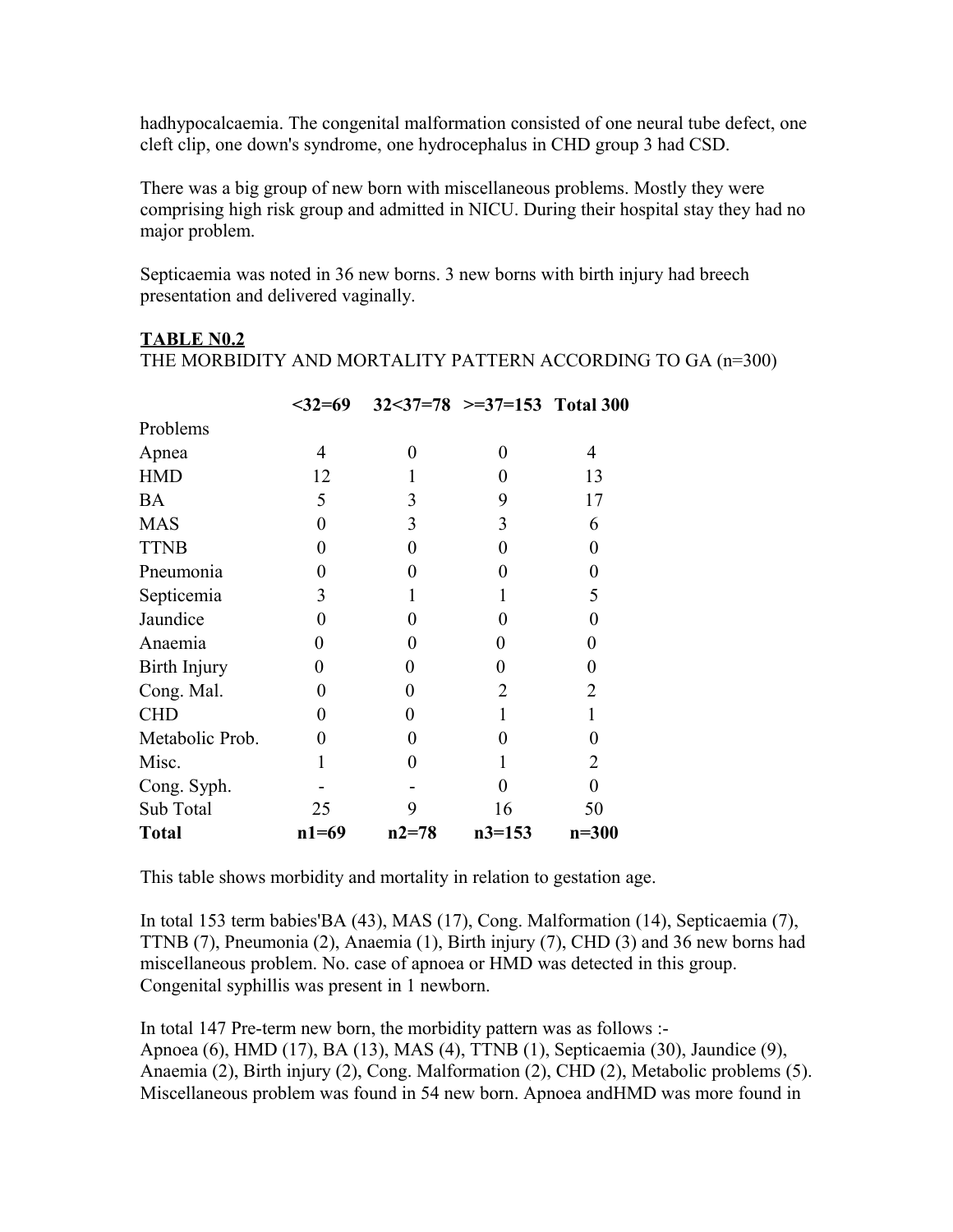less than 32 gestational weeks and no case of MAS was detected in less than 32 gestation ' weeks.

## **CONCLUSION & RECOMMENDATION:**

LBW and preterm Newborns required higher percentage of admission in NICU than NBW and full term NB.

Apnoea & HMD was more common in preterm and LBW NB, Birth Asphyxia and MAS were more common in ternr NBW NB.

Septicaemia, Jaundice and metabolic problems are no1 significantly changed with either Birth weight or gestational age.

Mortality was inversely proportional to BW and GA. In the group of NB having HMD  $\&$ apnoea mortality was high followed by BA, MAS. Septicemia and jaundice though very common had negligible or no mortality.

To reduce the morbidity and mortality efforts to decrease incidence of LBW, Preterm deliveries, establishing ventilator support as early as possible with asceptic nursing care will improve the outcome of NBs.

## **References:**

1) Indian journal of pediatrics 1997,34,1039-1042

- 2) Indian journal of pediatrics 1996,35, 683-64
- 3) Indian journal of pediatrics 1999,66,15-19

## **POST EXPOSURE PROPHYLAXIS FOR HIV/AIDS**

## **Dr J.S.Deokule Prof. And HOD Dep. Of Microbiology, Smt NHL Mun. Med. College Ahmedabad 380 006**

## **INTRODUCTION:**

HIV/AIDS is far more complex viral infectious disease caused by HIVvirus and the infectio'n is life long. Outcome is invariably fatal  $\&$  no cure or vaccine is available.

Health Care workers (HCW) working at different levels in different diciplines of medicine come in direct or indirect contact with patient, patient's blood & other potentially infections materials (OPIM) body fluids & contaminated fomites while providing services & hence are at risk of acquiring HIV.

## MOST EXPOSURES DO NOT RESULT IN INFECTION. THE RISK OF INFECTION VARIES WITH TYPE OF EXPOSURE & OTHER FACTORS SUCH AS :

- The amount of blood involved in exposure,
- Whether post exposure prophylaxis was taken,within 2-3 days(72hrs.) -
- The amount of virus in patients blood at the time of exposure.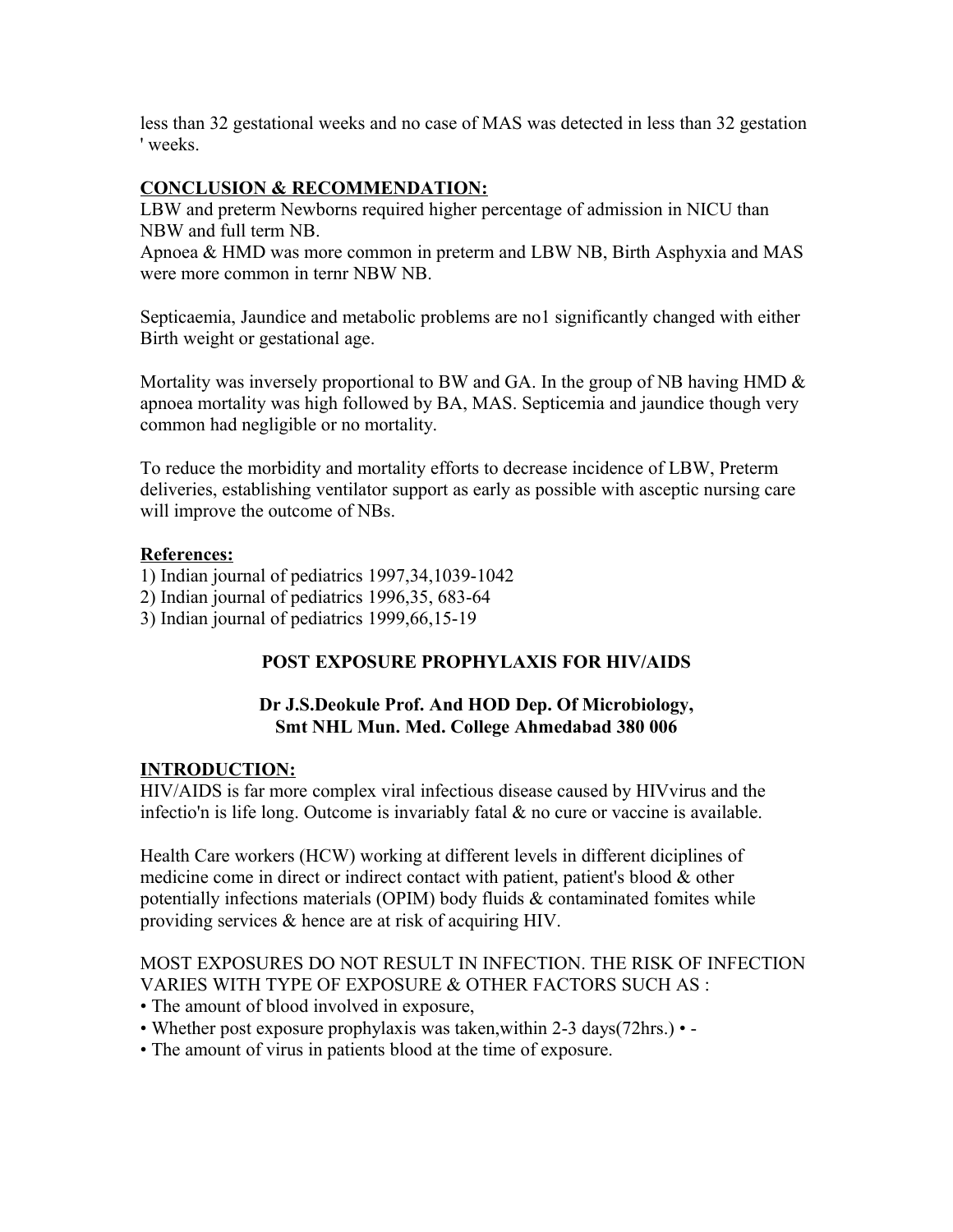## **SOURCE INFECTIVITY;**

High : AIDS Patient with low CD4 cell Count. Or

Low : Asymptomatic individual or antiretroviral treatment with high CD4 cell count.

## **STEPS TO BE TAKEN ON EXPOSURE to HIV INFECTED BLOOD / BODY FLUIDS & CONTAMINATED SHARPS**

1. Lab. Diagnosis for HIV / AIDS Immediately following an exposure.

2. Reporting of an Exposure to the higher authority.

3. Post exposure Prophylaxis (PEP) Determination of the exposure code Determination of HIV Status (HIV Sc) of the patient.

- 4. Antiretroviral Drugs therapy
- 5. Testing & Counselling
- 6. Duration of PEP
- 7. Pregnancy & PEP
- 8. Side effects of these durgs.
- 9. Protective measures.

## **LABORATORY DIAGNOSIS OF HIV/AIDS**

Two distinct Human Immuno deficiency Viruses, HIV-1 & HIV-2 are the aetiologic agents of AIDS.

Phylogenetically HIV-1 is divided into

- (1) Group M (10 subtypes A-J)
- (2) Group O (9 subtypes)
- (3) Group N New virus.

HIV-2 is divided into 5 subtypes - A to E

Subtype C is Predominates in India. In 50-93 % of cases primary HIV infection is symptomatic with a variety of symptoms ranging from influenza like or mononucleosis like illness to more severe neurological symptoms which can persist from few days to as long as two months, longer acute clinical illness is associated with rapid progression to AIDS.

### **Clinical Diagnosis of HIV / AIDS**

**1)** Two positive tests for HIV infection along with

**2)** Any one of the following criteria

a) wt. Loss  $>10\%$  of total body wt. Within last one month & chronic diarrhoea  $>1$  month duration or prolonged fever  $> 1$  month duration

- b) Tuberculosis
- c) Neurological findings
- d) Candidiasis of oesophagus
- e) Recurrent episodes of pneumonia with or without cont aetiological confirmation.
- f) Kaposi's sarcoma
- g) Other conditions like
- Cryptococeal meningitis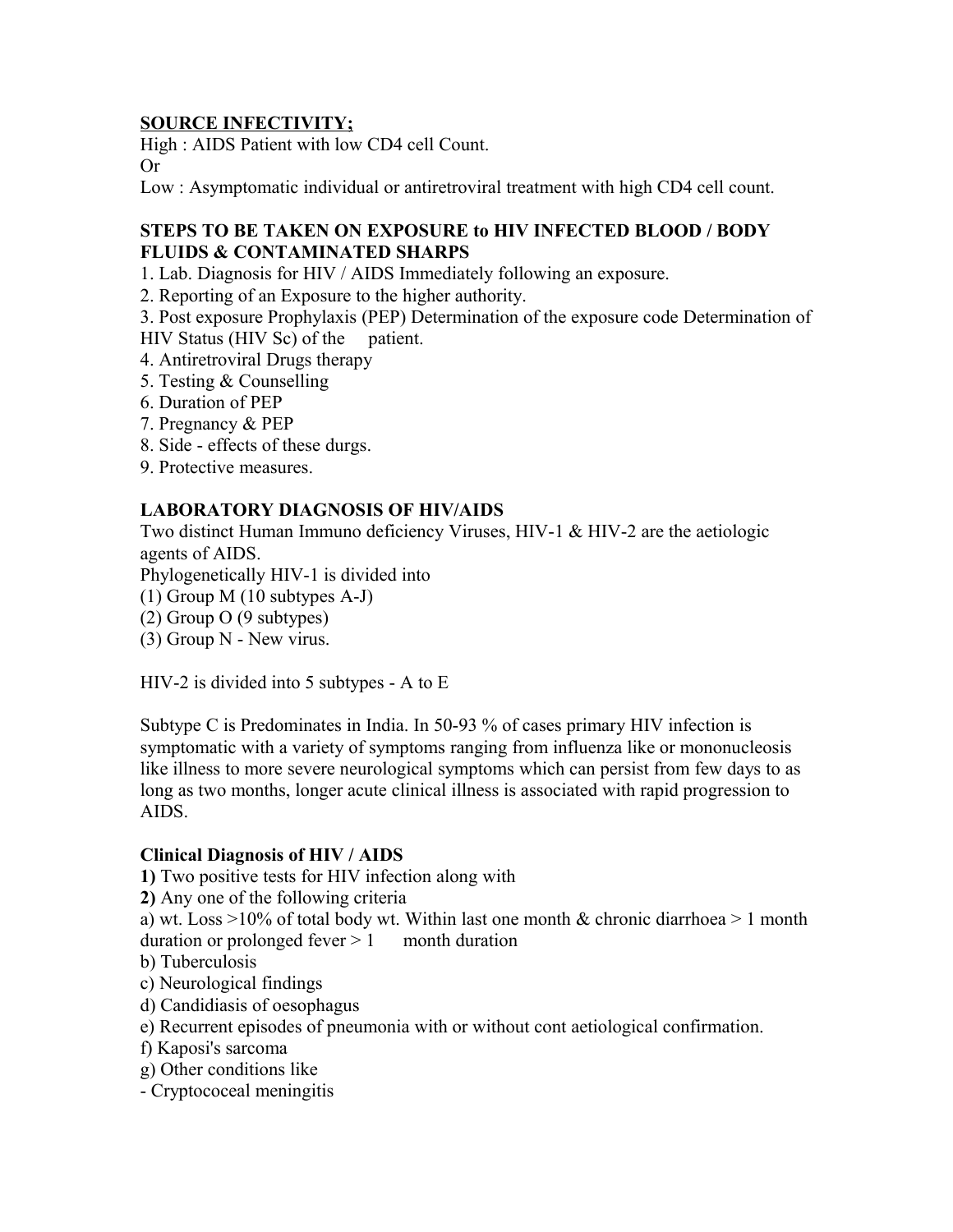- Neurotoxoplasmosis
- CMV vetinitis
- Penicilluim marneffei infection
- Recurrent herpes zoster infection
- Disseminated Molluscum contagiosum

**3)** Indirect (Non specific) tests : CD4 cell count - Increased B2 microglobulin - Increased S. neopterin - Increased IL-2 receptor – Increased  $TNF(a)$ 

**4)** Direct specific serological test Antibody detection

- a) ELISA
- b) Western blot assays

Tests which detect Antibody to both HIV land HIV 2

When a serum sample tests reactive once by a system of ELISA/Rapid/Simple test, the test is to be repeated immediately by a different system in order to confirm the diagnosis. If test is reactive second time the sample is to be taken up for any supplemental tests to confirm the diagnosis

- Second & third ELISA -Rapid / Simple
- Western blot
- Indirect Immunofluorescence
- Radio immuno Precipitation Assay.

Antigen detection

- PCR
- Viral Culture (research)
- Viral load assay

Testing is done for diagnostic purposes, it should be confidential **1)** Immediately following an exposure

- Needle sticks & cuts Washed with soap & water
- Splashes to nose, mouth or skin flushed with water
- Eyes should be irrigated with clean water saline or sterile irrigants
- Pricked finger should not be put into mouth reflexly & it should be allowed to bleed

for 1 -2 mino. The use of bleach is not recommended

**2)** Report the exposure to the appropriate authority & condition must be treated as soon as possible with (72 hrs) 2-3 days. Initiating treatment after 72 hrs is not recommended.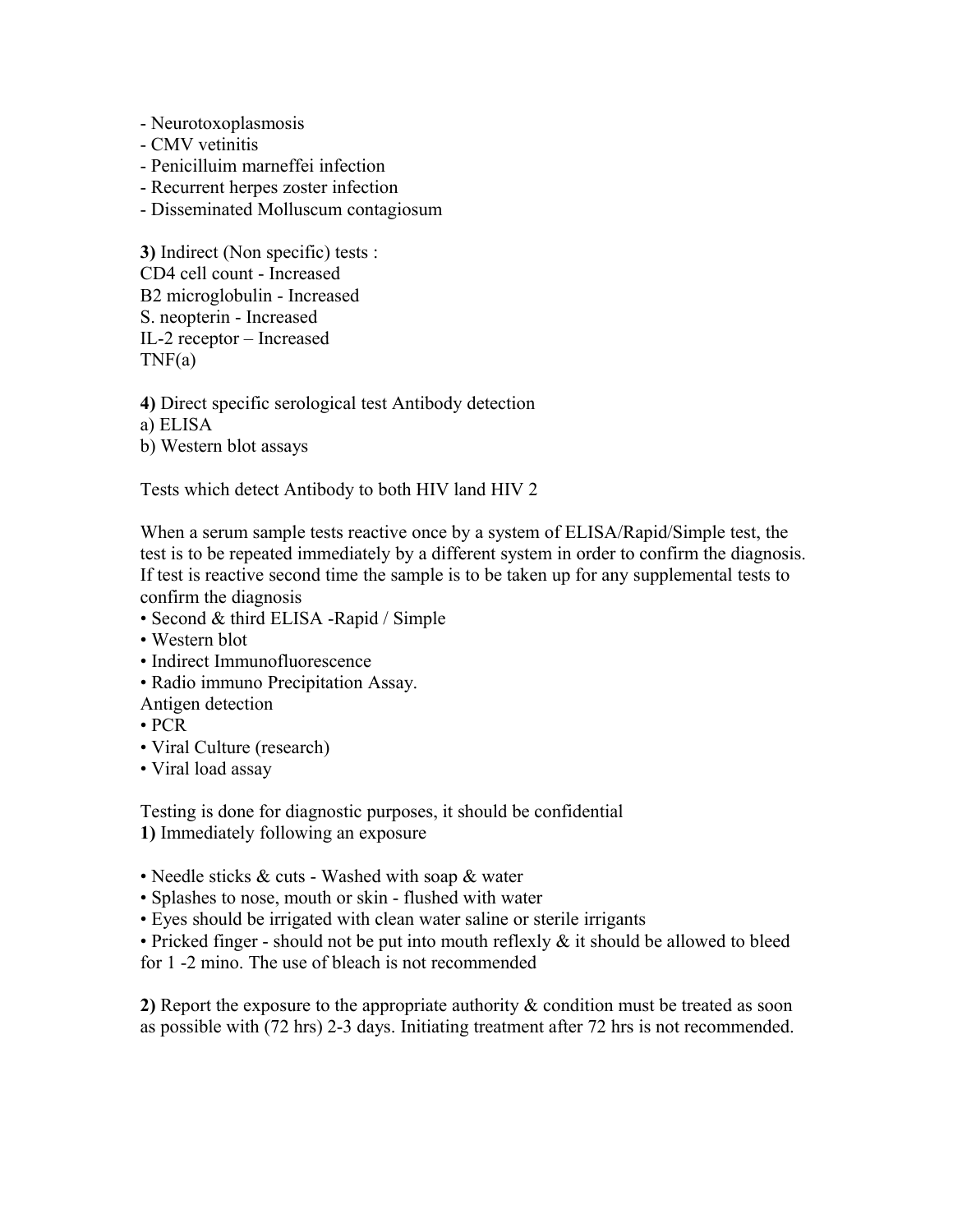**3)** PEP & PEP Recommendation :

The decision to start PEP is made on the basis of degree of exposure to HIV & the HIV status of the source from whom the exposure has occured.

Determination of PEP Recommendation: Table

Exposure HIV Status PEP

| Code            | Code         | recommendation                 |
|-----------------|--------------|--------------------------------|
| (EC)            | (HIV Sc)     |                                |
| EC1             | HIV Sc 1     | PEP may not be recommend       |
| EC1             | HIV Sc 2     | <b>Basic Regimen</b>           |
| EC <sub>2</sub> | HIV Sc 1     | Basic Regimen (most            |
|                 |              | exposures are in this          |
|                 |              | category)                      |
| EC <sub>2</sub> |              | HIV Sc 2 Expanded Regimen      |
| EC <sub>3</sub> |              | HIV Sc 1/zExpanded Regimen     |
| $EC$ $2/3$      | <b>HIVSc</b> | EC 2/3 consider Basic          |
|                 |              | regimen                        |
|                 | unknown      | (epidemiological risk factors) |

**EC1 :** Source material (OPIM, blood/body fluid. Type of exposure : Mucous membrane /skin] or integity compromised Volume: Few drops / short duration

**EC 2 :** OPIM, blood / body fluids

Exposure thro' Mucous memb /percutaneous Exposure

Volume: large: several drops / long dural Less severe : superficial scratch

**EC 3:** OPIM, blood / body fluids

Exposure: Sermtaneous

More severe: large bore hollow needle, deep puncture, visible blood on needle used in patients artery / vein HIV Positive exposure source

HIV Sc 1 :- +ve low titre exposure e.g. asymptomatic  $\&$  high CD 4 count HIV Sc 2 :- +ve High titre exposure e.g. advanced AIDS, Primary HIV infection  $&$  low CD4 count. HIV Sc unknown : HIV status unknown source unknown

### **Basic Regimen:-**

Zidovudine (AZT) 300 mg twice a day x4 wk + Lamivudine (3 Tc) 150 mg twice a day x4wk

Expanded Regimen:

Basic Regimen + Indinavir or other protease Inhibitor 800 mg thrice a day

**4)** Testing & Counselling:

The health care provider should be tested for HIV as per the following schedule:

i) Base line HIV test - at time of exposure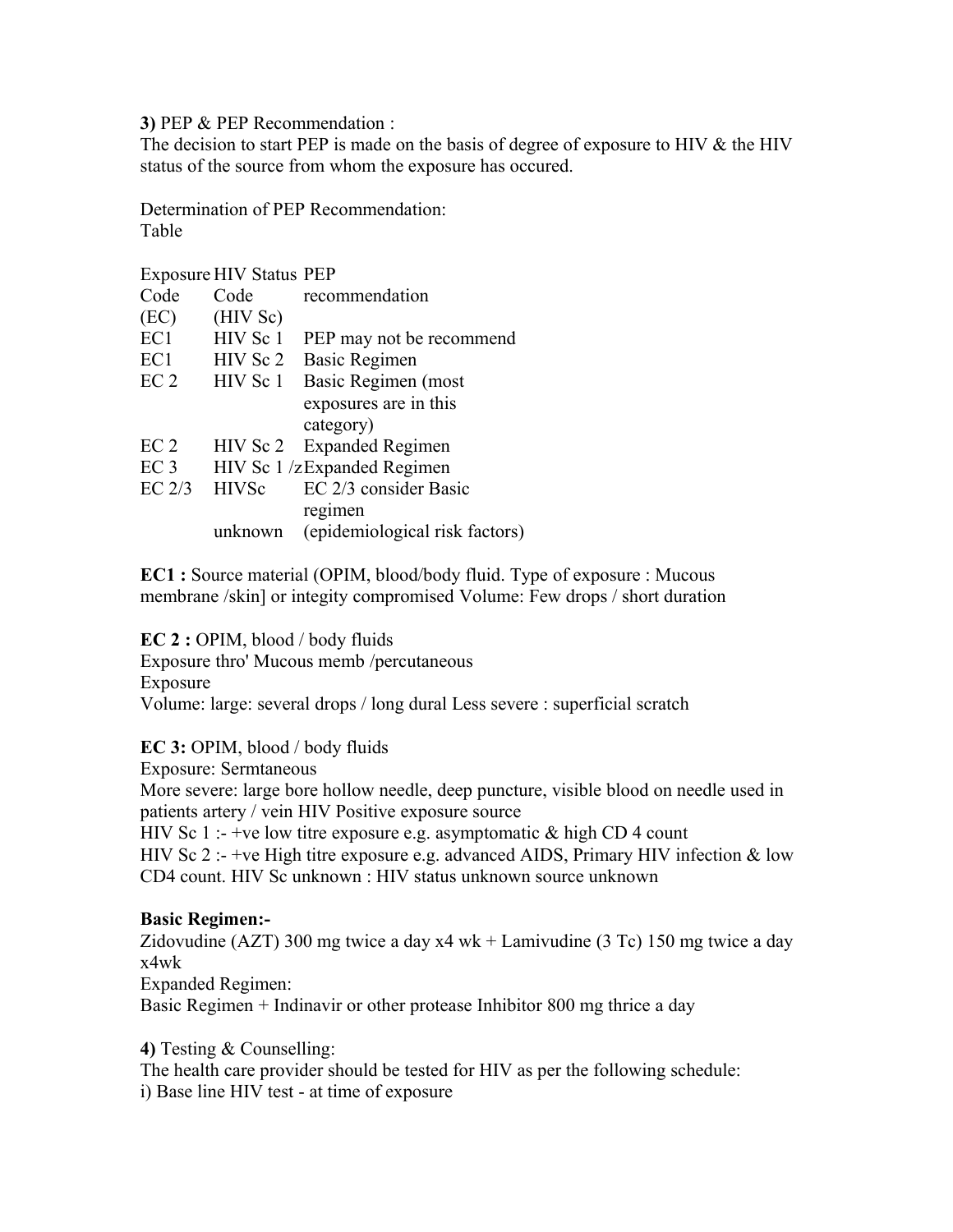ii) Repeat HIV testing - at 6 wks following exposure

iii) 2nd Repeat HIV test - at 12 wks following exposure HIV testing should be carried out on three ERS ( ELISA), Rapid /simple ) test kits or antigen preparation. The HcW should be advised to refrain from donating blood, semen or organ /tissues, abstain from sexual intercourse. In addition, women HCW should not breast -feed their infants during the follow up period.

### **5)** Duration of PEP :

PEP started as early as possible in 2-3 days. (72 hrs.) The optimal course of PEP is not known but 4 weeks of drug therapy appears to provide protection against HIV. If HIV test is found to be positive at anytime within 12 weeks the HcW should be refered to a physician for treatment.

### **6)** Protective Measures:

- Prevent occurence of accidental exposure & transmission of infection.
- Control surface contamination.
- Ensure safe disposal of contaminated waste.

### CONCLUSION:

Confidentiality of HCW found to be infected must be maintained. All exposures must be reported to the indentif ied officer (local) & to National AIDS control organisation (NACO), government of India as above.

NACO has decided to supply PEP drugs to all cases in government hospitals through the state AIDS control societies.

## **CASH REPORTS HYDRANENCEPHALY**

## **Dr. Rekha Bhavsar, Associate Professor, Fed. Dept. Dr. Dipti A. Shah, Associate Professor, Radiology Dept., Smt. N.H.L. Municipal Medical College,Ahmedabad.**

A eight days old male child full term normally delivered presented with macrocephaly. The patient was not having any other symptoms at the time of presentation. His Haematogram and CSF study were normal. Patient survived for two years, & died after two years when his head circumference was 79 cms.

On ultrasound examination of cranium done with convex 3.5 MHZ transducer (Aloka 630) it shows fluid filled cystic cavity in supratentorial region with thin cerebral cortex preserved. The posterior fossa shows cerebellar hemispheres preserved, & the falx is incomplete.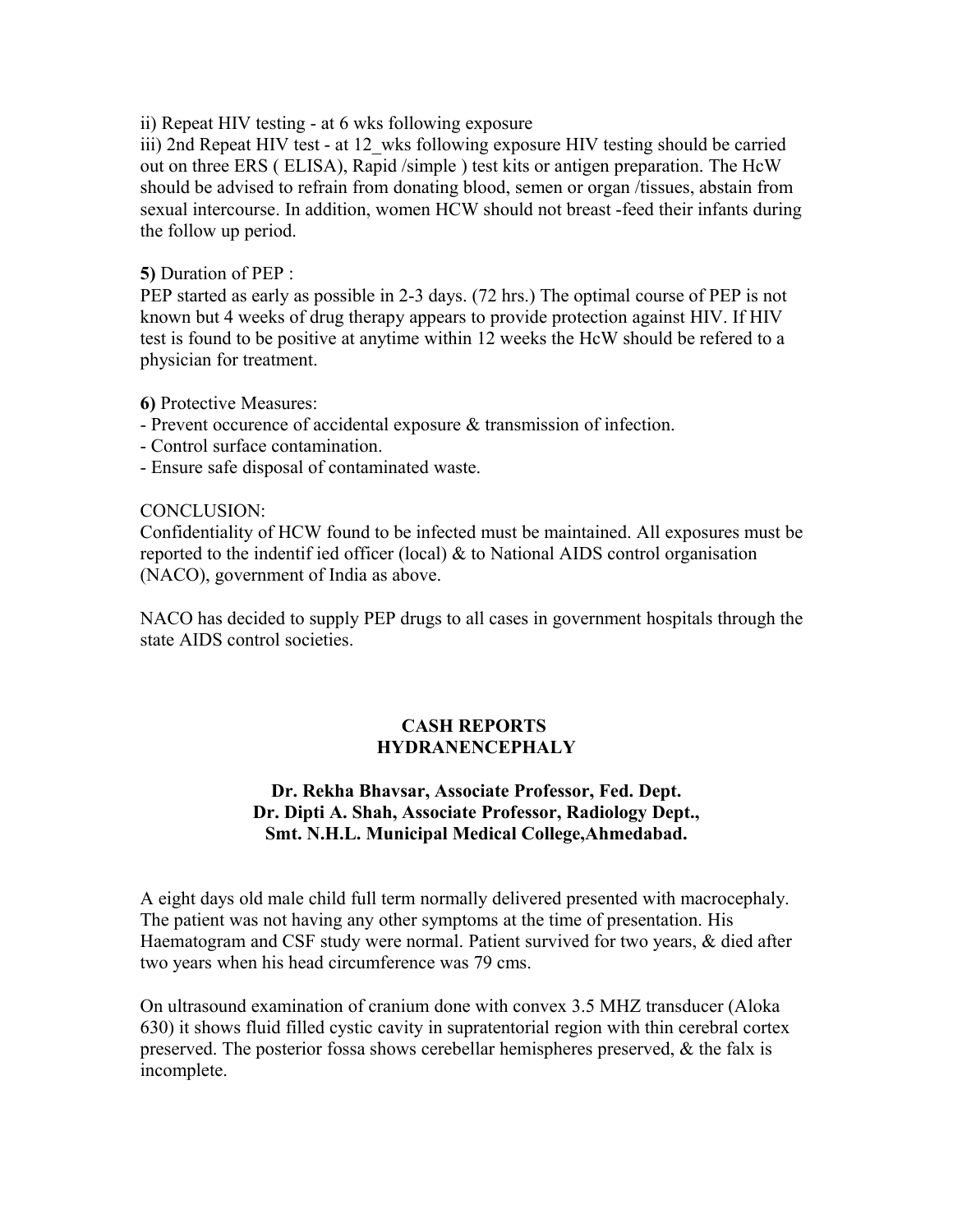On CT scan it shows huge hypodense fluid filled cavity replacing supratentorial brain with preserved thin cerebral cortex. Cerebellar hemispheres are preserved. The thalami  $\&$ basal ganglia are also preserved.

The exact cause in true occurrence of hydranencephaly is unclear. Friede cites multiple, examples from the literature involving maternal injury & infection as possible causes.The brains usually has preservation of posterior fossa structures, the thalamus, basal ganglia & variable but usually serve detruction of the remaining supratentorial elements with the occipitaUobes being best preserved.

The falx is present, helping separate the lesion from severe holoprosencephaly to which it has some imaging resemblance. Severe hydrocephalus & severe polyporencephaly may appear some what similar.

Clinical findings also help identify this entity. Hydranencepahlic infants are usually neither microcephalic as would be seen in alobar holoprosencephaly, nor macrocephalic, as would be seen with severe hydrocephaly. Unilateral hydranencephaty has been reported & less severe forms also occur.

### **REFERENCES:**

Dublin AB, French BN : Diagnostic image evaluation of hydranencephaly  $\&$  pictorially similar entities, with emphasis on computed tomography. Greene MF, Benacerraf B. Crawford JM. Hydranencephaly : Ultrasound appearance during in utero evolution. Radiology 1985, 156 ; 779-780. Haid HA, Mashini IS Devoe LD et al. Ultrasonographic prenatal diagnosis of hydranencephaly. J Reprod Med 1986, 31 :254-256. Edmondson SR, Hallak M, Carpenter RJ, Jr. et. Al. Evolution of hydranencephaly following intracerebral haemorrhage - obstet Gynecol 1992, 79 : 870.

## **CASH REPORTS FECAL FISTULA CAUSED BY ASCARIS LUMBRICOIDES IN OPERATED CASE OF ENTERIC PERFORATION**

## **Dr. Hemant Leuva, M.S.Asstt. Professor of Surgery(Author to correspond) Dr. Writ Sdanki, M.S. Professor of Surgery Dr. Vishal Patel, M.S. Resident of Surgery Dr. Mehul Patel, Resident Of Surgery Dr. Rajesh Patel, Resident of Surgery Dr. Rajan Patel, Asso. Professor of Surgery DEPARTMENT OF SURGERY Smt. NHLMunicipal medical college Ahmedabad-380006**

A fourty five years old patient was admitted with central abdominal pain accompanied with abdominal distension since one day. He had history of having fever before ten days for which he was treated by his family doctor. On examination his pulse rate was 108 per minute. His blood pressure was 100/70 mm of Hg. Respiration was predominantly thoracic. Abdomen was distended. There was no guarding and rigidity. Tenderness was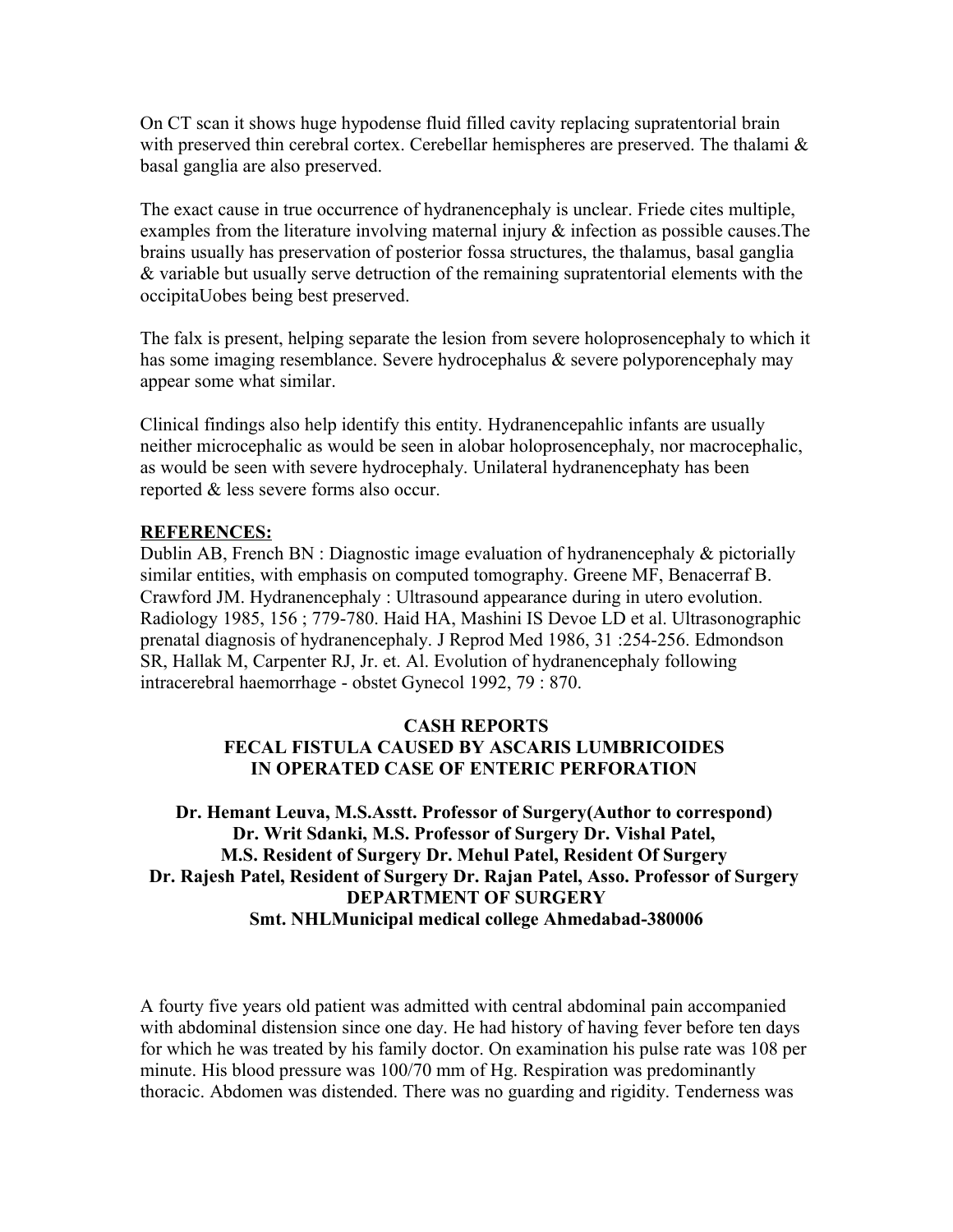present in umbilical region. There was neither hepatomegaly nor splenomegaly. Fluid thrill was present. On per rectal examination soft stool was present with fullness in Rectovesical pouch. Plain X-Ray Chest and Abdomen revealed free gas under both domes of diapharagm. Ultrasonography revealed presence free fluid in the abdomen. Exploratory laparotomy was done with lower Para median incision. There was dirty fluid about 1 liter., which'was sucked out. There was enteric perforation in terminal ileum, which was sutured with Silk 3/0 in two layers. On fourth post operative day patient developed leak from the main wound. Two days later a live round worm came out of the main wound. The fecal fistula was of low out put, around 200 ml per day. Patient was managed conservatively with total parenteral nutrition for 8 days. Then gradually liquids and foods were allowed. The fecal fistula healed completely in 16 days.

#### **DISCUSSION:**

Ascariasis is an infection of humans caused by Ascaris lumbricoides and characterized by an early pulmonary phase and later a prolonged intersinal phase. The adult ascarids are large cylindrical worms with blunt ends; they maintain themselves in the lumen of the jejunum by virtue of their muscular activity. Because of the extensive migration of which both larve and adults are capable, the manifestations may be diverse. Abdominal presentation may be abdominal pain, malabsorption of fat, protein, carbohydrate & vitamins. In a few cases it may cause intestinal obstruction. Rarely an adult worm will migrate into appendix, bile duct or pancreatic duct causing obstruction and inflammation of these organs. Worms may penetrate the intestinal wall particularly at anastomotic site. In our patient the worm might have passed through the suture line of perforation closure, and caused fecal fistula. The fistula was low out fistula and was resolved with conservative management.

**[Top](http://www.nhlmmc.edu.in/cash-report.htm)**

### **CASH REPORTS ARNOLD CHAIRIII MALFORMATION**

## **DR. DIPTI A. SHAH ASSOCIATE PROFESSOR, RADIODIAGNOSIS DEPARTMENT, Smt. N.H.L Municipal Medical College, Ahmedabad.**

A one & half months old male child presented with swelling over lumbar region posteriorly of six by four cms size.

The patient was not having any other symptoms.

CT scan Brain & plain x-ray skull shows Luchenschadel or lacunar skull.

Multiple tissue abnormalities visible within the posterior fossa with elongated 4th ventricle, displaced downwards. The lateral ventricles have a distinctive shape almost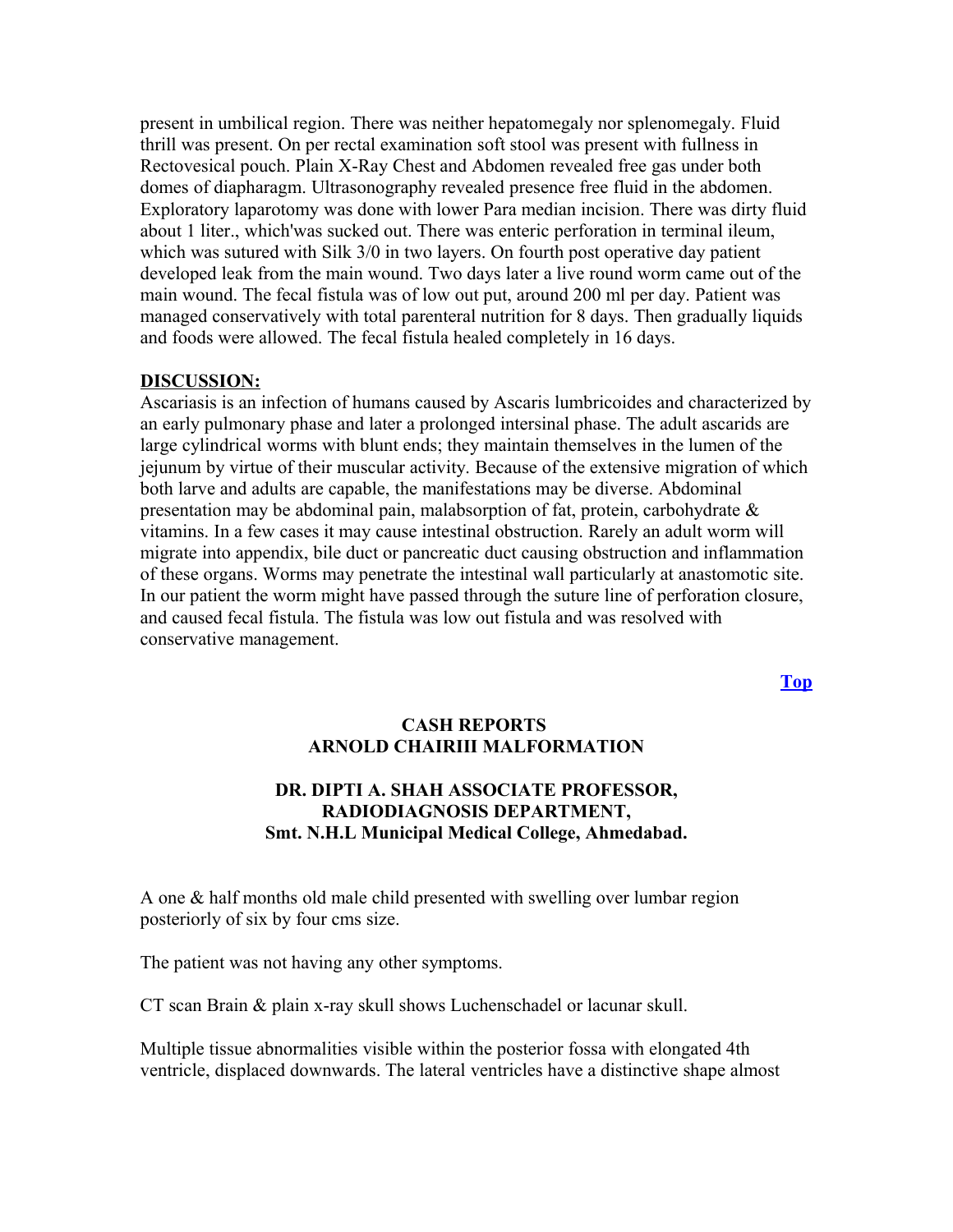parallel & there is pointed occipital horns giving it a "wooden shoe" appearance. The frontal horns also show V configuration to their callosal surface.

There is lumbar meningocele seen on lateral radiograph of lumbar spine.

The four anomalies usually referred to as Chiari malformation are not a completely related family, but all have posterior fossa anomalies.

Chiari II or the Arnold - Chiari - Cleland anomaly involve the entire brain  $\&$  is associated with a thoracic or lumbosacral myelomeningocele in virtually 100 % of cases. The clinical presentation is that of the myelomeningocele, which usually is repaired within 24 hours after birth. There is genetic propensity since there is a much higher incidence of Chiari II myelomeningocele in families with an existing myelomeningocele child. Folic acid deficiency is probably an important factor.

Almost easily diagnosed on MRI midline sagittal study there are multiple features that can be recognized on all axes of both MRI & CT scans. The imaging findings of Chiari II malformation include the luckenschadel or lacunar skull is visible at birth on plain films or CT scan as inner tcfble scalloping. Scalloping of the posterior border of the petrous bones & clivus  $\&$  enlargement of the foramen magnum are caused by pressure on the small bony posterior fossa by its contents  $\&$  are present throughout life.

Multiple tissue abnormalities are seen within the posterior fossa. There is a descent of the brainstem with the lower medulla  $\&$  cerebellar tonsils, usually below the foramen magnum, often down to the midcervical level. The fourth ventricle is elongated  $\&$ narrow, usually ending below the foramen magnum. The straight sinus has vertical orientation & the tentorial hiatus is enlarged. This gives size to the so called "Towering Cerebellum."

The lateral ventricles have a distinctive shape almost parallel with the large pointed occipital horns in the axial view giving a wooden shoe configuration. The frontal horns are indented by prominent caudate nucleus, giving them a somewhat squared shape  $\&$ make a V configuration to their callosal surface. Dysplasis of the corpus callosum is universally present & best visualised on sagittal MRI studies. The falx is hypoplastic in most patients allowing interdigitation of the cerebral hemispheres.

## **REFERENCES:**

McLone DG, Knepper PA: The cause of Chiari II malformation : a unified theory. Pediatr Neuro sci 15-1-12,1989.

Naidich TF, Pud lowski RM, Naidich JB : Computed tomographic signs of Chiari II malformation II: Midbrain & cerebellum. Radiology 134:391-398,1980. Ill: Ventricles & cisterns Radiology 134:657-663,1980. Part I: Skull & dural partitions. Radiology 134:65- 71,1980.

Yuh WTC, et al : Case report : MR imaging of Chiari II malformation associated with dysgenesis of cerebellum & brainstem. J comput Assist Tomogr 11 :188-191,11987. Wolpart SM, et al : Chiari II malformation MR imaging : evaluation AJNR 8 : 783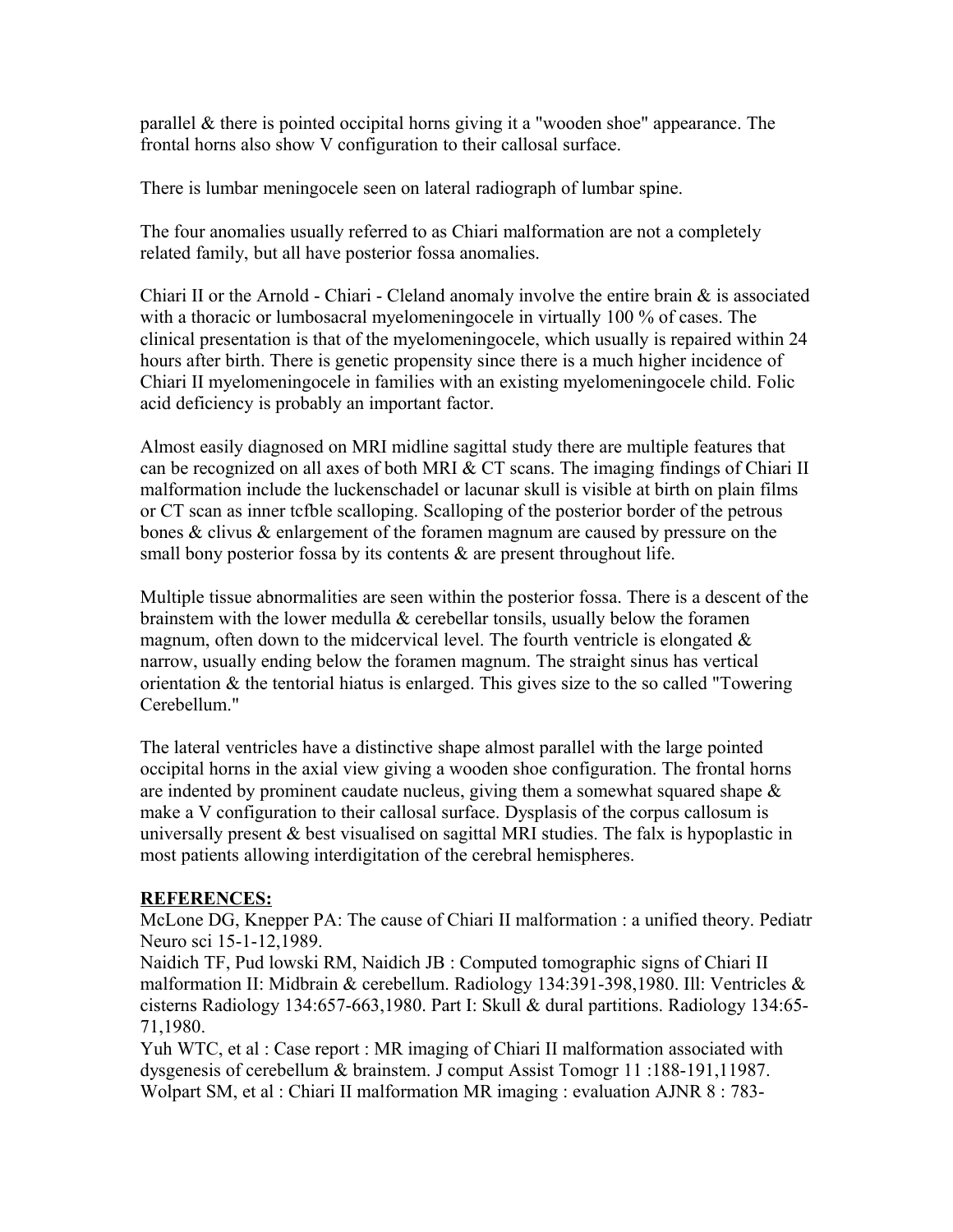792,1987. El Gammal T, Mark EK, Brooks BS: MR imaging of Chiari II malformation AJNR 8 : 1037-1044,1987.



## **PATHOPHYSIOLOGY OF BREAST LESION :VISION BEYONDTHE CLINICAL EYE**

## **DR Janardan V Bhatt, M.D. (Medicine, Physiology), Dr. Jayashree M Shah, M.D.(Pathology), Dr.Falguni .S.Shah, M.D.(Pathobgy),Associate professors, Smt NHL Mun.Medical College A'bad 380 006.**

## **INTRODUCTION:**

In Women, the breast Cancer is the most common cancer. In developing country, Cancer of cervix is the most common Cancer but the breast Cancer is almost as common & both account for 60% of all Cancer & make the second most common cause of Cancer death of Women. It is found that the breast Cancer is on rise in major & metropolitan cities of India. This appears to be related to late marriage, birth of child in the later age, fewer children and shorter period of Breast feeding .which are common practice in Urban Women.

Clinically.the breast disease prerent as Breast lump, Nipple discharge. A breast lump / mass whether begin or malognant is a cause of anxiety to the patient  $\&$  her family members. The histopathological diagnosis is a universally accepted confirmatory mode of diagnosis & follow up. Due to limitation of implimentation of early diagnosis of breast Cancer by mass screening program, more than 2/3 of the cancers are already in advanced in curable stage at the time of histopathological diagnosis. This emphysize the requirement of early detection of suspicious of Cancer before it is evident clinically by inspection / palpation or by other means. In this study, we have presented the prevalance of benign & malignant disorder of Breast; compared them with similar study in other parts of the World & also compared our clinically palpable vs clinically non-palpable lesion of Breast which were find out by other means.

## **Material & method:**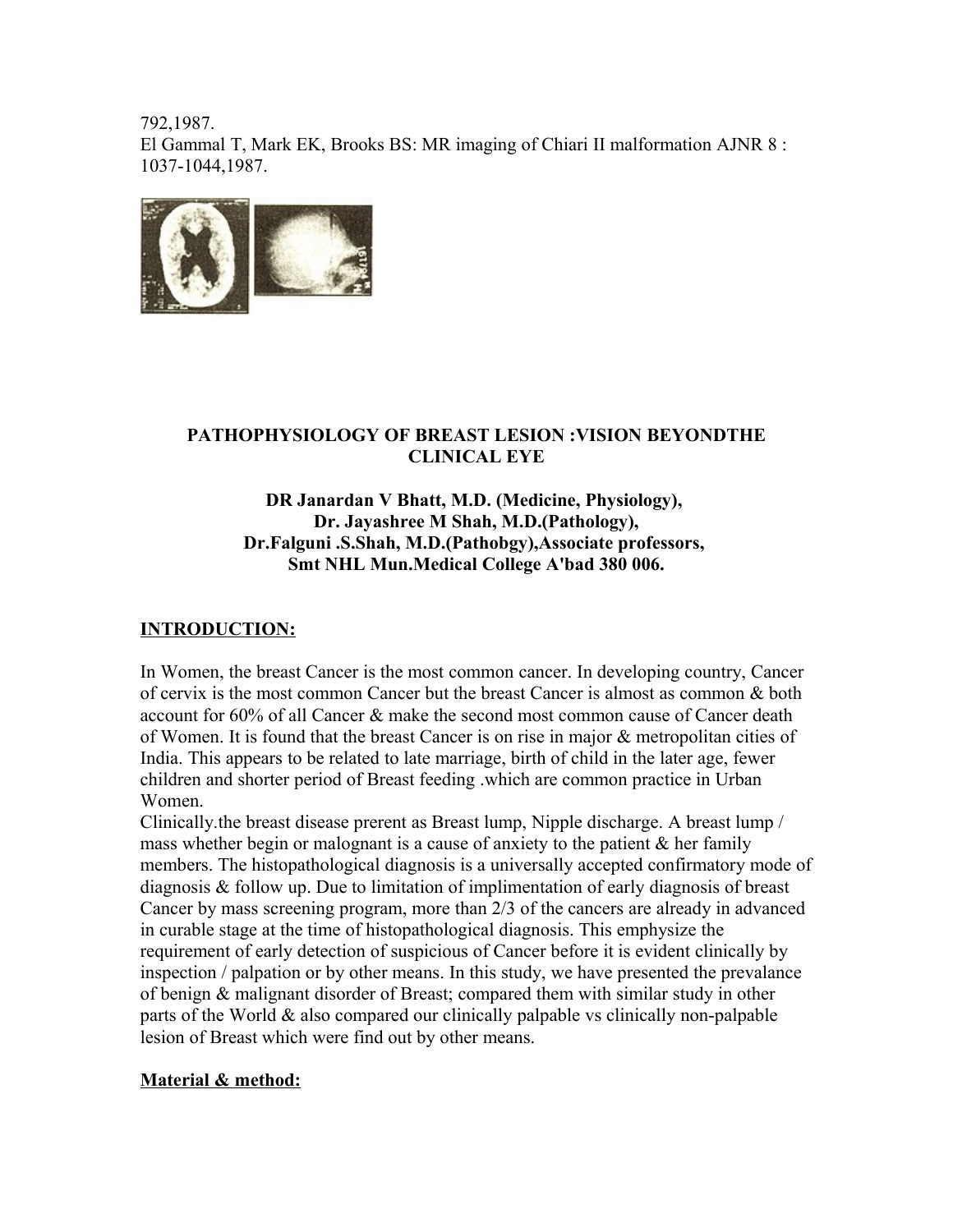The study was carried out on the consecutive 100 clinically palpable female Breast mass who presented in our institute, during Jan 2001 to Des 2001 .Local examination comprised of size of lesion, discharge of Nipple,.regional lymph node .examination of contra lateral Breast, attachment of tumour to skin or deeper structure. Fine needle aspiration cytology and excision biopsy of the lump was carried out. The biopsy material was undergone routine histopathological procedure byt parafin wax method ect... The smears and the slides were stained with haematoxylin and eosin.The slides were exmined under light microscope .the FNAC diagnosis were compared with histological diagnosis. The observations were also compared with results of other similar sorts of studies done done at different parts of the world.

## **OBSERVATION:**

The observations of the Histotogical Diagnosis are summarised in **Table No 1** 

## **Histological classification:**

| Name of the lesion                     | $\frac{0}{0}$ |
|----------------------------------------|---------------|
| Fibroadenoma                           | 41%           |
| Fibrocystic lesion                     | 18%           |
| Fibroadenoma and fibrocystic<br>lesion | $2\%$         |
| <b>Mastitis</b>                        | 8%            |
| Other Inflamatory lesion               | 5%            |
| Phylloides                             | 2%            |
| Infilt.Duct carcinoma                  | 21%           |
| Medullary carcinoma                    | $2\%$         |
| Colloid carcinoma                      | $1\%$         |
|                                        |               |

Total n= 100 .Then we classified these lesion into three category and modified as table  $NO<sub>2</sub>$ 

# **TABLE NO.2**

| <b>BENIGN LESIONS</b>       | 61% |
|-----------------------------|-----|
| <b>INFLAMMATORY LESIONS</b> | 13% |
| MALIGNANT LESION            | 26% |
| $T \pm 1$ $100$             |     |

Total n=100

Out of 100 lesions, 84 lesions were examined by cytological study. The FNAC accuracy was 98.75%.

# **DISCUSSION:**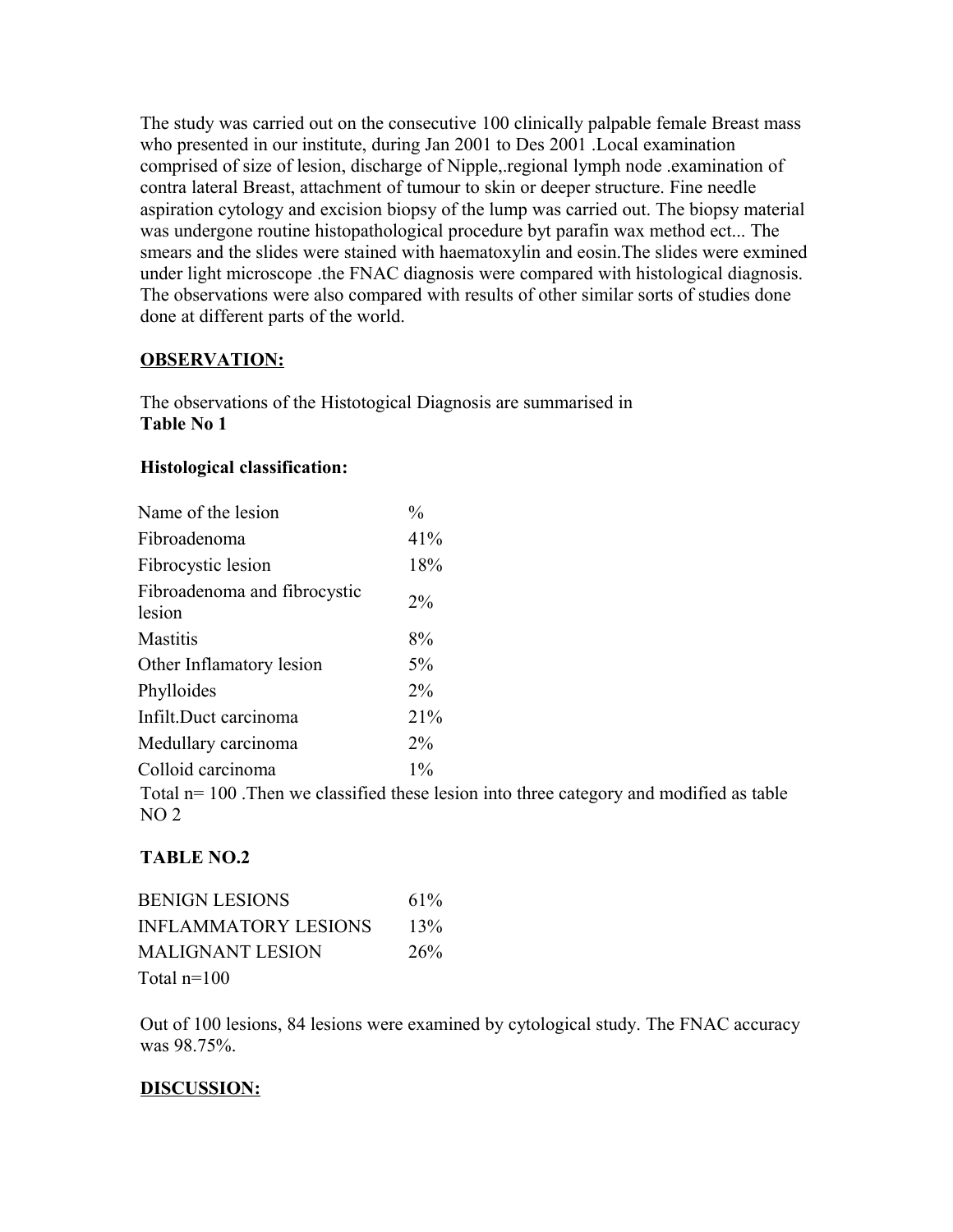The study documented the fact that the benign lesions are the most common lesions . occasionally such lesions were also observed among the lactating women. In such lesions the reassurance is the main line of treatment though close follow up is mandatory.Such lesions are more common in young females(lind decade), The malignant lesions are second most common lesion of which the infiltrative duct carcinoma is the most common cancer.The malignant lesions were more common among fourth and fifth decade of female life.The mean age for malingnant for seven different studies was 44.o5. The inflammatory lesion comprised 13% of all lesions.The pyogenic and non pyogenic infection may supervene in benign and malignant lesion also., and one must be aware of it. Jamal A.A.et al and Mansoor I. et al carried out similar sort, of study on breast lesion and their results are summerised and compared with our result in Table NO 3.

### **TABLE NO .3**

|              | Jamal | <b>Mansoor</b> | Our   |
|--------------|-------|----------------|-------|
|              | AA    |                | study |
| Benign       | 57%   | 55.24%         | 61%   |
| Malignant    | 32%   | 31.24%         | 26%   |
| Inflammatory | 11%   | $10.1\%$       | 13%   |

MIRAS I et al carried out retrospective histological study of infraclinical breast lesion diagnosed by mammography.The results are summerised and compared with our study in table NO 4

### **TABLE NO 4**

| Lesion       |           | Miras I Our study Benign |  |
|--------------|-----------|--------------------------|--|
|              | 491       | 61                       |  |
| Malignant    | 38.6      | 26                       |  |
| Inflammatary | 12.3      | 13                       |  |
|              | $N = 261$ | $n = 100$                |  |

Saw A.A. also carried out study on clinically non palpable breast lesion , detected by mammography. They found prevalence of malignancy 25% to 37% in various sub groups.This also suggest that prevalence of malignancy is not significently affected with the fact whether the breast lesion is clinically palpable or not.They further concluded that mammography should not withheld from patient who are seeking screening or who wishes follow up. This further emphasize that the breast cancer screening is the main weapon for early detection and prevention of cancer related morbidity and mortality.There is evedence that screening for breast cancer has a favourable on cancer related mortality. The breast Self Examination (BSE) is strongly recommended and encouraged to all the women of more than 20 years age.The clinical examination of breast is to be routinely carried to all women , though it may not adequate and reliable for large fatty breast. The mammography is the most sensitive and specific method for detecting small tumour (< Ic.m.Owhich are missed by palpation.The main drawback of mammography is very high dose of radiation  $(=15$  time more than chest x ray) and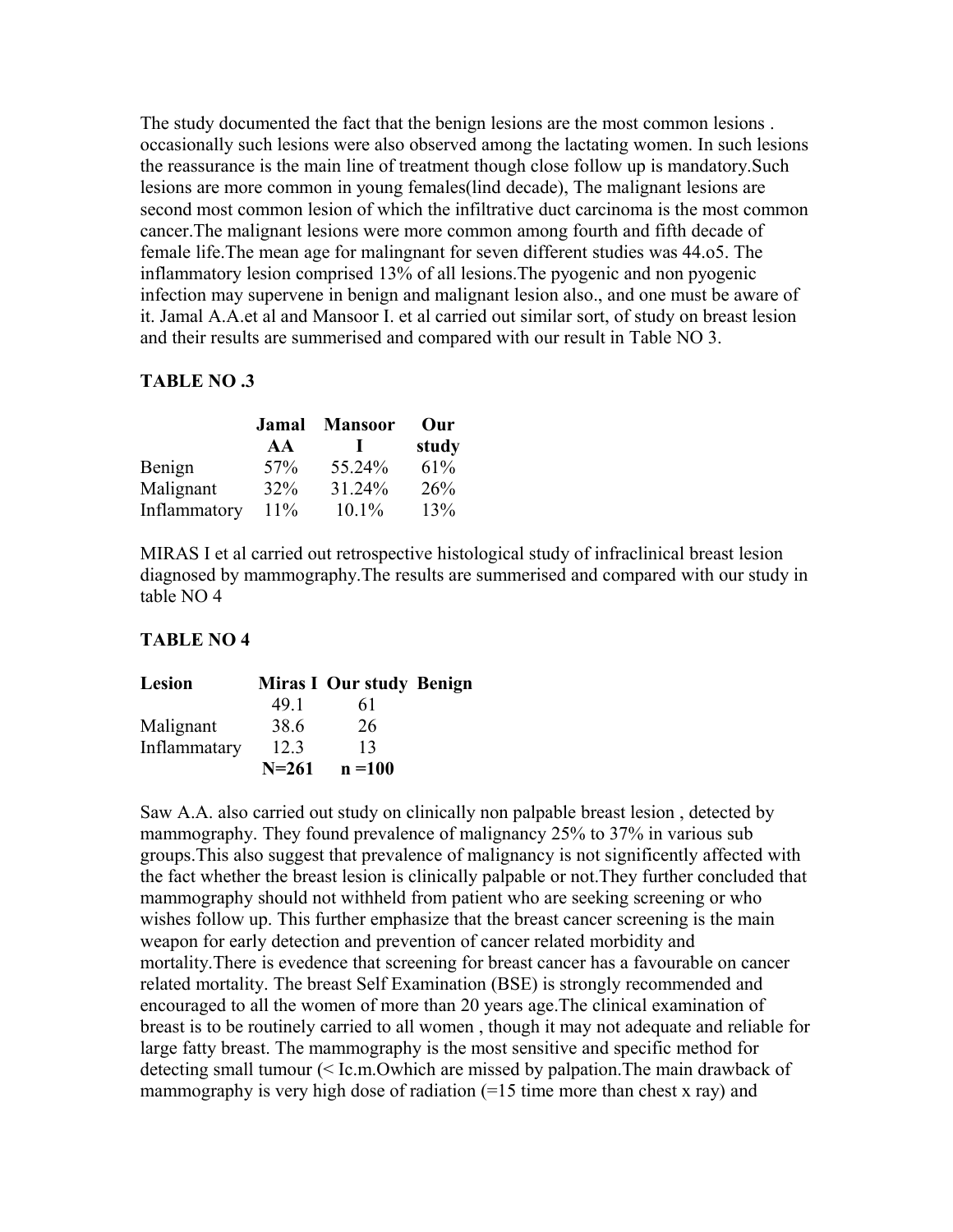requirement of special tool and experienced radiologist.Santi P leone M.S. at al visualise non palpable breast mass by mammography even through radiolucent artificial breast implant. This suggest that mammography is very useful tool in detecting breast mass in surgically implanted breast where such mass is clinically possible to detect and helpful in follow up program after mastectomy or  $\alpha$  breast implant. As mammography is associated with significent radiation(it may induce cancer in susceptible individual) other method s are worth to be considered for the early detection of breast cancer.In thermography, the patient is not exposed to radiation but the method is not very sensitive .Magnetic resonance imaging (MRI)is a very sensitive and non radiating tool for early detection of breast cancer. Olson J.A.at al suggested that occult primary breast cancer even isolated axillary lymph node adenocarcinoma represent upto 15 of operable breast cancer.MRI may detect such occult breast cancer and direct the line of therapy. MRI can identify occult breast cancer. The limitation of MRI is the cost and availability.In the field of non invasive non radiating tools, the high resolution ultrasound examination of breast is under evaluation and carries very promising future. At present it may be used to guide the FNAC needle or biopsy needle.Abnormal DMA fingerprinting by DNA probe analysis is also under evaluation to differentiate the benign and malignant lesions of breast.Though at present this method is used to study the behaviour tumour and research.

Even upon the availability of latest methods for management of breast cancer, no major survival rate has yet been shown. Some progress rapidly. some survive even upon the metastasis. In general the prognosis is affacted by certain factors i.e. metastasis, local spread, tumour size, histological subtype , grade, hormone receptors, lymphovascular invation, proliferation rate, DNA content, expression of oncogens, and/or loss of expression of supressor genes, angiogenesis, proteases.

life style, high fat intake in diet, history of exposure to radiation, non lactated mothers, unmarried women, Strenious physical activity and reduction in fat intake is recommended to prevent breast cancer. AS the hystology is 100% sensitive and specific tool available in all the major towns in our country.and as at present early detection and early removal of tumour is only method of curing breast cancer, mass education regarding mass screening by self breast examination, and by other tools i.e. thermography, mammography, are the mandatory measures to reduce the morbidity and mortality associated with breast cancer.

## **CONCLUSION AND IMPLICATIONS:**

From the study, it is concluded that benign lesions of the breast are more common and occur during second decade of women' life. Malignant lesions of the breast are the second common pattern and ocurring during 4th and 5th decade of women' life. Inflamatary lesions though less common, they may be curative by medical treatment. Rarely such lesions are seen in lactating mothers also. The benign lesion requires reassurance and close follow up.The prevalence of various lesions in our study was very similar to the studies done else where.Though FNAC is also routinely carried out to diagnose various lesions of breast, histopatholdgfcal method is finally diagnostic. In our set up the H/R FNAC correlation was 98.75%.When our results with palpable breast lesion were compared to clinically non palpable lesions, there was no significant difference in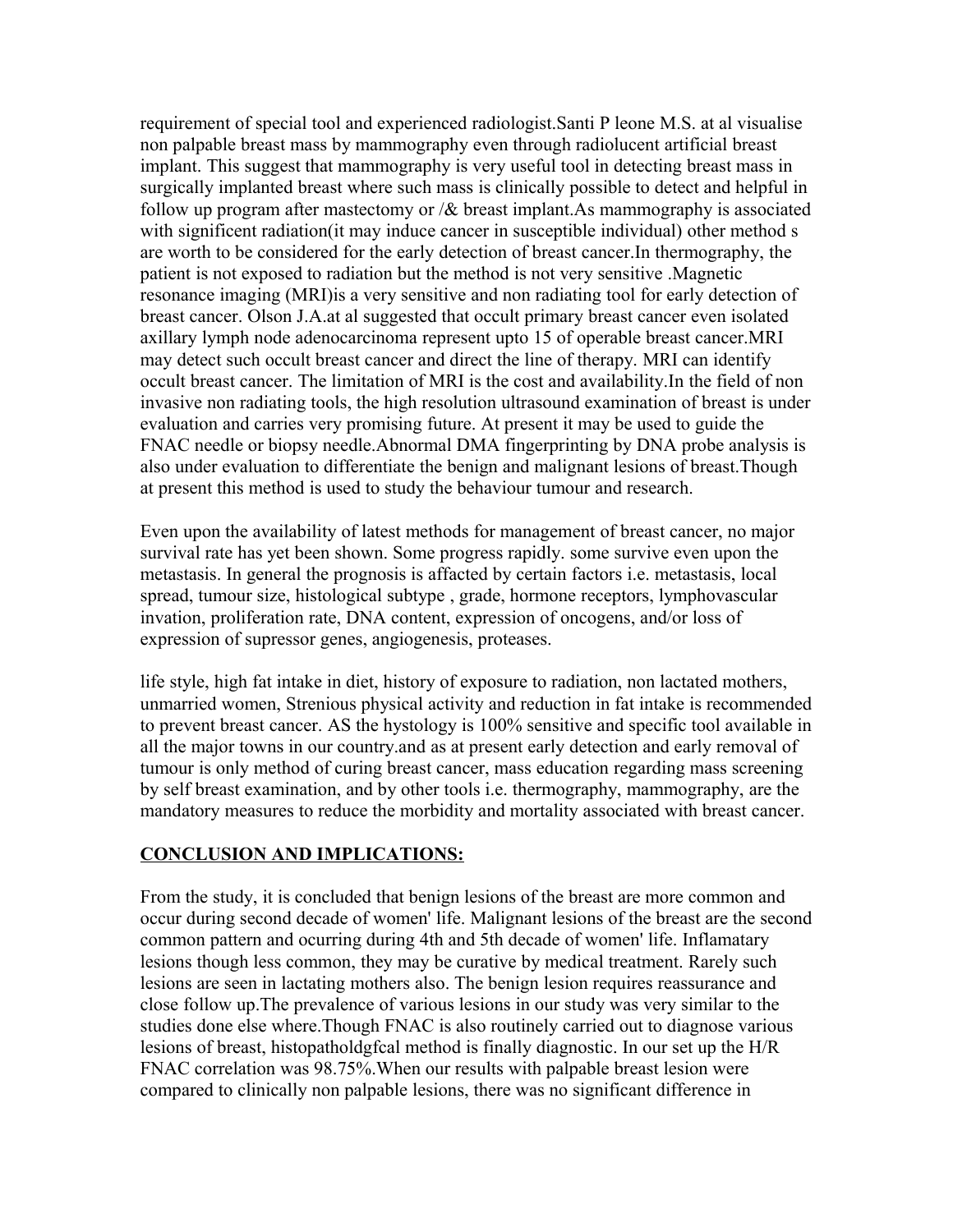prevalence of malignancy of breast. This suggest that it is not advisable to waif for clinically palpability of breast lesion and to withheld the screening for breast cancer .As .such palpable malignant breastr lesion are associated with high morbidity and mortality. So we strongly emphasize for other methods for early detection of. breast lesion as early as possible i.e. systematic self breast examination, thermography, mammography. And when the risk is very high even MRI study alsoi.e. family history of cancer of tireast.Histopathology is useful once the lesion is suspected.In set up , it is worth while to consider the risk factors for breast cancer.,i.e.family history, obesity, sedentary life style, high fat intake in diet, history of exposure to radiation, non lactated mothers, unmarried women, Strenious physical activity and reduction in fat intake is recommended to prevent breast cancer. AS the hystology is 100% sensitive and specific tool available in all the major towns in our country.and as at present early detection and early removal of tumour is only method of curing breast cancer, mass edu-cation regarding mass screening by self breast examina-tion, and by other tools i.e. thermography, mammography, are the mandatory measures to reduce the morbidity and mortality associated with breast cancer.

### **REFERENCES:**

1 Jamal AA Pattern of breast disease in teaching hospital . ....Saudi medical journal Feb2001 22.(2) p 110-3 ISSN 0379-

5284 2} MirasT Journal de gynecologie obstreque9FranceO sep 2000 29, (50, p 469-77, ISSN: 0368-23152 3}Olson JA MRI fecilitate breast cancer......for occult breast cancer. Annals of surgical oncology(US) Jul 2000 7 (6).P411 -5 ISSN 1068-9265 4Park.K> Text book of preventive and social medicine !6th edition Nov2000 5{ Santi P Mammography visualisation of Non palpable breast mass Annals of plastic surgery(US) Qct 1997 39,(4), P333-6, ISSN: 0148-7042. 6}The importance of non palpable lesion.....detected by mammography. European Jour.of ur.oncology(Eng).Jun1995 21 (3), ,.P284-6 ISSN:0748-7983.

### **Move for Health World Health Organization – 2002**

### **(Dr. Jay K. Sheth - Assistant Professor, Dept. of P&SM)**

World Health Day is celebrated every year by the World Health Organization on 7th April with one World Health Day Theme to focus attention of international community on a specific aspect of public health issues of worldwide concern. World Health Day 2002 is a global advocacy activity dedicated to highlight the importance of physical activity with the theme "MOVE FOR HEALTH"

The message is one of concern and hope. Physical Activity is an important part of Health as it is defined by WHO that "Health is a state of complete physical, mental & social well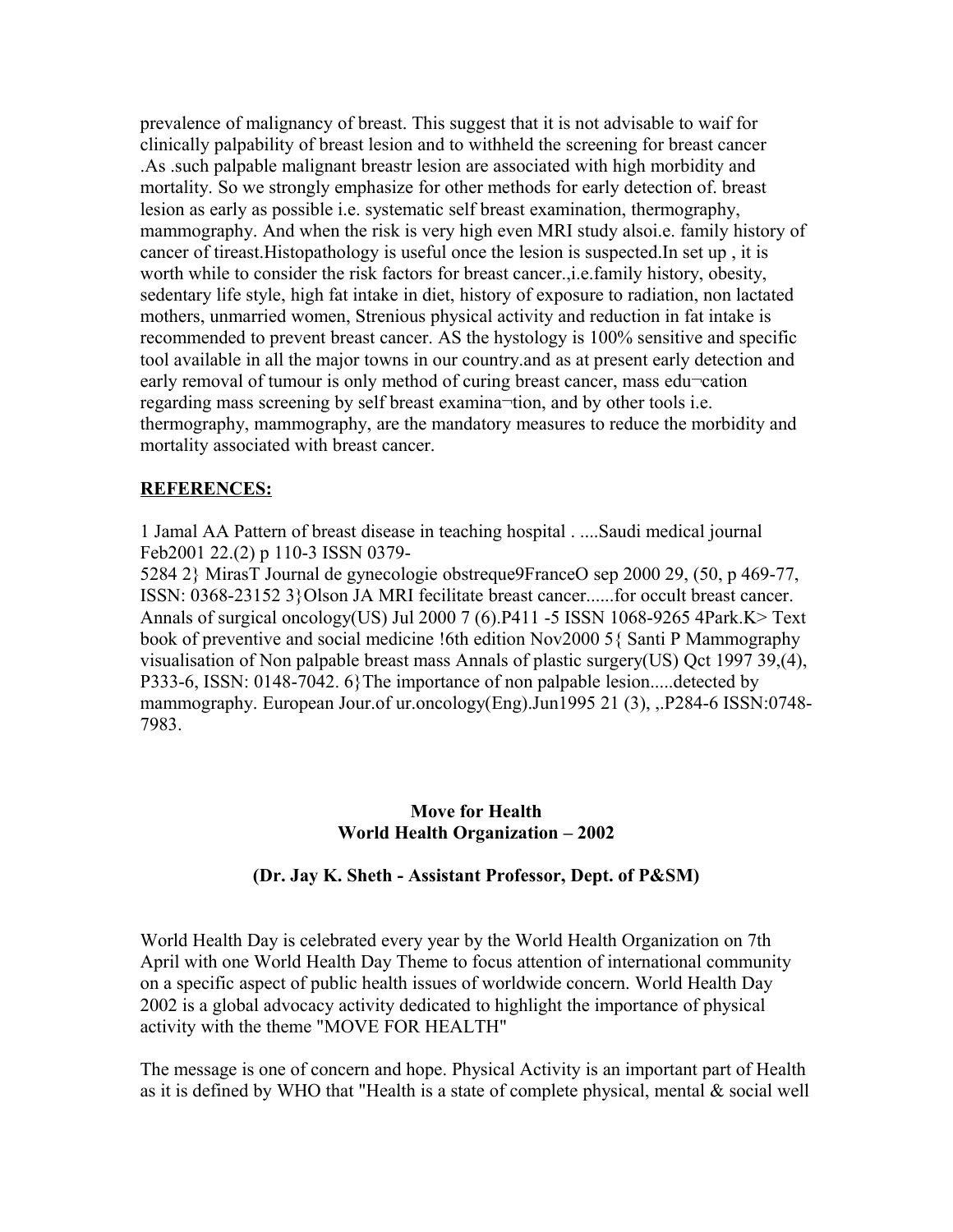being and not merely an absence of disease of infirmity which enabled him to live a socially & economically productive life." Without regular physical activity the balanced state of positive health is unlikely to achieve or maintained for longer duration. With Regular Physical activity people can work productively and fruitfully, and is better able to make a positive contribution to the community.

Physical activity is any body movement that results in an expenditure of energy i.e. burning calories, simply putting moving. Any physical activity with make you feel better. The suggested minimum amount of physical activity required for the prevention of disease is about 30 minutes of moderate activity, every day. For'those who count calories, this translates into about 150 calories per day. This can be translated into a variety of activities including routine household work or even sport or other activities. If you're new to physical activity, you can start with a few minutes of activity a day and gradually increase your pace, working your way up to 30 minutes. Remember that half an hour is only the minimum recommendation. Of course, the more time you spend moving for health, the more you gain. The most important thing is to move!

Physical activity can be done almost anywhere and you neither require any special equipment nor you have to pay any cost to be physically active. Another advantage is also is that you don't have to give your valuable time for these as it can be easily incorporated within your daily schedule. The health benefits of regular physical activity are many. Physical activity not only has the potential to improve and maintain good health, but it can also bring with it important social and economic benefits. Regular physical activity benefits communities and economies in terms of reduced health care costs, increased productivity, better performance, lower worker absenteeism, increased productivity and increased participation in sports and recreational activities. In many countries, a significant proportion of health spending is due to costs related to lack of physical activity and obesity.

Recent studies have shown that children around the world are becoming increasing sedentary - especially in poor urban areas. Computer games and television are replacing time and resources devoted to physical activity. This can have lifelong health consequences. Being active has the potential to help children and young people develop coordination; build and maintain healthy physique; control body weight and reduce fat; and develop efficient function of different organs. It gives young people opportunities for self-expression, building self-confidence, feelings of achievement, social interaction and integration. It also helps prevent and control feelings of anxiety and depression. Involvement in properly guided physical activity and sports can also foster the adop¬tion of other healthy behavior including avoidance of tobacco, alcohol and drug use and violent behavior. Patterns of physical activity acquired during childhood and adolescence are more likely to be maintained throughout the life span, thus providing the basis for active and healthy life. Such good practices if accepted, as good community practice over a period of time will benefit to the whole society & generations as a whole. On the other hand, unhealthy lifestyles adopted at a young age are likely to persist in adulthood.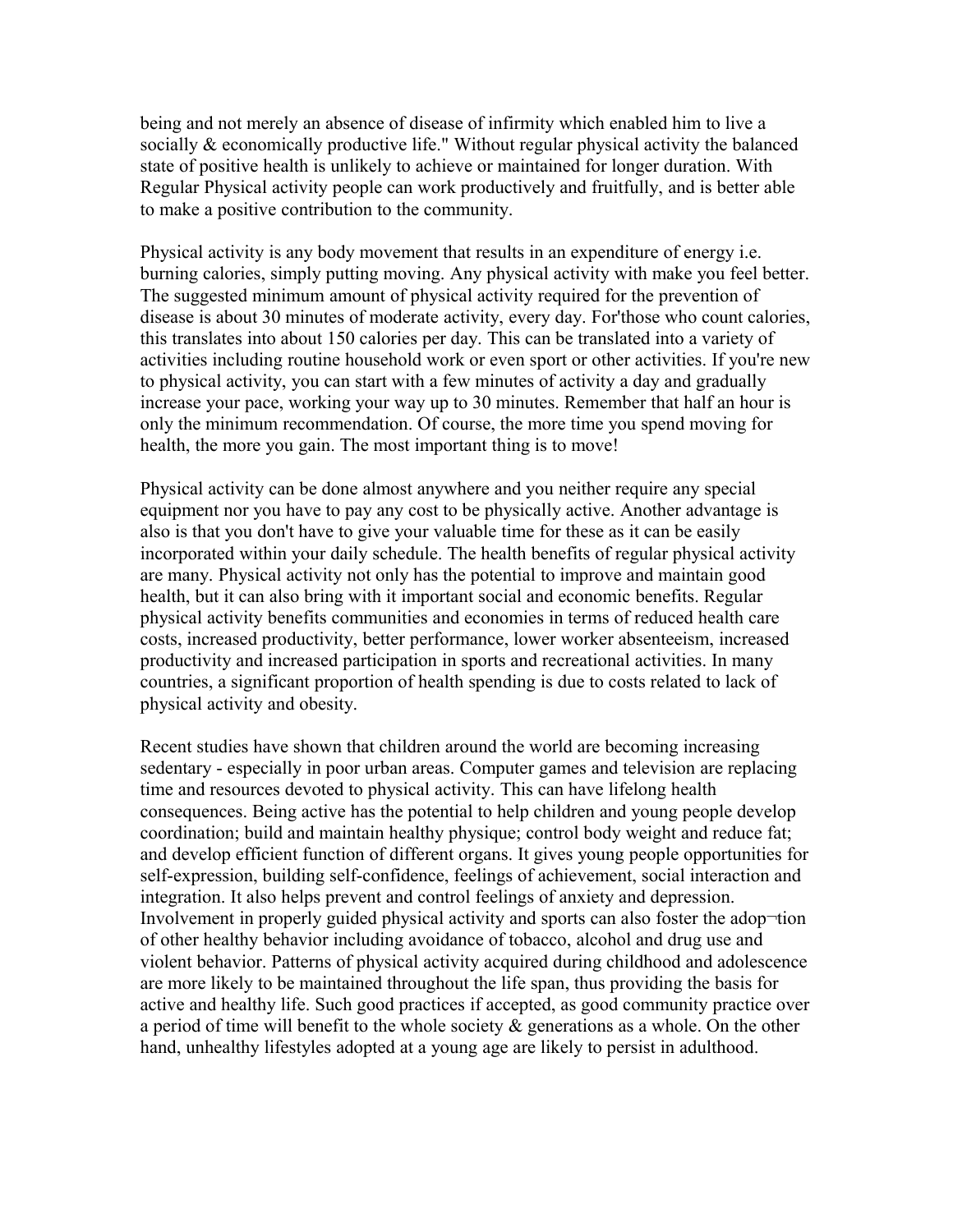Physical activity can improve quality of life in many ways for people of all ages. Active lifestyles provide older persons with regular occasions to make new friendships, maintain social networks, and interact with other people. Improved flexibility, balance, and muscle tone can help prevent falls -a major cause of disability among older people. Physical f activity can also contribute greatly to the management of some mental disorders such as depression apart from giving self-confidence and self-sufficiency; qualities that are the foundation of psychological well-being. Organized exercise sessions, appropriately suited to an individual's fitness level, or simply casual walks can provide varied benefits to the aged. If you are a bit late to start, don't worry; While being Regular PA helps to:

• prevent/ reduce the cardiovascular diseases, diabetes II and colon cancer.

• promote mental health, reduce stress, anxiety and depression.

• prevent/ reduce osteoporosis (toss of bone mass).

• reduce self-destructive anti-social behaviour such as smoking, substance abuse and

suicide, improve MENTAL functions. Regular PA helps to

• enhance memory, learning understanding and concentration, provide SOCIAL benefits. Regular PA helps to:

- lift self-esteem, build confidence and maintain optimism.
- enhance teamwork with peers, family and community.
- promote social interaction and contribute to social integration.

Facilitate HUMAN DEVELOPMENT

Regular PA helps to:

• promote economic development of family, community and of nation.

Practical guidelines:

" Perform at least 30 minutes of physical activity in a day.

" If you have any health problem, consult your doctor first.

" At the same time, follow a healthy diet and refrain from tobacco.

## **SELECTIVE ESTROGEN RECEPTOR MODULATORS (SERMs)**

## **(Dr. Kamlesh P. Patel \*, Dr. Varsha J. Patel ")\*Assistant Professor, Department of Pharmacology,**

## **Smt. N. H. L. Municipal Medical College, Ahmedabad.\*\*P r o f e s s o.r and Head, Department of Pharmacology,**

## **Smt. N. H. L. Municipal Medical College, Ahmedabad.**

# **INTRODUCTION**

A new category of agents called as Selective Estrogen Receptor Modulators (SERMs) have been identified to occupy a place in between estrogens and antiestrogens because they are designed to act in specific ways at each of the receptor sites.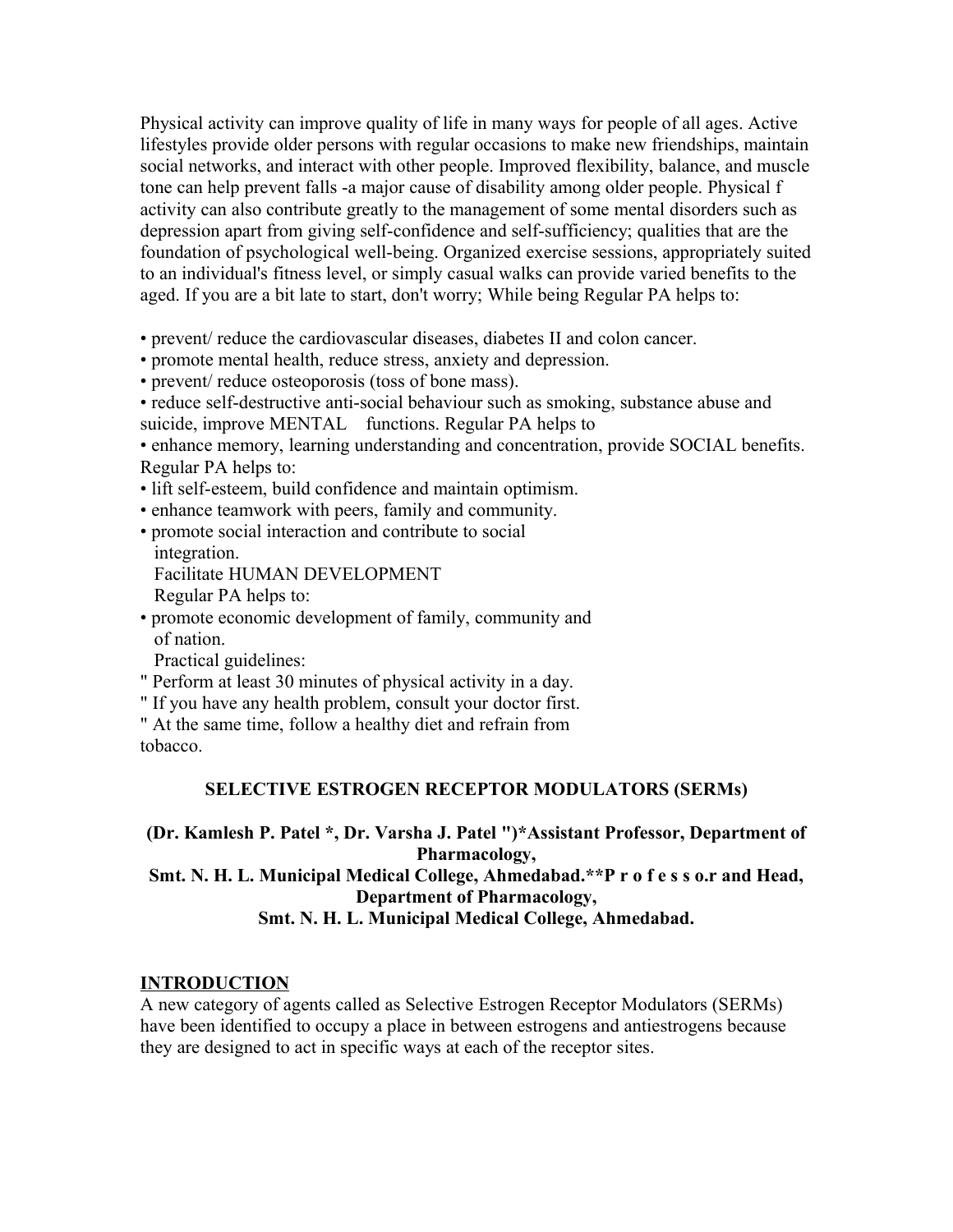SERMs are compounds whose estrogenic activities are tissue-selective. The pharmocological goal of these drugs is to produce estrogenic actions in those tissues where these actions are beneficial (bone, brain, liver during post-menopausal hormone replacement) and to have either no activity or antagonist activity in tissues such as breast or endometrium where estrogenic actions (cellular proliferation) might be deleterious.

## **Currently approved SERMs in United States are:**

1. Raloxifene Hcl: a potent estrogen agonist in bone. It is approved for the prevention and treatment of osteoporosis in postmenopausal women.

2. Ormelpxifene: a potent estrogen antagonist on uterus as well as breast tissue. It is approved for the prevention and treatment of dysfunctional uterine bleeding (DUB) in women.

3. Tamoxifen : exhibits anti-estrogenic activity (on uterus and breast tissue), estrogenic activity in bone, liver and the endometrium tissue. It is approved for the treatment and prevention of metastatic breast cancer.

4. Toremifene : is chemically related to Tamoxifen, and is approved by USFDA for the treatment of metastatic breast cancer in postmenopausal women.

This article discusses the unique properties of SERMs Ormeloxifene and Raloxifene and its role in the manage¬ment of Dysfunctional Uterine Bleeding (DUB) and Post Menopausal Osteoporosis (PMPO) in Women.

## (I)ORMELOXIFENE IN DYSFUNCTIONAL UTERINE BLEEDING (DUB)

Dysfunctional Uterine Bleeding (DUB) is a problem that often affects women as they start to get periods and as they get closer to menopause. The main symptoms are prolonged and/or irregular menstrual bleeding. DUB occurs because of a hormone imbalance in the body.

ò Dosage schedule is: 60 mg twice in a week every Sunday and Wednesday for 12 weeks, followed by 60 mg. once a week for next 12 weeks.

Ormeloxifene selectively functions as an estrogen antagonist in reproductive tissues. It has a potent anti-estrogenic action on the uterus as well as breast tissue, but has a mild estrogen agonist effect on the bone and cardiovascular system. It blocks estrogen during post-ovulatory phase and hence has a contraceptive action. It also blocks the effect of estrogen in breast tissues and therefore reduces the risk of breast cancer.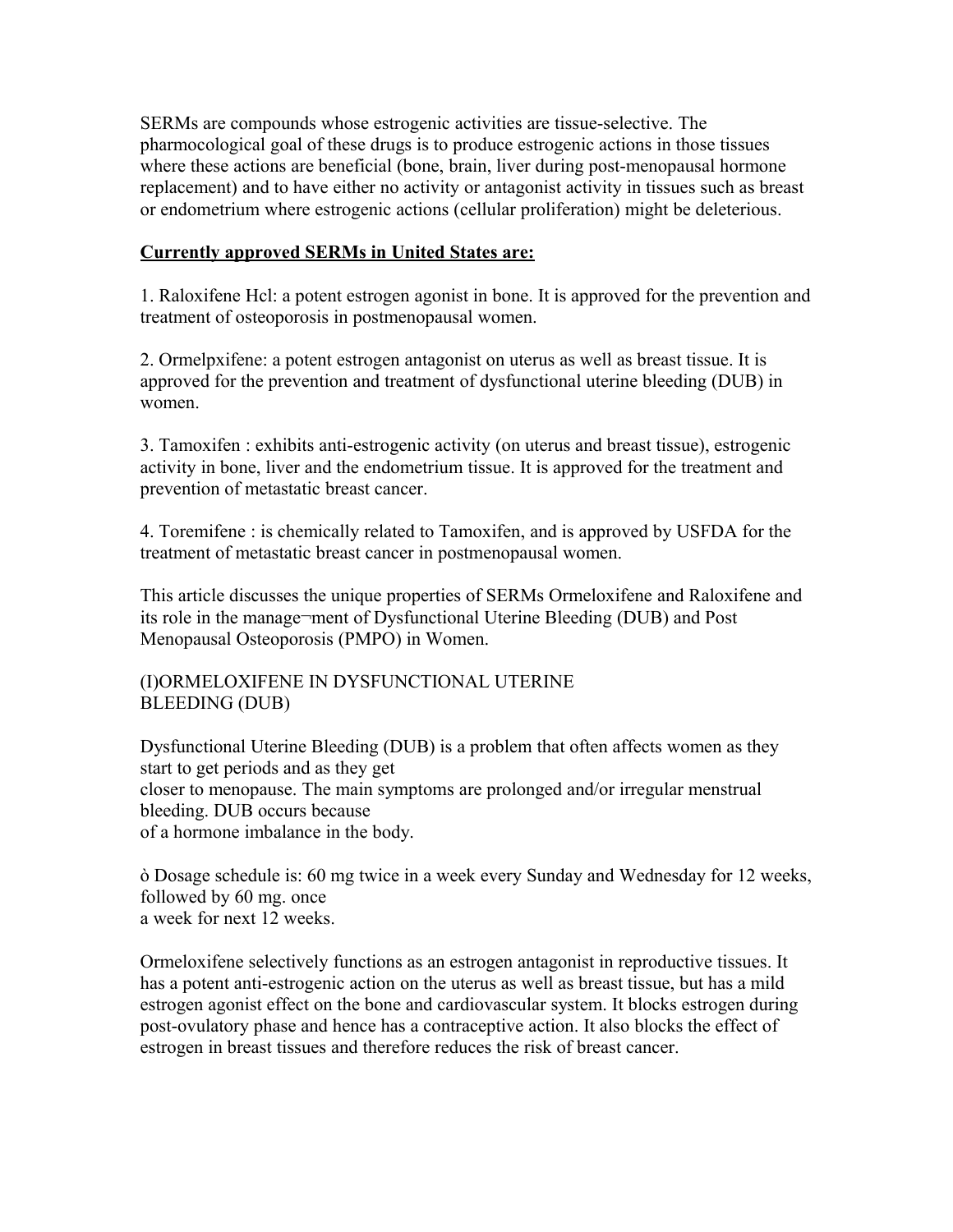## **Mechanism of Action of Ormeloxifene in DUB.**

Ormeloxifene normalizes the bleeding from the uterine cavity by regularizing the expression of estrogen receptors on the endometrium. It prevents proliferation of endometrium and does not effect the cornification of vaginal and cervical epithelium. Ormeloxifene competes with estradiol E2 for binding with dytosol receptors. It not only blocks cytosol receptors but also causes their prolonged depletion and has long-lasting post withdrawal effect. In therapeutic doses it does not effect the secretions of pituitary, thyroid or adrenal hormones. It has been used in the treatment of dysfunctional uterine bleeding. (DUB).

Thus, an ideal therapy for perimenopausal women Will be one that prevents bone loss, has a positive effect on the cardiovascular system and provides no risk of breast or uterine cancer. Selective Estrogen Receptor Modulators (SERMs) in general and Ormeloxifene in particular satisfy these requirements.

## (II)RALOXIFENE IN POST MENOPAUSAL OSTEOPOROSIS (PMPO):

Women entering menopause often report physical and emotional changes as their estrogen levels drop. Reduced production of ovarian steroids after menopause is associated with increased risk of cardiovascular diseases and osteoporosis in particular. Osteoporosis is a chronic, progressive condition associated with micro architectural deterioration of bone tissue that results in low bone mass. As the condition progresses, there is an increase in bone fragility and a consequent increase in fracture risk. Hormone Replacement Therapy (HRT) with estrogen can have positive effects in postmenopausal women, including reducing osteoporotic fractures and possible cardiovascular benefits. But, HRT is associated with side effects.

Raloxifene is a Selective Estrogen Receptor Modulator (SERM), a new form of antiresorptive therapy that reduces the risks of Osteoporosis and also improves the cardiovascular profile in posfmenopausal women.

### **Single Oral dose of 60 mg/day.**

Raloxifene is a potent estrogen agonist on bone. It has anti-resorptive properties on bone and also has estrogen like effect on biochemical markers of bone turnover, histomorphometric parameters and calcium balance in PMPO. It consistently and significantly reduces the level of serum markers (Osteocalcin, bone specific alkaline phosphate-BSAP) on bone formulation and also reduces urinary markers of bone resorption (C & N telopeptides). Partially, it returns overall bone turnover indices to premenopausal level. It exerts effects on bone cell homeostasis, thereby significantly increases Bone Mineral Density (BMD) and improves bone quality and strength in post menopausal women.

## **Mechanisms of Action of Ratoxifene in Postmenopausal Osteoporosis.**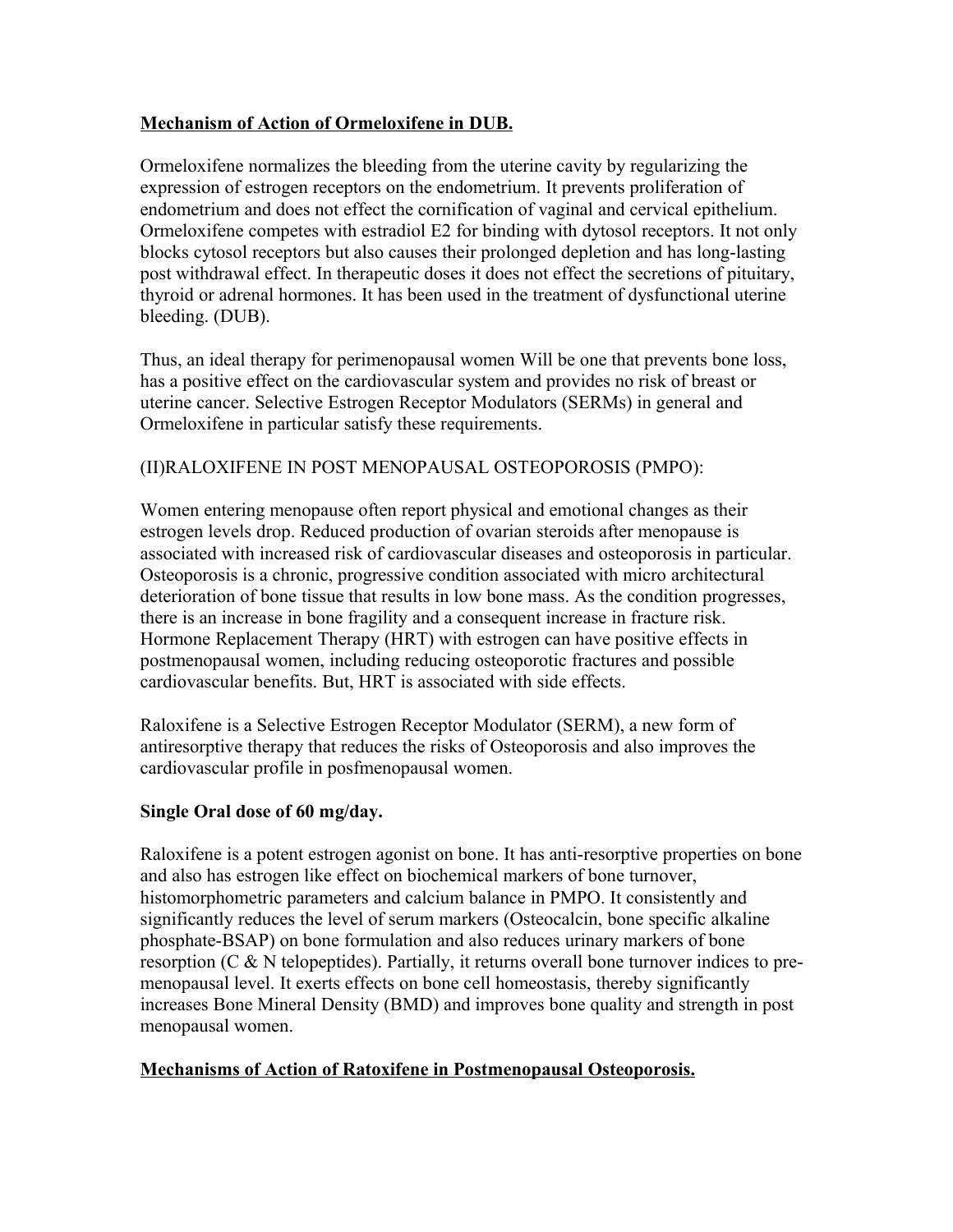Raloxifene has anti - resorptive activity that reduces the risks of Osteoporosis and also improves the cardiovascular profile in postmenopausal women. It influences gene transcription via the intermediation of the estrogen receptor by interacting with a DNA site distinct from the estrogen response element.(ERE). It activates gene encoding transforming growth factors (TGF-B3) which together with cytokines induce production of osteoblasts and inhibits the activity and shortens life span of osteoclasts. It produces significant positive calcium balance shift in postmenopausal women. It showed marked effect on bone density mass and markers of bone turnover with dramatic reduction in fracture risk. It increases bone mineral density (BMD) of lumbar spine by 2.6% , femoral neck by 2.1% and total hip by 1.6%. .It reduces relative risk of osteoporotic fractures by 50% in PMPO women and produces beneficial actions on cardiovascular system. It reduces significantly serum levels of total and low density lipoprotein cholesterol from baseline in postmenopausal women. It is more potent in inhibiting estrogen induced proliferation of MCF-7 human mammary tumour cells. It also inhibits proliferation of other estrogen sensitive mammary tumour cell lines. It reduces the risk of invasive breast cancer by 76% in PMPO women. At doses upfo 150 mg / day for 3 years : it did not produced signifi¬cant changes in endometrial thickness or uterine volume, it did not affect cognitive functions.

Thus, Raloxifene significantly increases the bone mineral density in postmenopausal women and reduces the risk of vertebral fractures. Hence, safely ensures a graceful post¬menopausal life.

### **BENERTS OF SERMS THERAPY: Offers followina benefits:-**

Unlike, Hormone Replacement Therapy (HRT), SERMs do not produce: (i) Endometrial Cancer (ii) Breast Cancer (iii) Uterine Cancer (iv) Gall Bladder Disease (v) Blood Clots / Hypertension (vi) Undiagnosed Vaginal Bleeding (vii) PMS - Type symptoms including breast tenderness & pain. (Ret.: R. L. Young et al. Drugs, 40(2) 1990:220 - 230)

### **REFERENCES:**

Ormeloxifene in DUB: 1. Contraception : 2001 :63 (1): 47 - 51 2. Med. Res. Rev.: 2001 :21 (4): 302 - 347 3. Contraception: 1996:54(4):259-264

Raloxifene in PMPO 1. J. Med. Chem.: 1999 : 42 (1): 1 - 24 2. Drugs News Perspectives : 1999 :12 :223 - 233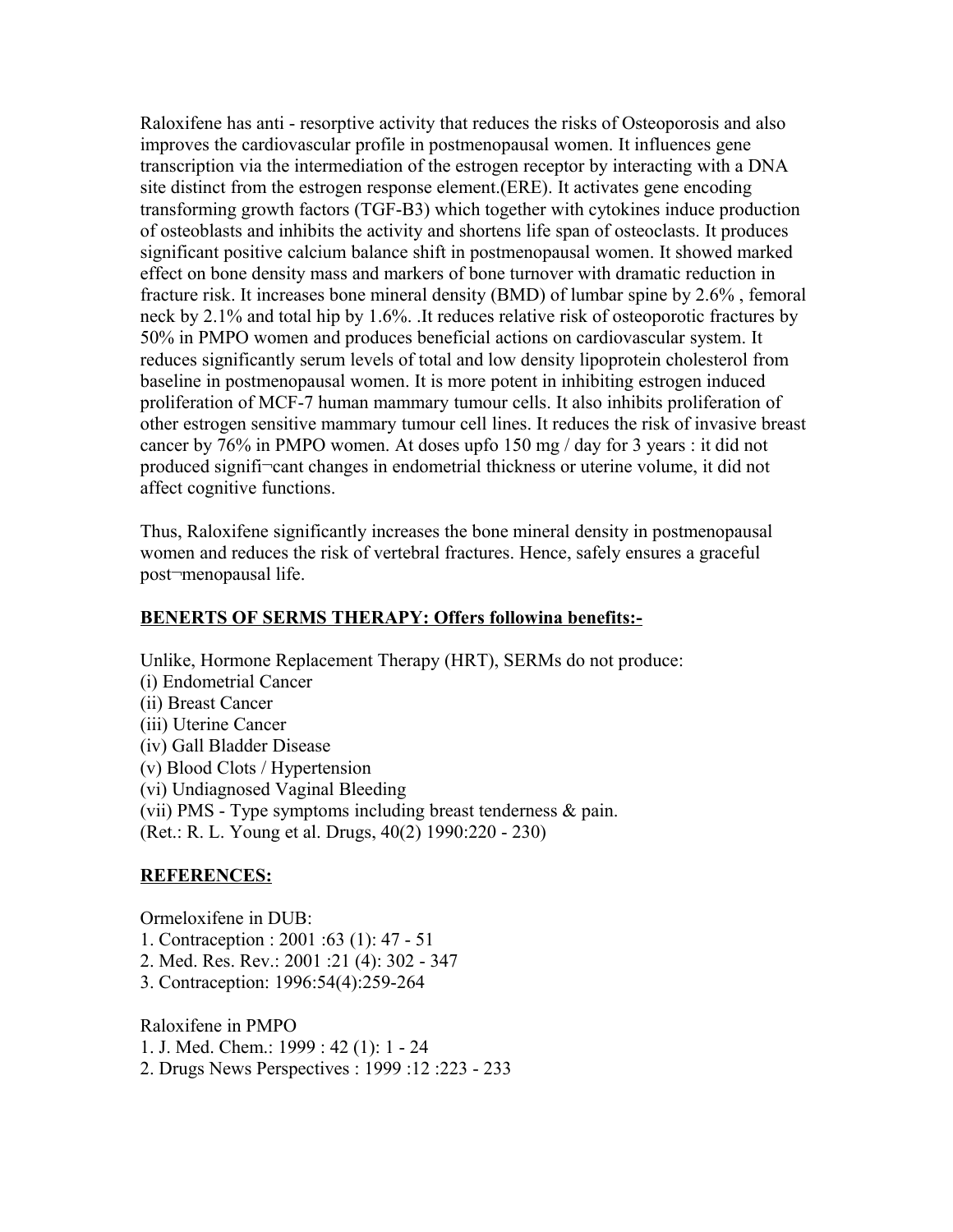3. JAMA  $\cdot$  1999  $\cdot$  12  $\cdot$  1083 - 1091. 4. Bone Miner Res.: 1998 :13 :1747 -1754.

### **SCHOOLTEACHER'S KNOWLEDGE ATTITUDETOWARDS AIDS EDUCATION**

### **Dr. Janardan V. Bhatt M.D.(Medicine), M.D.(Physiology), Ph.D. (Physiology}) ,Asso. Prof. Smt. NHL. Mun. Med. College Ahmedabad-380006.**

## **INTRODUCTION:**

Since the prevention of HIV transmission is the only way to control the spread of AIDS, it is essential that resources be directed towards the understanding of determinants of risky behaviour including sexual risk behaviour, injecting drug use behaviour and blood donor behaviour. This understanding will facilitate the development of intervention which-encourage behaviour change to reduce the risk of HIV transmission. These prevention efforts rely on providing information on HIV/AIDS to change the behaviour. With onset of HIV and AIDS in India in last one decade, there have been moves at a national level to integrate the information on AIDS and sexuality in the school curriculum. Only recently there have been some attempt in the field of school based AIDS education. If the school based AIDS education programme is to be made effective, it is essential to look the attitude and knowledge towards AIDS education among secondary school teachers.

In India, still the commonest mode of transmission of HIV virus is heterosexual behaviour (74% park) So the school based AIDS/sex education is mandatory measure to make the AIDS control programme effective.

In the context to AIDS and sex education message of WHO is very clear. WHO mentions that it is important that appropriate information and education for the prevention of AIDS be provided prior to the onset of sexual activities. Adolescents and school students are therefore a priority group for HIV/AIDS prevention. Preadolescent as well as adolescent boys and girls should receive appropriate information and education regarding HIV and AIDS. In schools, the AIDS education should not, be ignored and such education should be integrated into regular curriculum like General Science, Life Science, Biology, psychology and sex/ health education.

The present study is focussed on to the attitude and knowledge towards AIDS education amongst the secondary school teacher in Ahmedabad

### **Material and method:**

With a view to assess the existing knowledge attitude & beliefs on AIDS education, Questionnaire (total thirty Questions) was prepared in English and Gujarati. The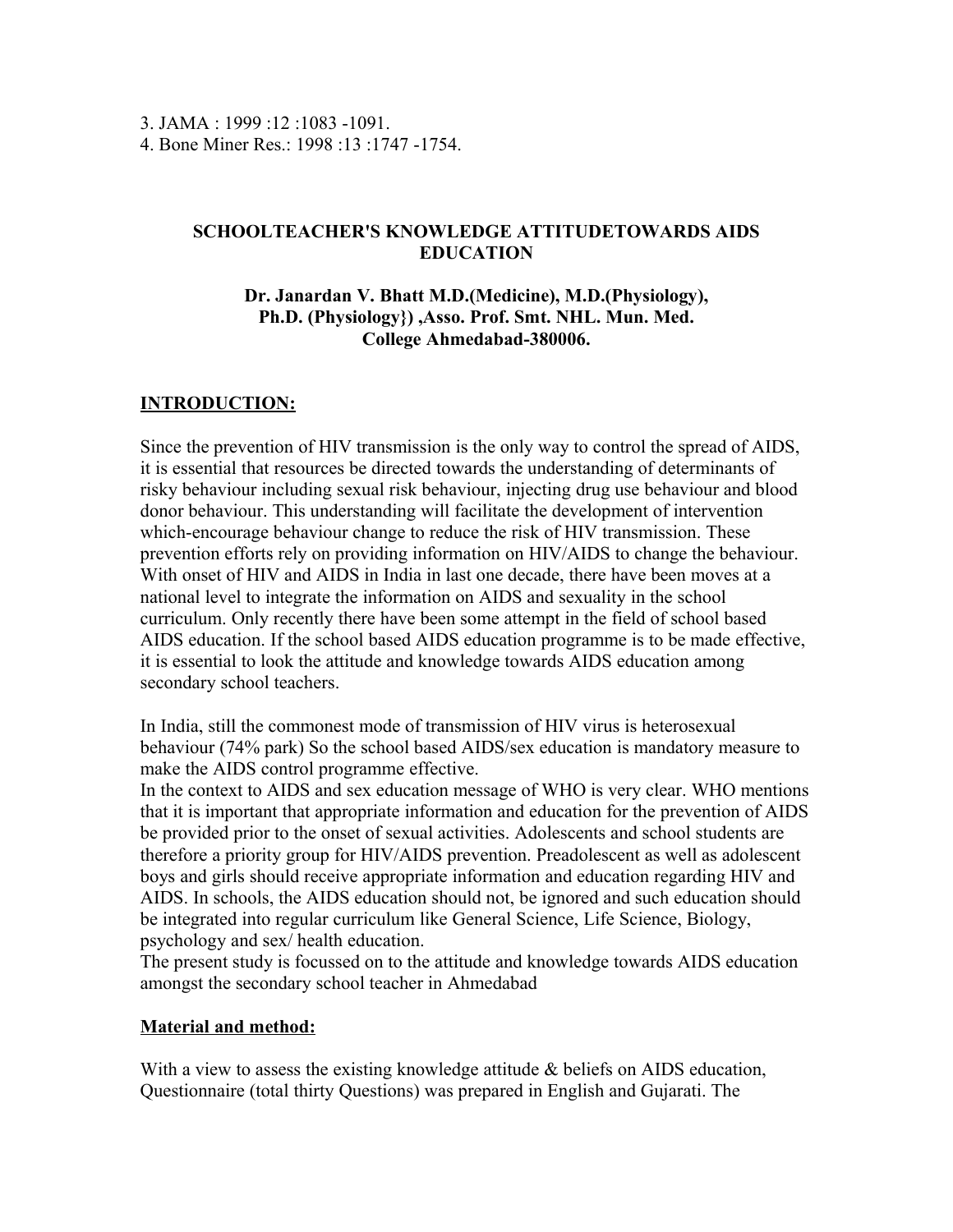Questionnaire was presented to secondary school teachers after brief introduction of the objective and subject of the study and after oral consent of the Principal. The teachers were encouraged to opine and respond to all the questions to their level best. They were told to feel free to share their views. It was also told that it is not compulsory to write their names, name of the schools on the answer sheet except their age, sex and the faculties (science, arts, commerce etc.) There were total thirty items about AIDS-SEX education in questionnaire each carrying 3 score. There were four sub items in Question no.13 (see table no.1 ) making total score of the Questionnaire one hundred (100). Please give your opinion regarding following questions on H.I.V. & A.I.D.S.

## **Observations:**

The study assessed the knowledge and attitude of school teachers towards. AIDS education. There were total 112 teachers,(63 male and 49 female) mean age 27 (S.D.6.3) The Correct responses of individual questions and teachers responses shown in table fJo.2 in form percentages. Questionnaire in English (Table No. 1) A.I.D.S. EDUCATION PROGRAMME

- (1) Is the sex education is in your current curriculum of school education ?
- (2) Do you think that the sex/AIDS education should be in your syllabus ?
- (3) What is AIDS ?
- (4) What is H.I.V. ?
- (5) What is the different between HIV positive and AIDS ?
- (6) What is immunity ?
- (7) What is C.D.4/T4 cells ?
- (8) What is virus ?
- (9) Who are at high risk of HIV and AIDS ?
- (10) How the AIDS is transmitted ?
- (11) How the A.I.D.S. is not trasmitted ?
- (12) What are the laboratory tests for HIV and AIDS?
- (13) What is the term (meaning of) sex, Gender, Sexuality, and S.T.D.?
- (14) What is the natural function of sex ?
- (15) What is the physiology of sex?
- (16) What do you know about the contraceptives ? AAAA
- (17) What is condom ?
- (18) Do you think that you require training to impart the AIDS education ?
- (19) What do you know about the risks pf Drug abuses ?
- (20) Are the drug abuser at a high risk of AIDS ?
- (21) Who are at very low risk of HIV and AIDS ?
- (22) What is safer sex ?
- (23) What are the options of safer sex ?
- (24) Why the young student should receive the AIDS/Sex education instead of Adults ?
- (25) How the blood born AIDS- Transmission can be prevented ?
- (26) Will you donate your blood voluntarily ?Why?
- (27) What are the problems of people with AIDS (P.W.A.) ?
- (28) Is the treatment of AIDS available?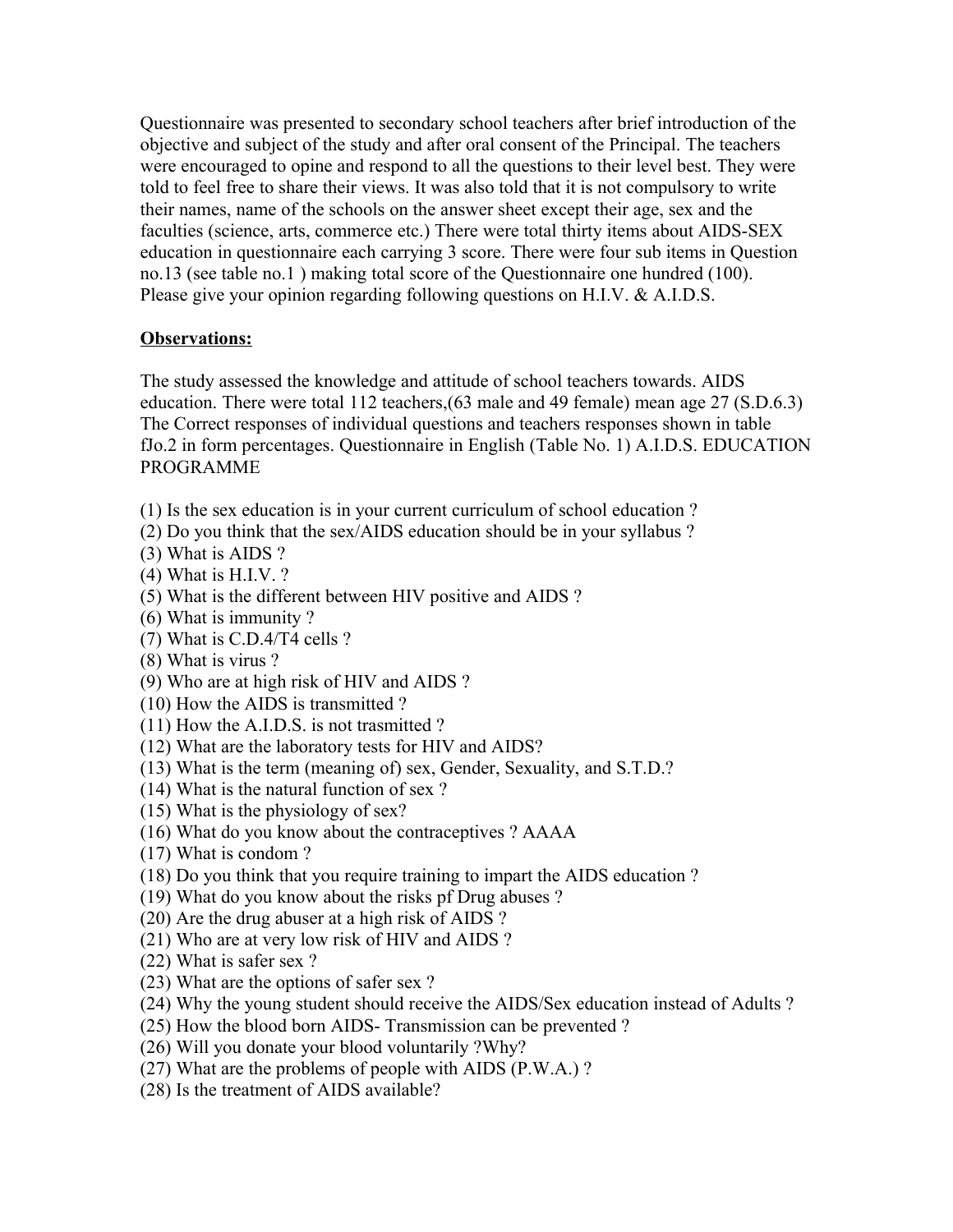(29) Is the vaccine for the AIDS is available ?

(30) What should be your attitude towards the HIV positive and AIDS people ?

### **Table showing the correct responses to knowledge attitude to AIDS Education among the school teachers.**

### **Table No.2**

| No.                      | Correct     | No. | Correct        |
|--------------------------|-------------|-----|----------------|
|                          | Responses % |     | Responses %    |
| 1                        | 0%          | 16  | 50             |
| $\overline{2}$           | 100%        | 17  | 100%           |
| 3                        | 12%         | 18  | 100%           |
| $\overline{\mathcal{L}}$ | 8%          | 19  | 6%             |
| 5                        | 2%          | 20  | 32             |
| 6                        | 56%         | 21  | 18             |
| $\sqrt{ }$               | 4%          | 22  | 0%             |
| 8                        | 32%         | 23  | $\overline{2}$ |
| 9                        | 34%         | 24  | 62             |
| 10                       | 38%         | 25  | 36             |
| 11                       | 48%         | 26  | 92             |
| 12                       | 18%         | 27  | 20             |
| 13                       | 2%          | 28  | 33             |
| 14                       | 14%         | 29  | 32             |
| 15                       | 10%         | 30  | 82             |
|                          |             |     |                |

### **DISCUSSION:**

Few studies are already done about the teacher's aware¬ness and opinion about AIDS and its implication for school based AIDS education, Kumar A and Menra M atat studies two hundred and thirteen teacher's responses on aware¬ness and opinion about AIDS education New Delhi, They found some misconceptions about transmission of AIDS. Among fhe teachers Though most of them opined that they could play an important role in educating the students about AIDS. Majority of teachers were in favour of starting class room based AIDS educations; begining from secondary classes onwards. They further opined that (50%) teachers could educate the students better than the Doctors or par¬ents. The authors concluded that after being properly trained, teachers can be effectively utilized for educating the stu¬dents.

Brook V et al carried out exploratory study on teacher's attitude towards AIDS. The most of the teacher's opined that AIDS education should be included in the regular high school teaching programme. The teachers showed positive interest in participating seminar about AIDS. The authors concluded that ministries of education and health should organise regular seminar on AIDS, for secondary school teachers.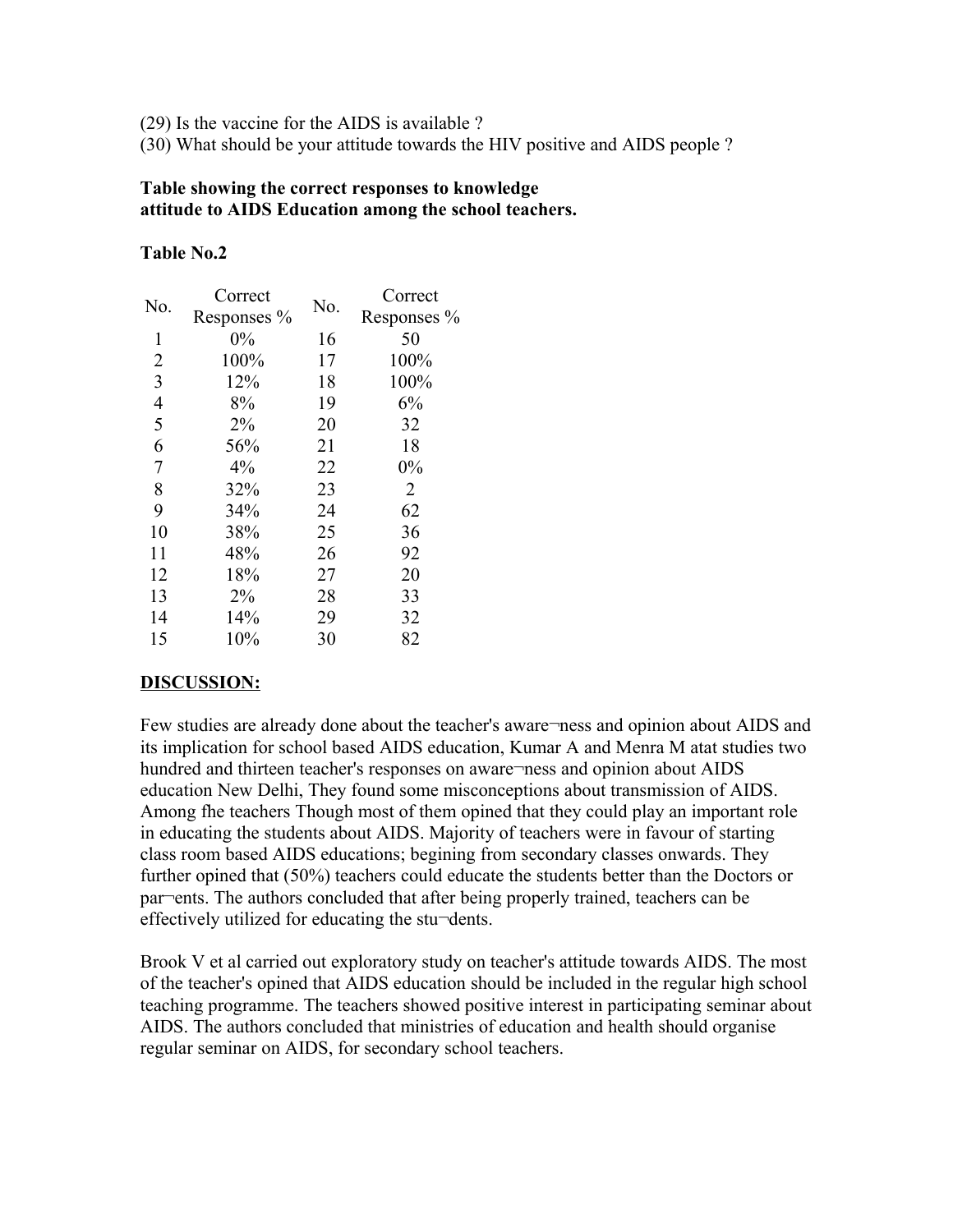By analysing the teachers respnse to various Questions (table 2) in our stud it was found that the AIDS education is not in the current regular school education programme. They all responded (100%) positively to include the AIDS educa¬tion in school curriculum, considering the fear of AIDS. The factual knowledge of AIDS among school teachers was inadequate. There were lots of misconcepts about the means of transmission of AIDS. The science teachers scored sig-nificantly more ( $P < 0.05$ ) than the teachers of other facul¬ties. So The science teachers can easily be trained to im¬part school based AIDS education.

Q. No. 1 a,  $14,15,16,17, 21, 22, 23$  were ralated to sexuadity, reproduction and contraceptives. All were aware that condom can prevent the AIDS transmission. This is the result of huge advertisement about promoting the condom use for AIDS prevention. It is made out as if condom is the answer to AIDS. Though the condom may reduce the risk of HIV infection, it is only short term step. Advising the condom use to young people is like sending a young men into a building which is on fire and likely to collapse and telling them it is unsafe provided he wore a helmet. Since the fail¬ure rate of condom for the protection of HIV and AIDS is reported to be upto 11% ,such advertisement are in fact promoting high risk behaviour partly because of false sense of security. This is misleading. Unless effective alternative measures are taken to prevent the young people from in-dulging in high risk behaviour, we cannot really arrest the spread of HIV infection. About 5% homosexual people exist in Indian nature between the age group of 15 to 55 years. In the era of HIV and AIDS, the education of sex and human sexuality is required to be reconsidered to prevent the risk behaviour. The school education must see, that the young students learn to avoid risky behaviours and learn to ex¬press the responsible, healthy, human sexuality .For the concept of responsible, healthy sexuality; necessary edu¬cation and training should begin early in life with respect to attitudes and relationship. The multifaceted AIDS education programme can modify the students conceptual understand¬ing and factual knowledge about AIDS and decrease the misconception about the AIDS. This can be achieved by direct educational intervention. The untrained student may indulge pervert experiment to get new kicks in the absence of proper guidance. It is true that to change in behaviour is very difficult when it is attempted later stage. The AIDS, SEX education proposed here in early stage which is what the education is all about and / or should be.

Considering the fact that commonest mode of transmission of AIDS in youth is sexual'mode, the brief anatomy and physiology and allied facts of human reproductive system human sexuality, safer sex, safer sex techniques, value based education must be provided and taught in context prevention of HIV and AIDS.

The adolescent need participatory learning methods which built on there knowledge and experience and allowed them to explore and discover their own values and options and make their own decision.In meeting the special needs of adolescents in AIDS education, it is important to educate teachers about AIDS education for adolescents. The teach¬ers must learn to listen the young student's fear and misconception and must able to respond with accurate informations. In this context, WHO recommend to consider following four points:-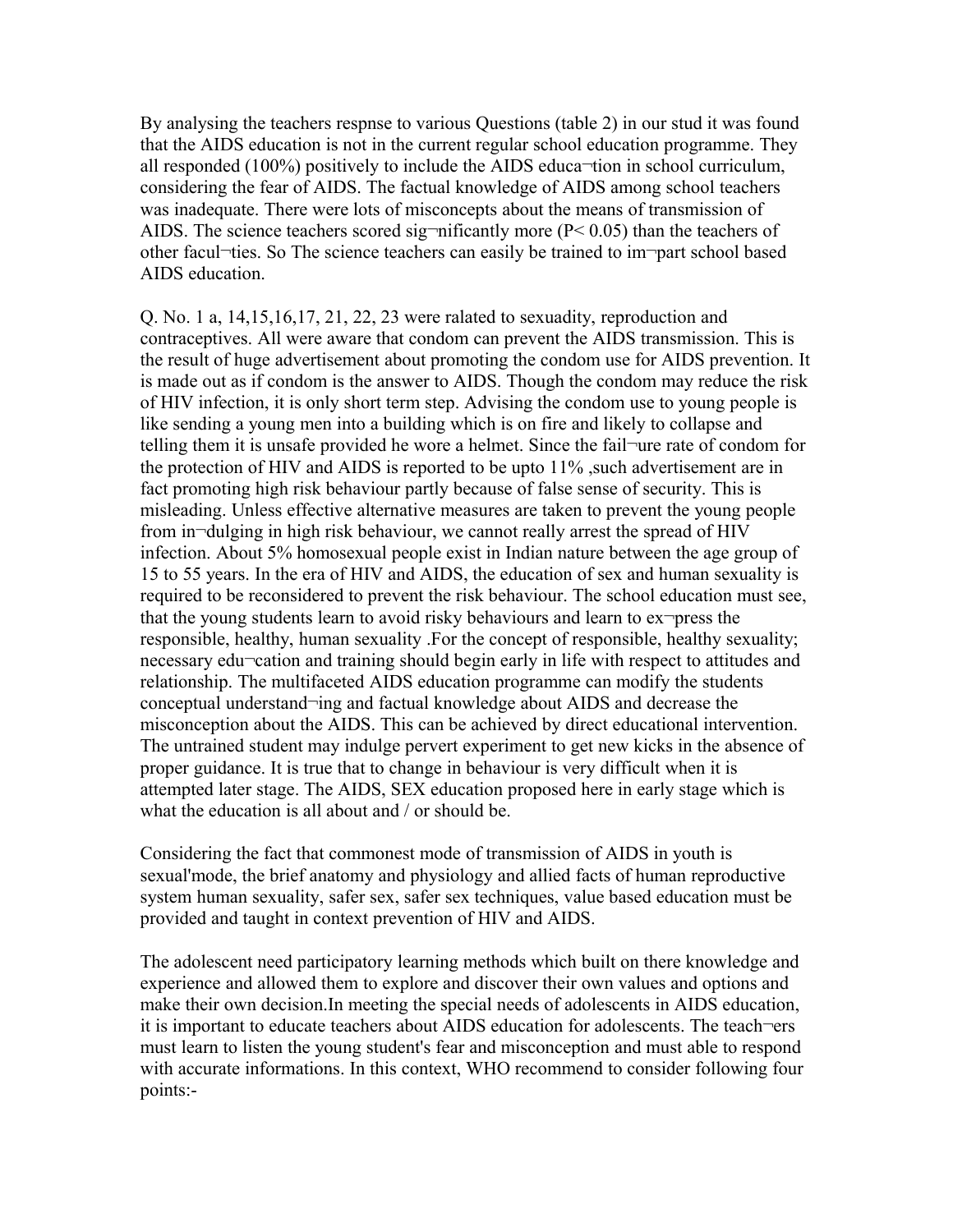(1) Adoles snts are attracted by risky behaviours.

(2) Accurate information should be conveyed in order to dispel the fears, misunderstandings, and prejudiss.

(3) Education should be given at the level of the adolescents.

(4) Appropriate approach and medium should be used to provide the education

The education on sexuality is real challenge in our country. The orthodox social forces are the major barrier and the resistance is more complex problem in certain cultures and ethnrite groups.

All teachers (Q-18) felt that they are not cabal of impart-ing and requare aducte training to impart AIDS education to school students:

The blood translusion and drug abuse are further areas related to AIDS transmission and can be intergrated with AIDS education training programme.

There were lots of myths and worries regarding the clini¬cal featurers, treatment and vaccine of AIDS, among the teachers. This can be removed by teachers training. The WHO recommend that AIDS education must include the simple symptoms and signs of HIV infection which student must identify and may seek the medical advise when ever necessary. It is emphasied that vaccine for AIDS is not avail¬able and not going to be available in near future (And if at all available in future it will be too costly to afford the develop¬ing country). So the only means of prevention of HIV and AIDS, is preventive measures by education in school education.

Attitude toward people with AIDS and HIV positive is also a key issue in AIDS education. The people with HIV and AIDS face double problems. One way, they are suffering from physical and psycological problems and sometimes facing death .On the other hand, they are hatrel, feared and left for loneliness. In this context, the education must in¬clude to establish proper, kind, loving and caring attitudes to AIDS people.

Correct knowledge of how the AIDS is transmitted and how the AIDS is not transmitted, is extremely helpful to change the society's attitude towards HIV and AIDS prople. In this context, following statements of AIDS education in secondary school students are the guidelines to prepare the syllabus or curriculum for the text book of students :

(1) Students should able to understand the nature of AIDS and its transmission.

(2) They should able to make in form descision about behaviour that protect them from AIDS.

(3) They should able to understand the symptoms of AIDS and seek appropriate medical care when needed.

(4) They should able to value their own health and relation ship free from HIV and AIDS. (5) They should able to behave personally and socially in such a way that eliminate the risk of spreading HIV virus.

(6) They should able to reject biased information and myths related to HIV infection.

(7) They stiould able to develop positive attitudes towards those who are infected with HIV and AIDS.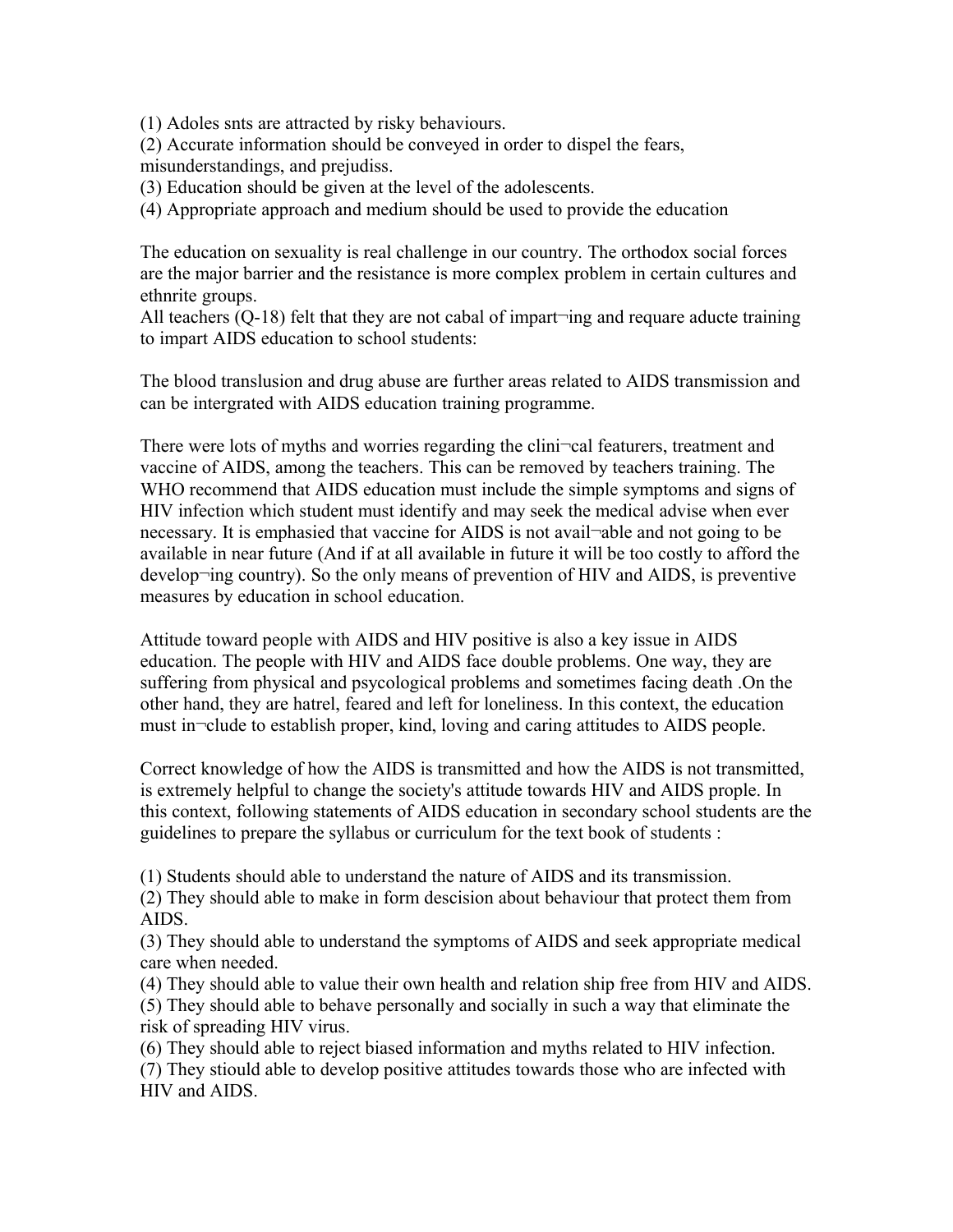## **To achieve these goals, actions were needed to:**

- Hnscrease the level of knowledge about HIV transmission and AIDS among school students.

- Increase the level of knowledge about HIV transmission and AIDS in community level in general.

- Increase the interpersonal skill of school students with particular attention to communication, self esteem, value clarification, decision self cleaniness inr making relation ship.

# **CONCLUSION:**

The Study documented the fact that the exhisting knowl-edge of AIDS education is inadequate amongst the school teacher. From the study it is also concluded that the AIDS education is not in the current curriculum of secondary school education. All the teachers felt and thought that the AIDS education must be included in the school curriculum consid¬ering fear and the pandemic nature of AIDS. All the teachers expressed their views that they cannot provide the AIDS education unless they are trained to give such education. The teachers of science faculty scored significantly better than other faculties Arts, Commerce (P<0.05). So it can be recommended that the science teachers can easily be trained to impart AIDS education in secondary schools.

It is further conclucded that the existing knowledge of AIDS is inadequate among the school teachers. All teach-ers in the study group felt that they can provide AIDS edu¬cation only after proper training. The department of general education and department of Health & Medical education should take synergistic actions to provide the adequate train¬ing to secondary school teacher. Intergrating actions of gen¬eral education department and Health & Medical education department can also be helpful to prepare final curriculum of AIDS education programme effective at state level and na¬tional level. Such efforts should first on training the school teachers to impart school based AIDS education in class-room. A trained teacher effectively provide the AIDS educa¬tion to school student. It can further be stated that AIDS education can be intergrated in the curriculum of B. Ed. Training( Bechlor of Education). As, the B.Ed, training is compulsory for secondary school teachers. So the efforts of resources can be minimised to train the new incoming teachers.

Hence a comprehensive stepwise approach is required if our efforts to prevent HIV infection by education on long term bases are to be effective by school based AIDS edu¬cation.The first step is the need fortrained teachers in school to impart school based AIDS education. The second step is to impart the AIDS education to school students by the trained teachers in the classroom.

## **Reference :**

Academy Journal of Applied Basic Medical Sciences Volume - 3, Sept.2001, ISSN 0972- 4729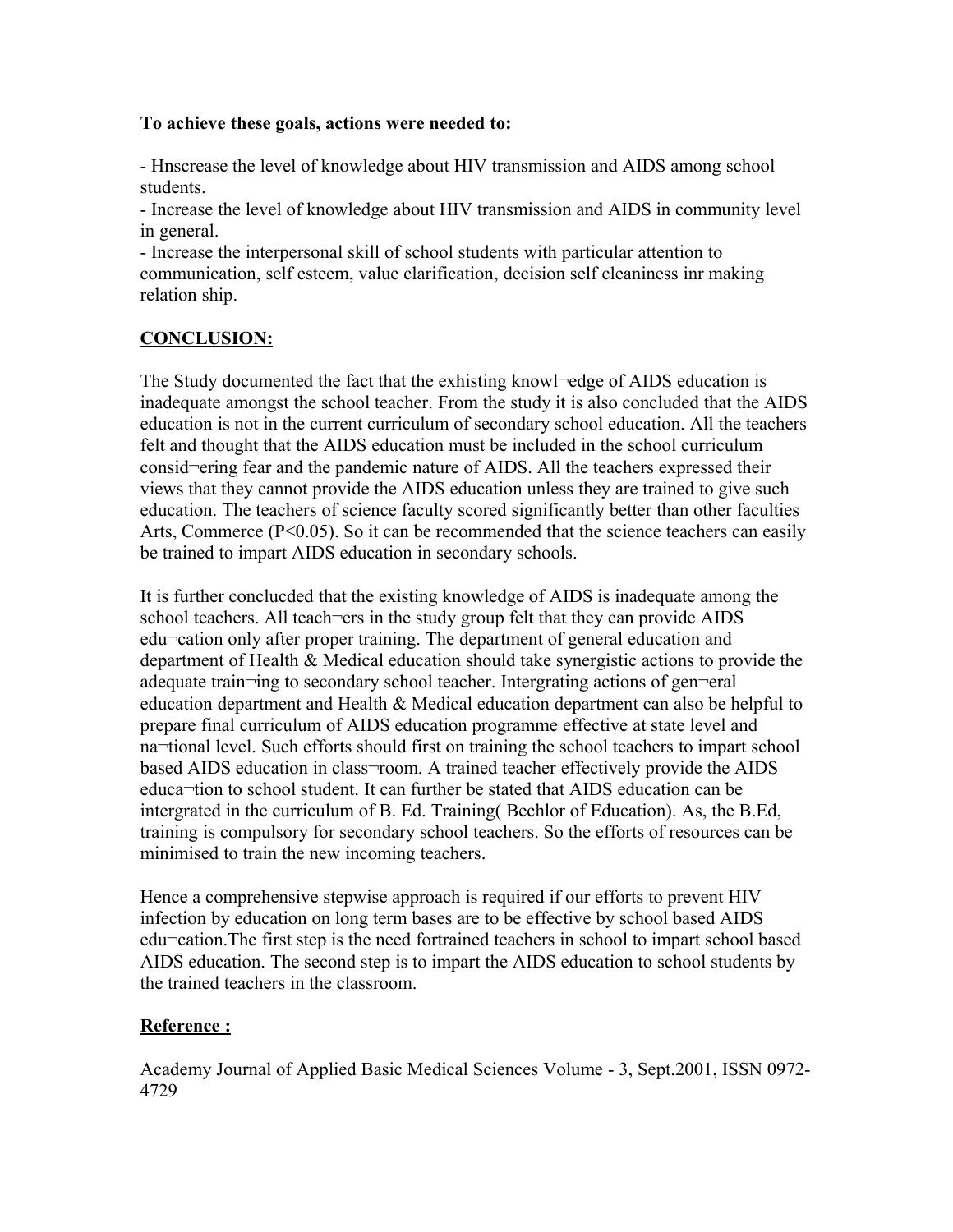## **HIV INFECTION ANDTUBERCULOSIS**

## **DR Naresh Patel M.D.T.D.D.(TB&CHEST), Prof, and Head, Dep of TB and Respiratory medicine, Smt NHL Mun.medical college Ahmedabad 380006.**

Q. Question. A. Answer.

Q. What is the prevalence of HIV infection and AIDS in the world? What is the prevalence of tuberculosis infection as disease in the world ?What is the prevalence and incidance of co-infection and co-existing disease in the world?

A. Prevalence of HIV infection in the world -14 million Prevalence of AIDS cases-2.5 million Prevalence of tuberculosis infection in the world -1700 millions Incidence of tuberculosis -8 millions every year out of which 7.6 million in developing countries 4 million people die due to tuberculosis every year prevalence of co-infection-4 million Incidence of co-existing diseases is around 2 lacs.

Q. How HIV pandemic in the world is likely to worsen the tuberculosis situation in developing countries like India ?

A. Pandemic of HIV in the world may worsen tuberculosis situation in the following ways by reactivation of latent TB infection among dually infected persons. by new infections with tubercle bacilli and rapid progression to active disease in HIV infected persons, by inceasing the number of cases in the general population .where infection and disease will result from HIV positive individuals. developing tuberculosis by either reactivation or recent infection.

Q. What is the role of tuberculin testing in patients of tuberculosis with HIV infection?

A. It depends on the stage of HIV infection, when the test is done. If TB complicates the stages of HIV due to development of Anergy(loss of immunity), the test is often negative. On the contrary, the test is often positive when TB complicates the early stage of HIV infectionand at the stage in which the cellular immunity is preserved.

Q. What should be the policy of BCG vaccination to infants of HIV sero positive mothers?

A. BCG vaccination is safe and hence recommended, irrespective of the serological status of the mother. Since infants born to HiV seropositive mother are at increase risk of becoming infected with tuberculosis from their immunocompromised seropositive parent, the potential benefits from BCG far outweigh the the theoritical risk of disseminated BCG infection in the HIV infected infants.

Q. What chemoprophylaxis is advocated to co-infected (HIV+TB) adult?How long?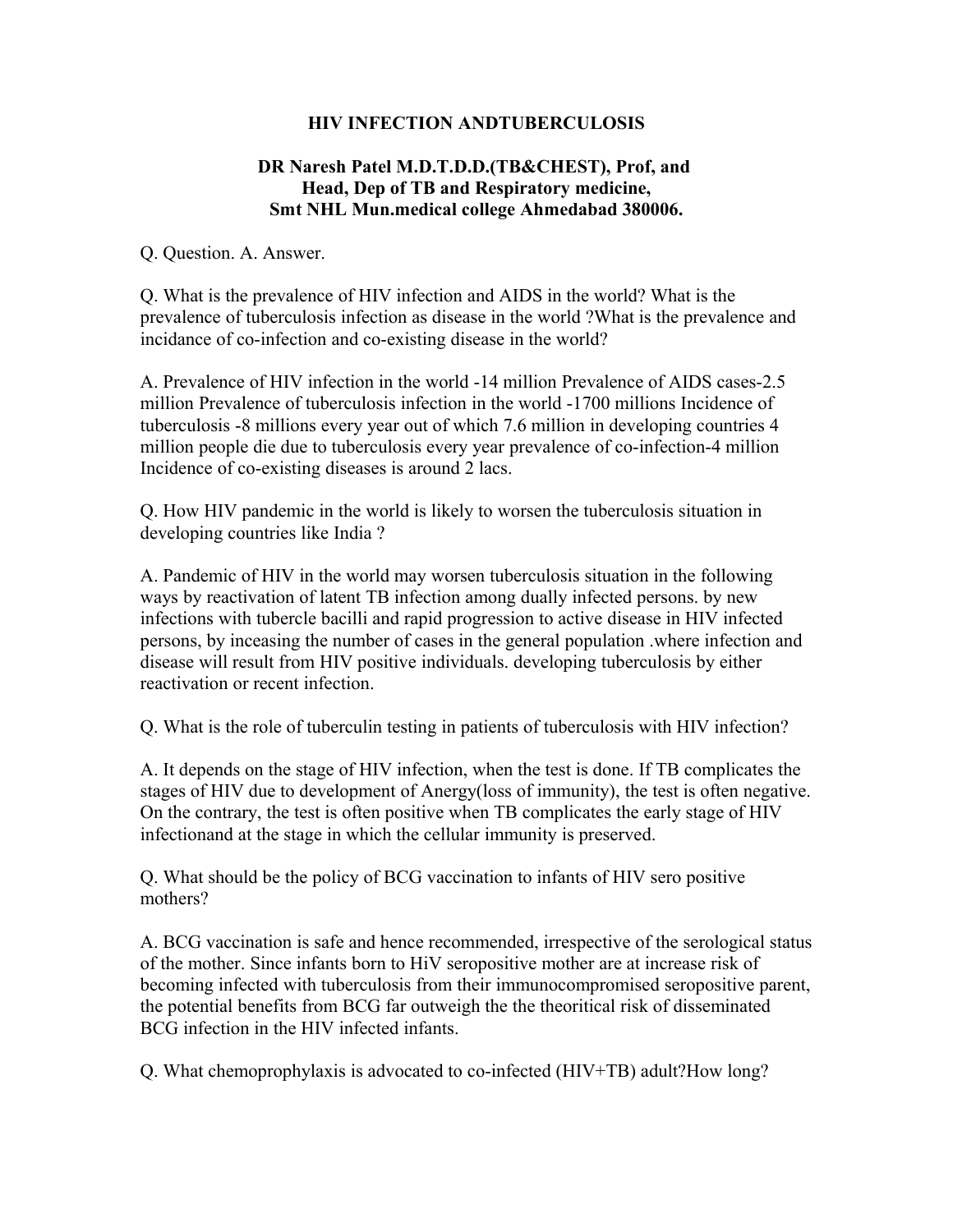A. INH 300 mg daily for 12 months is routinely recommended for co-infected adults.Recently some authorities recommend rifabutin 600mg .daily for the rest of the life.if Rifabutin is available and affordable.

Q. What should be the dose and duration of ATT in tuberculous patients with HIV infection? Various studies suggest that the dose and duration of ATT are the same in HIV infected patient as with non -HIV infected patients.

Q. What are the silient features of Mycobacteriiwn Avium Complex(MAC) disease? Mycobacterial disease is common among patients with AIDS and among persons at the risk of HIV.

- MAC is the most common mycobacterial species identified in AIDS.

- MAC in AIDS almost invariably presents as disseminated disease.

- The usual presenting symptoms are numerous and non-. specific, with persistent or intermittent fever being the only finding .present essentially in all patients.

-Other symptoms include weight loss greater than 20 pounds.anorexia abdominal pain and diarrhoea.

-Physical and laboratory findings include fever hepatosplenomegaly, generalised lymphadenopathy including mediastinal adenopathy,

-There may not be significant radiological evidence of pulmonary involvement. -Diagnosis of disseminated disease is made by culture of the organism from blood,bonemarrow or stool.

-Rarely biopsy of the lymphnode is necessary to demonstrate the organism.

-In patients with diarrhoea and malabsorption.small bowel biopsy may be required. Histologically, granuloma is not seen but sheets of foamy macrophages filled with AFB are commonly seen. Q. What is the treatement of MAG disease?

-Most of the first line antimycobacterial drugs with good in vitro activity against M.tuberculosis have 10 to 100 times less activity against MAC isolates. The drugs with best in vitro activity are second line drugs such as cycloserine and ethionamide which have much more toxicity than the first line drugs.

-For non-cavitary pulmonary involvement .therapy for underlying pulmonary disease like bronchodilation,broad-spectrum antibiotics, smoking cessation etc. should be adviced. Intensive phase of 2SHRZ or 2HERZ or 2SHER and the continuation pnase ot n HtH(n= duration is not tixeaj can oe

tried . The usual duration is 18 to 24 months or at least 12

months after sputum culture conversion .

For those who do not respond to/tolerate first line drugs,

may be given cyclosporine 250mg twice a day and or

Ethionamide 250 mg twice a day, to be increased to thrice a

day later on may be advocated, along with some necessary

first line drugs like HR, HRZ, HERZ ect.

Other drug with potential use, in this situation include

clofazamine, ciprofloxacin, ofloxacin, clarithromycin,

Sparfloxacin, ect along with other drugs.